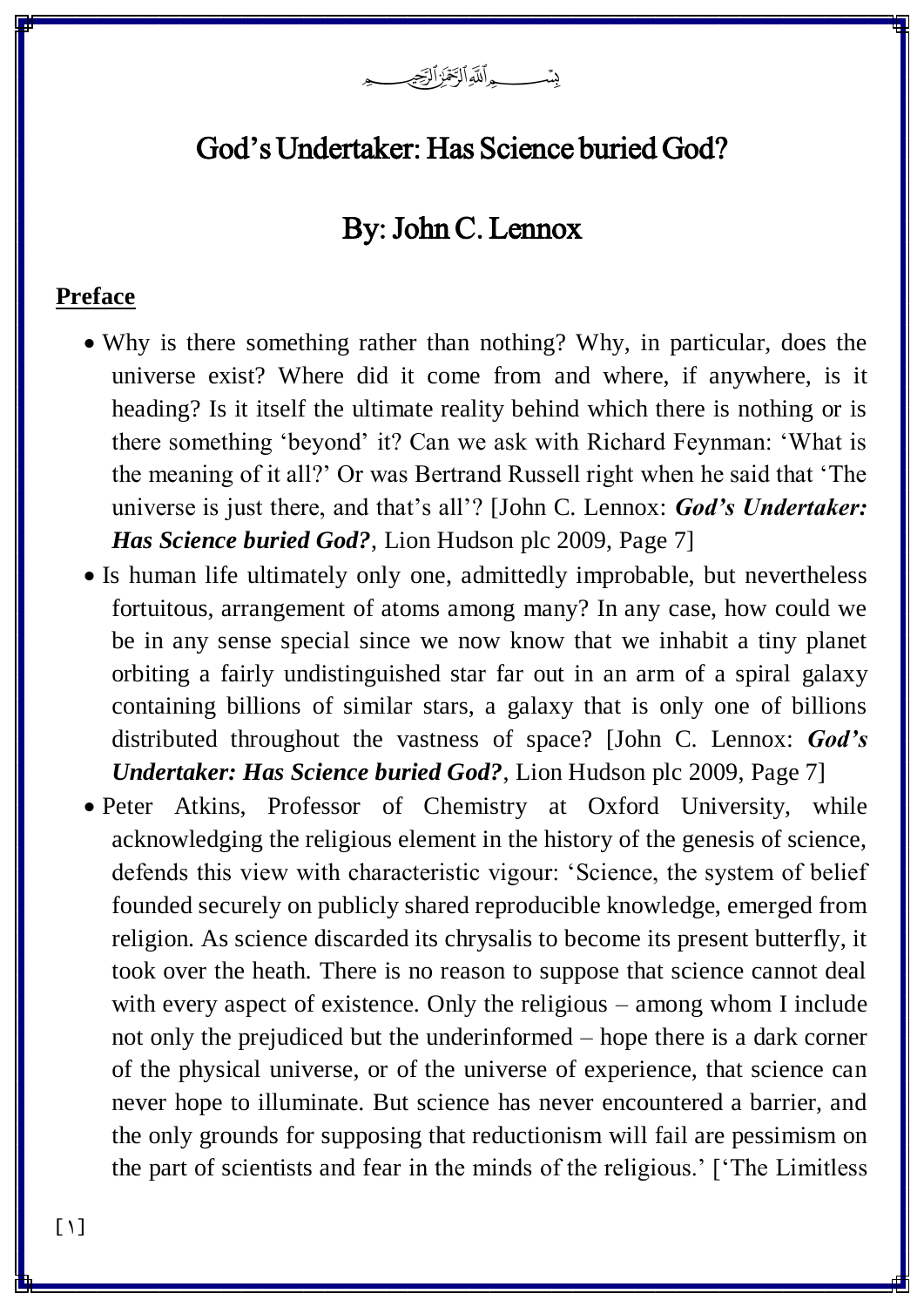Power of Science' in Nature's Imagination – The Frontiers of Scientific Vision, Ed. John Cornwell, Oxford, Oxford University Press, 1995 p. 125] [John C. Lennox: *God's Undertaker: Has Science buried God?*, Lion Hudson plc 2009, Page 8]

- So, is naturalism actually demanded by science? Or is it just conceivable that naturalism is a philosophy that is brought to science, more than something that is entailed by science? Could it even be, dare one ask, more like an expression of faith, akin to religious faith? [John C. Lennox: *God's Undertaker: Has Science buried God?*, Lion Hudson plc 2009, Page 9]
- Why are they now so convinced that atheism is the only intellectually tenable position? Is it really true that everything in science points towards atheism? Are science and atheism such natural bedfellows? [John C. Lennox: *God's Undertaker: Has Science buried God?*, Lion Hudson plc 2009, Page 10]
- Suppose we were to ask the parallel questions: Is theism science? Is atheism science? Most people would give a negative answer. But if we were now to say that what we are really interested in is whether there is any scientific evidence for theism (or for atheism), then we are likely to be faced with the reply: Why, then, did you not say so? [John C. Lennox: *God's Undertaker: Has Science buried God?*, Lion Hudson plc 2009, Page 12]
- Is there any scientific evidence for design? If this is how the question should be understood, then it should be expressed accordingly in order to avoid the kind of misunderstanding exhibited by the statement made in the Dover trial 'that ID is an interesting theological argument, but that it is not science.' [Kitzmiller, 400 F.Supp.2d 707, 746.] [John C. Lennox: *God's Undertaker: Has Science buried God?*, Lion Hudson plc 2009, Page 12]
- In a fascinating article, 'Public Education and Intelligent Design' [Philosophy] & Public Affairs, Wiley InterScience, Vol. 36, Issue 2, 2008], Thomas Nagel of New York, a prominent atheist professor of philosophy, writes: 'The purposes and intentions of God, if there is a god, and the nature of his will, are not possible subjects of a scientific theory or scientific explanation. But that does not imply that there cannot be scientific evidence for or against the intervention of such a non-law-governed cause in the natural order.' [op. cit. p. 190.] ... 'ID is very different from creation science.' [op. cit. p. 196.] [John C. Lennox: *God's Undertaker: Has Science buried God?*, Lion Hudson plc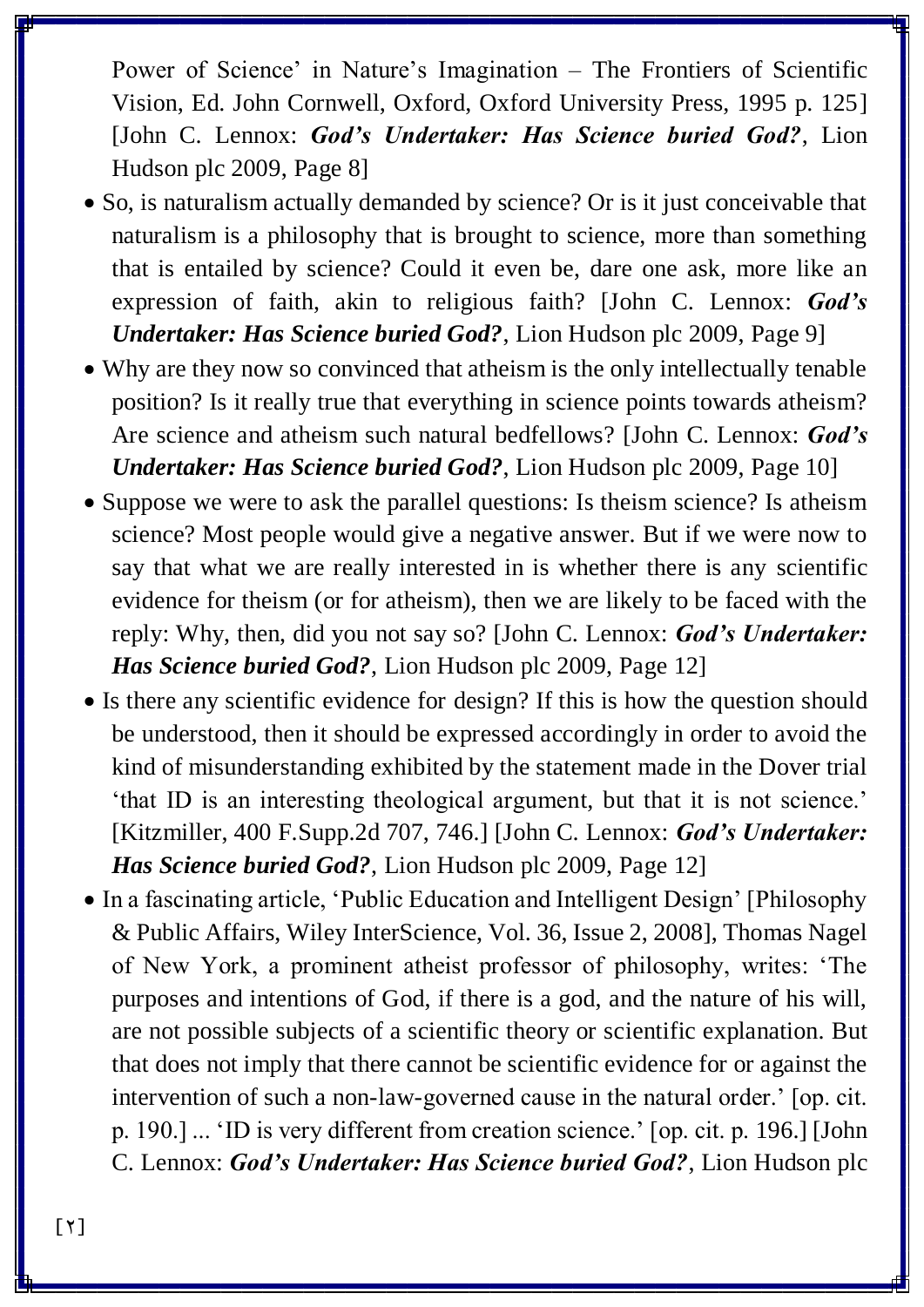2009, Page 12]

• The question that is central to this book turns out to be in essence a worldview question: which worldview sits most comfortably with science – theism or atheism? Has science buried God or not? Let us see where the evidence leads. [John C. Lennox: *God's Undertaker: Has Science buried God?*, Lion Hudson plc 2009, Page 14]

#### **1. War of the Worldviews**

- Oxford Chemistry Professor Peter Atkins writes: 'Humanity should accept that science has eliminated the justification for believing in cosmic purpose, and that any survival of purpose is inspired only by sentiment.' ['Will science ever fail?' New Scientist, 8 Aug 1992, pp. 32–35.] [John C. Lennox: *God's Undertaker: Has Science buried God?*, Lion Hudson plc 2009, Page 15]
- Richard Dawkins goes a step further. He regards faith in God as an evil to be eliminated: 'It is fashionable to wax apocalyptic about the threat to humanity posed by the AIDS virus, "mad cow" disease and many others, but I think that a case can be made that faith is one of the world's great evils, comparable to the smallpox virus but harder to eradicate. Faith, being belief that isn't based on evidence, is the principal vice of any religion.' ['Is science a religion?' The Humanist, Jan/Feb 1997, pp. 26–39.] [John C. Lennox: *God's Undertaker: Has Science buried God?*, Lion Hudson plc 2009, Page 15, 16]
- Dawkins: 'scientific belief is based upon publicly checkable evidence, religious faith not only lacks evidence; its independence from evidence is its joy, shouted from the rooftops'. [Daily Telegraph Science Extra, Sept 11, 1989.] [John C. Lennox: *God's Undertaker: Has Science buried God?*, Lion Hudson plc 2009, Page 16]
- Francis Collins says of Dawkins' definition that it 'certainly does not describe the faith of most serious believers in history, nor of most of those in my personal acquaintance'. [The Language of God, New York, Free Press, 2006 p. 164.] [John C. Lennox: *God's Undertaker: Has Science buried God?*, Lion Hudson plc 2009, Page 17]
- As John Haught says: 'Even one white crow is enough to show that not all crows are black, so surely the existence of countless believers who reject the new atheists' simplistic definition of faith is enough to place in question the applicability of their critiques to a significant section of the religious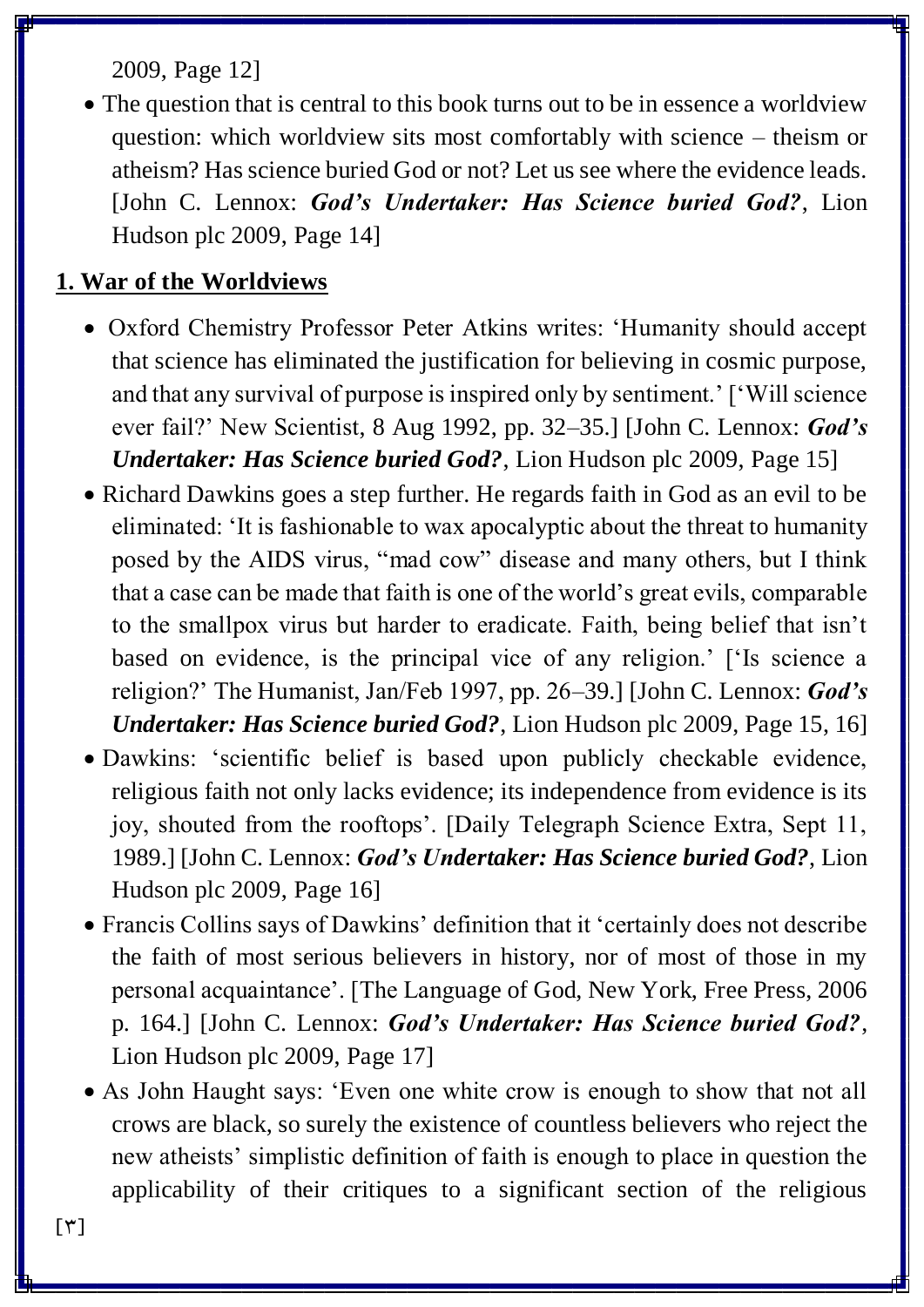population.' [God and the New Atheists, Louisville, Westminster John Knox Press, 2008, p.62.] [John C. Lennox: *God's Undertaker: Has Science buried God?*, Lion Hudson plc 2009, Page 17]

- Dawkins: 'Next time that somebody tells you that something is true, why not say to them: "What kind of evidence is there for that?" And if they can't give you a good answer, I hope you'll think very carefully before you believe a word they say'? [A Devil's Chaplain, London, Weidenfeld and Nicholson, 2003, p. 248] [John C. Lennox: *God's Undertaker: Has Science buried God?*, Lion Hudson plc 2009, Page 17]
- In this vein Peter Atkins writes: 'Science and religion cannot be reconciled, and humanity should begin to appreciate the power of its child, and to beat off all attempts at compromise. Religion has failed, and its failures should stand exposed. Science, with its currently successful pursuit of universal competence through the identification of the minimal, the supreme delight of the intellect, should be acknowledged king.' [Nature's Imagination – The Frontiers of Scientific Vision, Ed. John Cornwell, Oxford Oxford University Press, 1995 p. 132.] [John C. Lennox: *God's Undertaker: Has Science buried God?*, Lion Hudson plc 2009, Page 19]
- Sir John Houghton FRS writes: 'Our science is God's science. He holds the responsibility for the whole scientific story… The remarkable order, consistency, reliability and fascinating complexity found in the scientific description of the universe are reflections of the order, consistency, reliability and complexity of God's activity.' [The Search for God – Can Science Help?, Oxford, Lion, 1995 p.59.] [John C. Lennox: *God's Undertaker: Has Science buried God?*, Lion Hudson plc 2009, Page 19]
- Sir Ghillean Prance FRS, gives equally clear expression to his faith: 'For many years I have believed that God is the great designer behind all nature… All my studies in science since then have confirmed my faith. I regard the Bible as my principal source of authority.' [God and the Scientists, compiled by Mike Poole, CPO 1997.] [John C. Lennox: *God's Undertaker: Has Science buried God?*, Lion Hudson plc 2009, Page 19, 20]
- The statements just listed are not statements of science either, but statements of personal belief. [John C. Lennox: *God's Undertaker: Has Science buried God?*, Lion Hudson plc 2009, Page 20]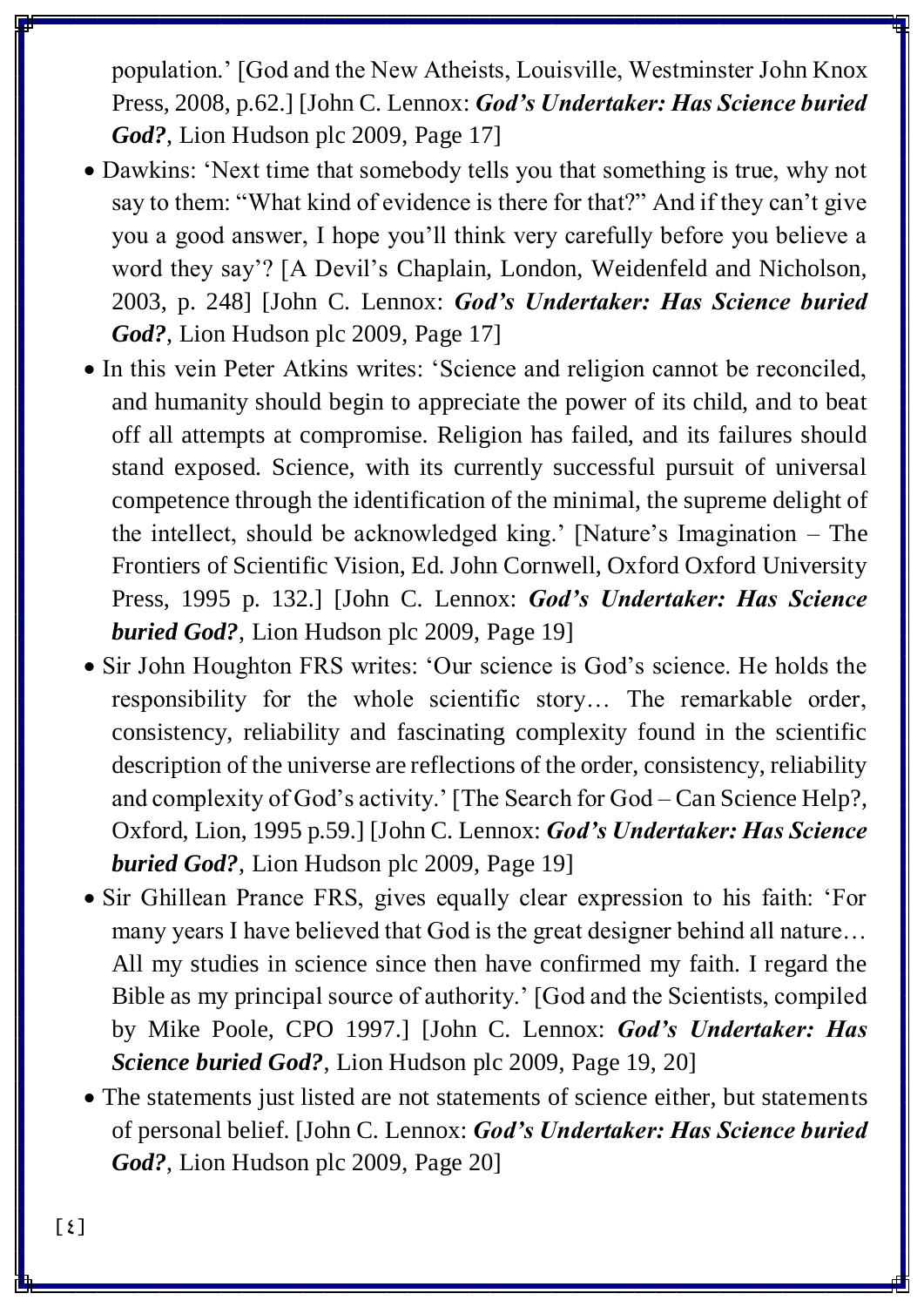- In particular, which, if any, of these two diametrically opposing worldviews of theism and atheism does science support? [John C. Lennox: *God's Undertaker: Has Science buried God?*, Lion Hudson plc 2009, Page 20]
- At the heart of all science lies the conviction that the universe is orderly. Without this deep conviction science would not be possible. So we are entitled to ask: Where does the conviction come from? [John C. Lennox: *God's Undertaker: Has Science buried God?*, Lion Hudson plc 2009, Page 20]
- Melvin Calvin, Nobel Prize-winner in biochemistry, seems in little doubt about its provenance: 'As I try to discern the origin of that conviction, I seem to find it in a basic notion discovered 2,000 or 3,000 years ago, and enunciated first in the Western world by the ancient Hebrews: namely that the universe is governed by a single God, and is not the product of the whims of many gods, each governing his own province according to his own laws. This monotheistic view seems to be the historical foundation for modern science.' [Chemical Evolution, Oxford, Clarendon Press, 1969, p. 258] [John C. Lennox: *God's Undertaker: Has Science buried God?*, Lion Hudson plc 2009, Page 20]
- Whitehead asked the obvious question: How could such an explosion of knowledge have happened in such a relatively short time? His answer: 'modern science must come from the medieval insistence on the rationality of God… My explanation is that the faith in the possibility of science, generated antecedently to the development of modern scientific theory, is an unconscious derivative from medieval theology.' [Science and the Modern World, London, Macmillan, 1925, p. 19.] [John C. Lennox: *God's Undertaker: Has Science buried God?*, Lion Hudson plc 2009, Page 21]
- 'Men became scientific because they expected law in nature and they expected law in nature because they believed in a lawgiver.' [John C. Lennox: *God's Undertaker: Has Science buried God?*, Lion Hudson plc 2009, Page 21]
- Men such as Galileo (1564–1642), Kepler (1571–1630), Pascal (1623–62), Boyle (1627–91), Newton (1642–1727), Faraday (1791–1867), Babbage (1791–1871), Mendel (1822–84), Pasteur (1822–95), Kelvin (1824–1907) and Clerk Maxwell (1831–79) were theists; most of them, in fact, were Christians. [John C. Lennox: *God's Undertaker: Has Science buried God?*,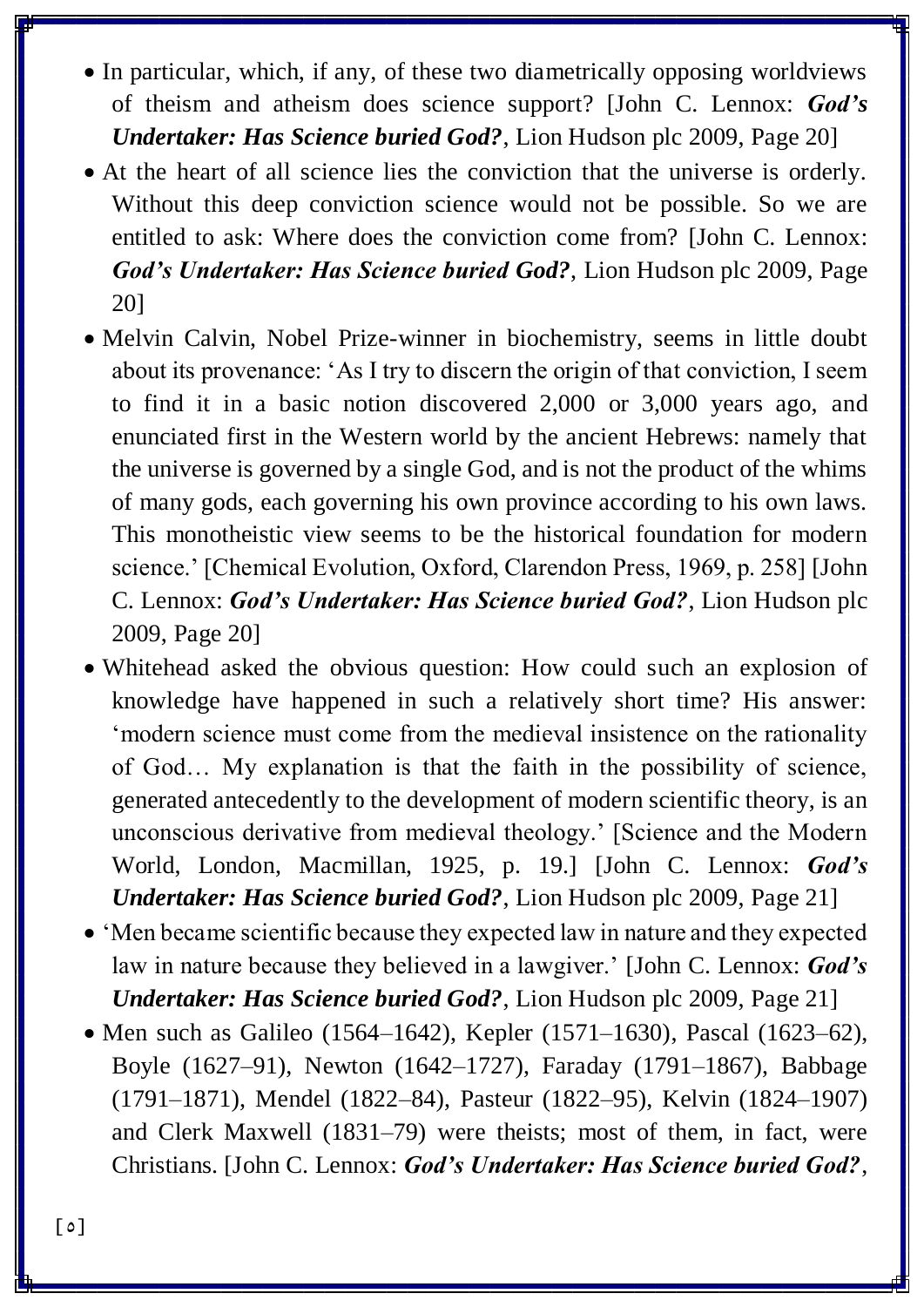Lion Hudson plc 2009, Page 21]

- Johannes Kepler described his motivation thus: 'The chief aim of all investigations of the external world should be to discover the rational order which has been imposed on it by God, and which he revealed to us in the language of mathematics.' [Cited in Morris Kline, Mathematics: The Loss of Certainty, (Oxford University Press, New York, 1980, p. 31.] [John C. Lennox: *God's Undertaker: Has Science buried God?*, Lion Hudson plc 2009, Page 21]
- What we are suggesting is that the doctrine of a unique Creator God who is responsible for the existence and order of the universe has played an important role. [John C. Lennox: *God's Undertaker: Has Science buried God?*, Lion Hudson plc 2009, Page 22]
- John Brooke, Oxford's first Professor of Science and Religion, is more cautious than Torrance: 'In the past religious beliefs have served as a presupposition of the scientific enterprise insofar as they have underwritten that uniformity… a doctrine of creation could give coherence to scientific endeavour insofar as it implied a dependable order behind the flux of nature. … this need not entail the strong claim that without a prior theology, science would never have taken off, but it does mean that the particular conceptions of science held by its pioneers were often informed by theological and metaphysical beliefs.' [John Brooke, Science & Religion: Some Historical Perspectives, Cambridge, Cambridge University Press, 1991, p. 19.] [John C. Lennox: *God's Undertaker: Has Science buried God?*, Lion Hudson plc 2009, Page 22, 23]
- That fundamental shift in perspective was made much easier by the notion of a contingent creation – that is, that God the Creator could have created the universe any way he liked. Hence, in order to find out what the universe is really like or how it actually works, there is no alternative to going and looking. [John C. Lennox: *God's Undertaker: Has Science buried God?*, Lion Hudson plc 2009, Page 23]
- At least that is the way that Galileo perceived it. For in his famous Letter to the Grand Duchess Christina (1615) he claims that it was the academic professors who were so opposed to him that they were trying to influence the church authorities to speak out against him. The issue at stake for the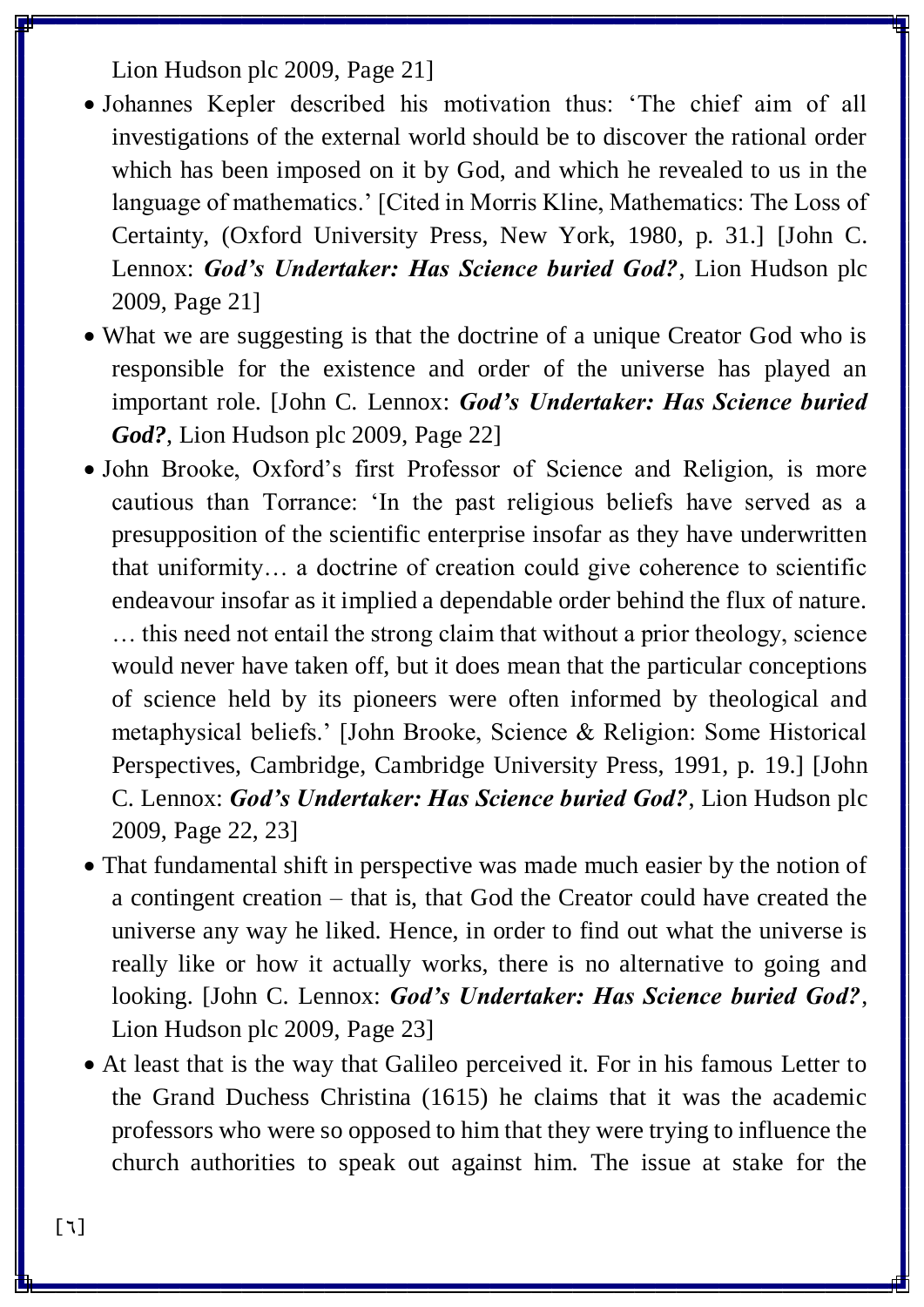professors was clear: Galileo's scientific arguments were threatening the allpervading Aristotelianism of the academy. [John C. Lennox: *God's Undertaker: Has Science buried God?*, Lion Hudson plc 2009, Page 24]

- Galileo observed sunspots, which blemished the face of Aristotle's 'perfect sun'. In 1604 he saw a supernova, which called into question Aristotle's 'immutable heavens'. [John C. Lennox: *God's Undertaker: Has Science buried God?*, Lion Hudson plc 2009, Page 24]
- There is, of course, no excuse whatsoever for the Roman Catholic Church's use of the power of the Inquisition to muzzle Galileo, nor for subsequently taking several centuries 'rehabilitating' him. It should, however, be noted that, again contrary to popular belief, Galileo was never tortured; and his subsequent 'house arrest' was spent, for the most part, in luxurious private residences belonging to friends. [The reader interested in more detail should consult the excellent chapter on Galileo in Reconstructing Nature, John Brooke and Geoffrey Cantor, Edinburgh, T&T Clark, 1998.] [John C. Lennox: *God's Undertaker: Has Science buried God?*, Lion Hudson plc 2009, Page 25]
- [The] Bible talks of the sun 'rising', it is speaking phenomenologically that is, giving a description as it appears to an observer, rather than implying commitment to a particular solar and planetary theory. Scientists today do just the same: they also speak in normal conversation of the sun rising, and their statements are not usually taken to imply that they are obscurantist Aristotelians. [John C. Lennox: *God's Undertaker: Has Science buried God?*, Lion Hudson plc 2009, Page 26]
- The important lesson is that we should be humble enough to distinguish between what the Bible says and our interpretations of it. The biblical text just might be more sophisticated than we first imagined and we might therefore be in danger of using it to support ideas that it never intended to teach. [John C. Lennox: *God's Undertaker: Has Science buried God?*, Lion Hudson plc 2009, Page 26]
- Indeed, research has undermined that thesis to such an extent that historian of science Colin Russell can come to the following general conclusion: 'The common belief that … the actual relations between religion and science over the last few centuries have been marked by deep and enduring hostility … is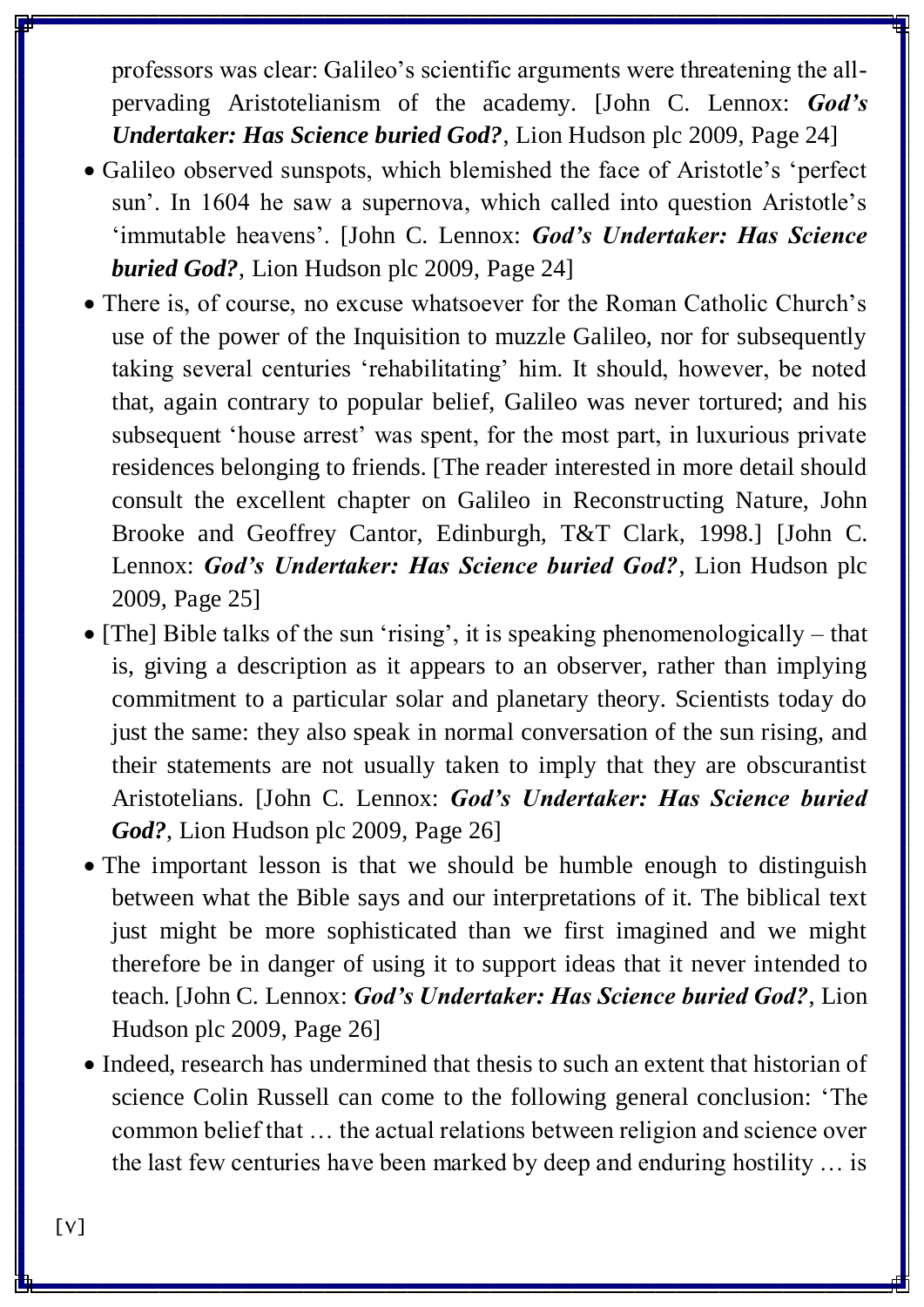not only historically inaccurate, but actually a caricature so grotesque that what needs to be explained is how it could possibly have achieved any degree of respectability.' ['The Conflict Metaphor and its Social Origins', Science and Christian Belief, 1, 3–26, 1989.] [John C. Lennox: *God's Undertaker: Has Science buried God?*, Lion Hudson plc 2009, Page 28]

- There is a conflict, a very real one, but it is not really a conflict between science and religion at all. For if that were so, elementary logic would dictate that one would find that scientists were all atheists and only non-scientists believed in God, and this, as we have seen, is simply not the case. No, the real conflict is between two diametrically opposed worldviews: naturalism and theism. They inevitably collide. [John C. Lennox: *God's Undertaker: Has Science buried God?*, Lion Hudson plc 2009, Page 28, 29]
- Whatever their differences, materialism and naturalism are therefore intrinsically atheistic. [John C. Lennox: *God's Undertaker: Has Science buried God?*, Lion Hudson plc 2009, Page 29]
- Thus there is nothing but nature. It is a closed system of cause and effect. There is no realm of the transcendent or supernatural. There is no 'outside'. [John C. Lennox: *God's Undertaker: Has Science buried God?*, Lion Hudson plc 2009, Page 30]
- Theistic view of the universe: Here is an assertion that the universe is not a closed system but a creation, an artefact of the mind of God, maintained and upheld by him. It is an answer to the question: Why does the universe exist? It exists because God causes it to be. [John C. Lennox: *God's Undertaker: Has Science buried God?*, Lion Hudson plc 2009, Page 30]
- The Genesis statement is a statement of belief, not a statement of science, in exactly the same way as Sagan's assertion is not a statement of science, but of his personal belief. [John C. Lennox: *God's Undertaker: Has Science buried God?*, Lion Hudson plc 2009, Page 30]
- What we are really asking is: Which worldview does science support, naturalism or theism? [John C. Lennox: *God's Undertaker: Has Science buried God?*, Lion Hudson plc 2009, Page 30]
- Quantum chemist Henry F. Schaeffer III is in no doubt of his answer either: 'A Creator must exist. The Big Bang ripples (1992) and subsequent scientific findings are clearly pointing to an ex nihilo creation consistent with the first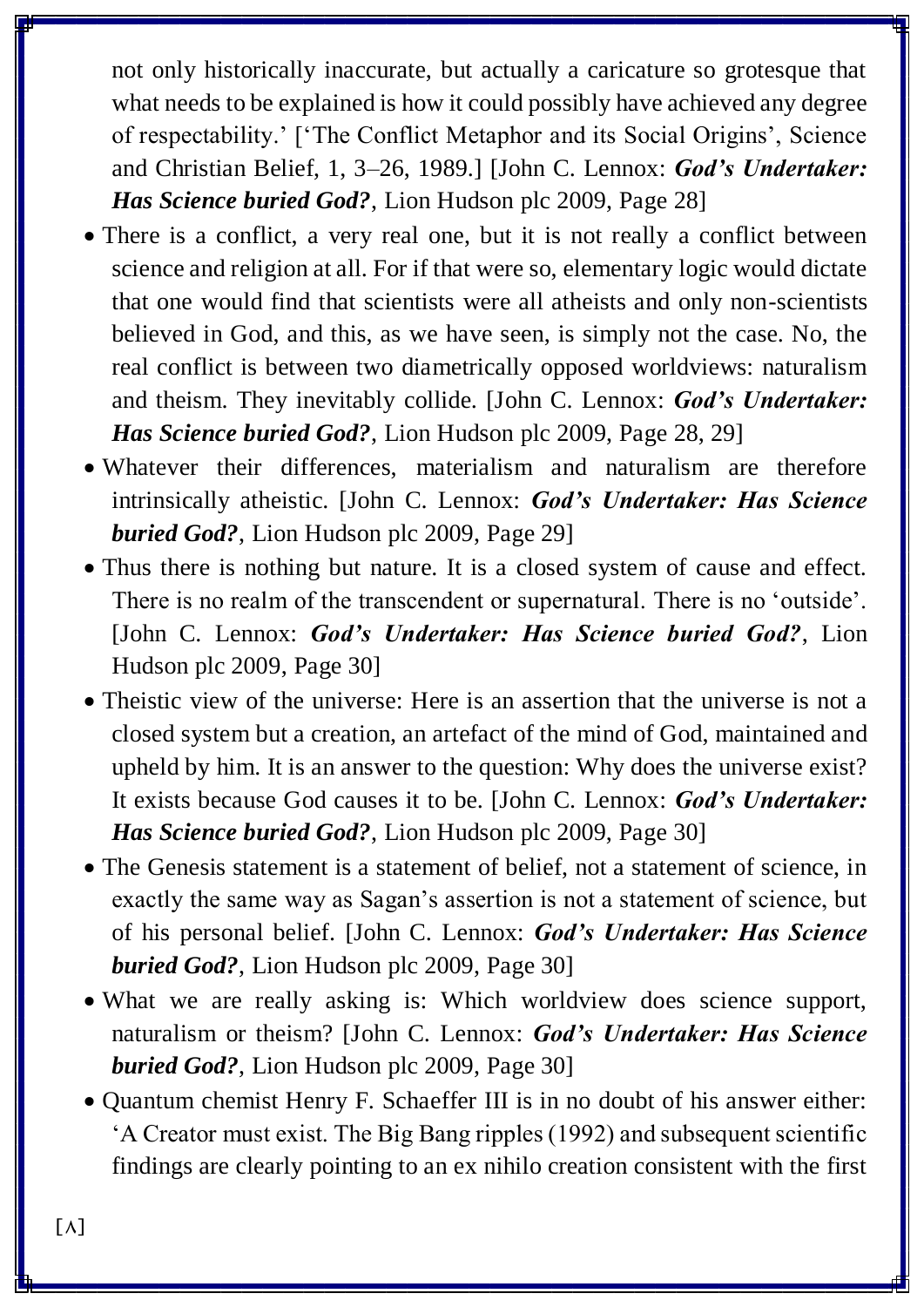few verses of the book of Genesis.' ['The Big Bang, Stephen Hawking, and God', in Science: Christian Perspectives for the New Millenium, Addison Texas and Norcross, Georgia, CLM and RZIM Publishers, 2003.] [John C. Lennox: *God's Undertaker: Has Science buried God?*, Lion Hudson plc 2009, Page 30]

• In order to tease out the relationship between worldviews and science we must now ask a surprisingly difficult question: What exactly is science? [John C. Lennox: *God's Undertaker: Has Science buried God?*, Lion Hudson plc 2009, Page 30]

### **2. The scope and limits of Science**

- Michael Ruse. He holds that science 'by definition deals only with the natural, the repeatable, that which is governed by law'. [Darwinism Defended, Reading, Addison-Wesley, 1982 p 322.] [John C. Lennox: *God's Undertaker: Has Science buried God?*, Lion Hudson plc 2009, Page 32]
- However, the most obvious weakness in this definition is that, if allowed to stand, it would rule out most of contemporary cosmology as science. It is hard to see how the standard model for the origin of the universe can be describing anything other than unique events – the origin of the universe is not (easily) repeatable. Cosmologists might understandably be peeved to be told that their activities did not qualify as science. [John C. Lennox: *God's Undertaker: Has Science buried God?*, Lion Hudson plc 2009, Page 32]
- Nobel Prize-winner Werner Heisenberg deduces that 'the natural laws formulated mathematically in quantum theory no longer deal with the elementary particles themselves but with our knowledge of them'. [The Physicist's Conception of Nature, London, Hutchinson, 1958 p.15.] [John C. Lennox: *God's Undertaker: Has Science buried God?*, Lion Hudson plc 2009, Page 33]
- Professor of Ecology and Evolution Massimo Pigliucci states that 'The basic assumption of science is that the world can be explained entirely in physical terms, without recourse to godlike entities.' [In Darwinism, Design and Public Education, John Angus Campbell and Stephen C. Meyer, East Lansing, Michigan State University Press, 2003 p. 195.] [John C. Lennox: *God's Undertaker: Has Science buried God?*, Lion Hudson plc 2009, Page 33, 34]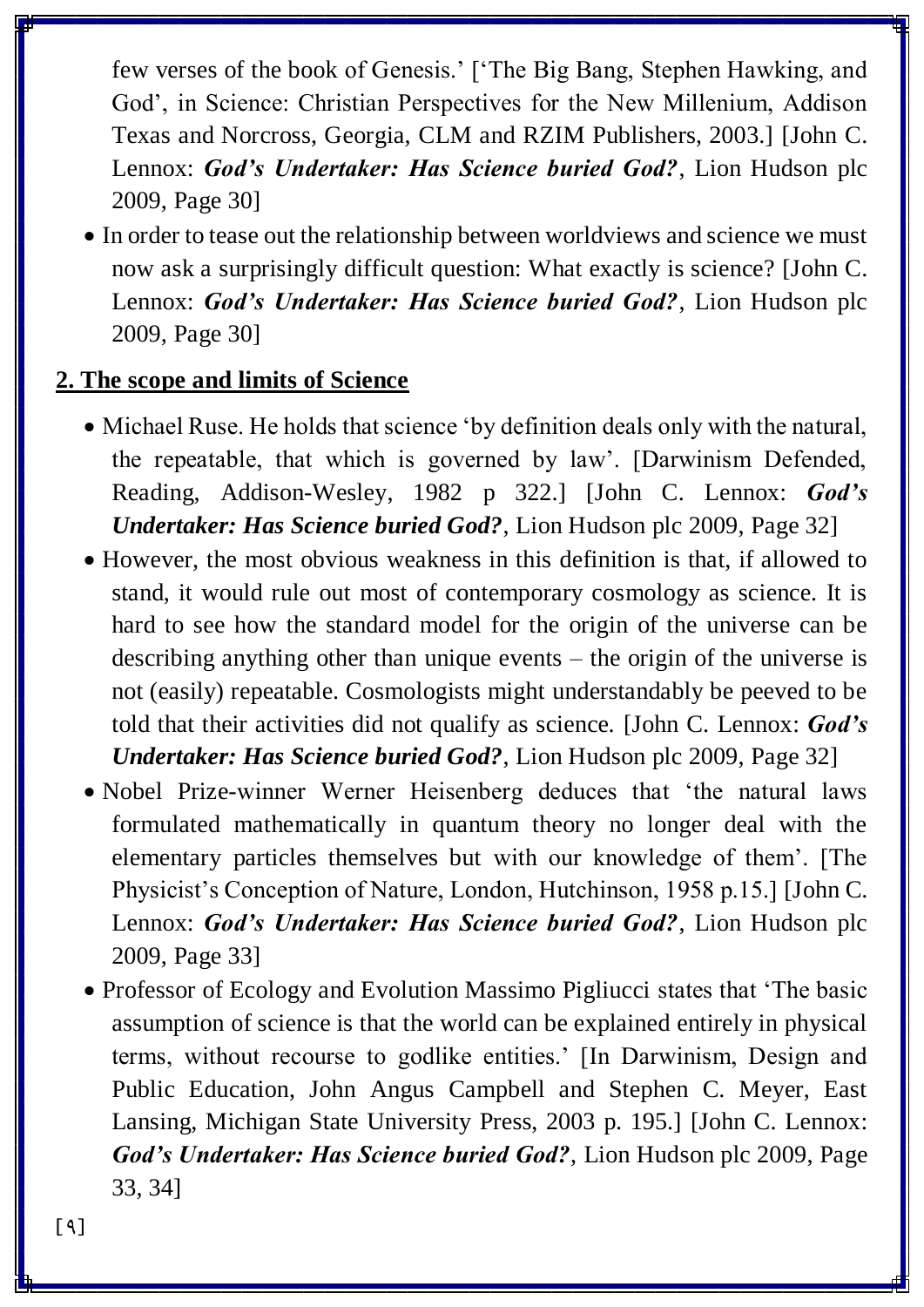- Nobel Laureate Christian de Duve writes: 'Scientific enquiry rests on the notion that all manifestations in the universe are explainable in natural terms, without supernatural intervention. Strictly speaking, this notion is not an a priori philosophical stand or profession of belief. It is a postulate, a working hypothesis that we should be prepared to abandon if faced with facts that defy every attempt at rational explanation. Many scientists, however, do not bother to make this distinction, tacitly extrapolating from hypothesis to affirmation. They are perfectly happy with the explanations provided by science. Like Laplace, they have no need for the 'God hypothesis' and equate the scientific attitude with agnosticism, if not with outright atheism.' [Life Evolving, New York, Oxford University Press, 2002, p. 284.] [John C. Lennox: *God's Undertaker: Has Science buried God?*, Lion Hudson plc 2009, Page 34]
- the notion that there is a Creator God is a rational notion, not a non-rational one. To equate 'rational explanation' with 'natural explanation' is at best an indicator of a strong prejudice, at worst a category mistake. [John C. Lennox: *God's Undertaker: Has Science buried God?*, Lion Hudson plc 2009, Page 34]
- Philosopher Paul Kurtz holds similarly that 'What is common to naturalistic philosophy is its commitment to science. Indeed, naturalism might be defined in its more general sense as the philosophical generalizations of the methods and conclusions of the sciences.' [Philosophical Essays in Pragmatic Naturalism, Buffalo, New York, Prometheus Books, 1990 p.12.] [John C. Lennox: *God's Undertaker: Has Science buried God?*, Lion Hudson plc 2009, Page 34]
- For instance, the immunologist, George Klein, states categorically that his atheism is not based on science, but is an a priori faith commitment. Commenting on a letter in which one of his friends described him as an agnostic, he writes: 'I am not an agnostic. I am an atheist. My attitude is not based on science, but rather on faith … The absence of a Creator, the nonexistence of God is my childhood faith, my adult belief, unshakable and holy.' [The Atheist in the Holy City, Cambridge, MA, MIT Press, 1990, p. 203.] [John C. Lennox: *God's Undertaker: Has Science buried God?*, Lion Hudson plc 2009, Page 35]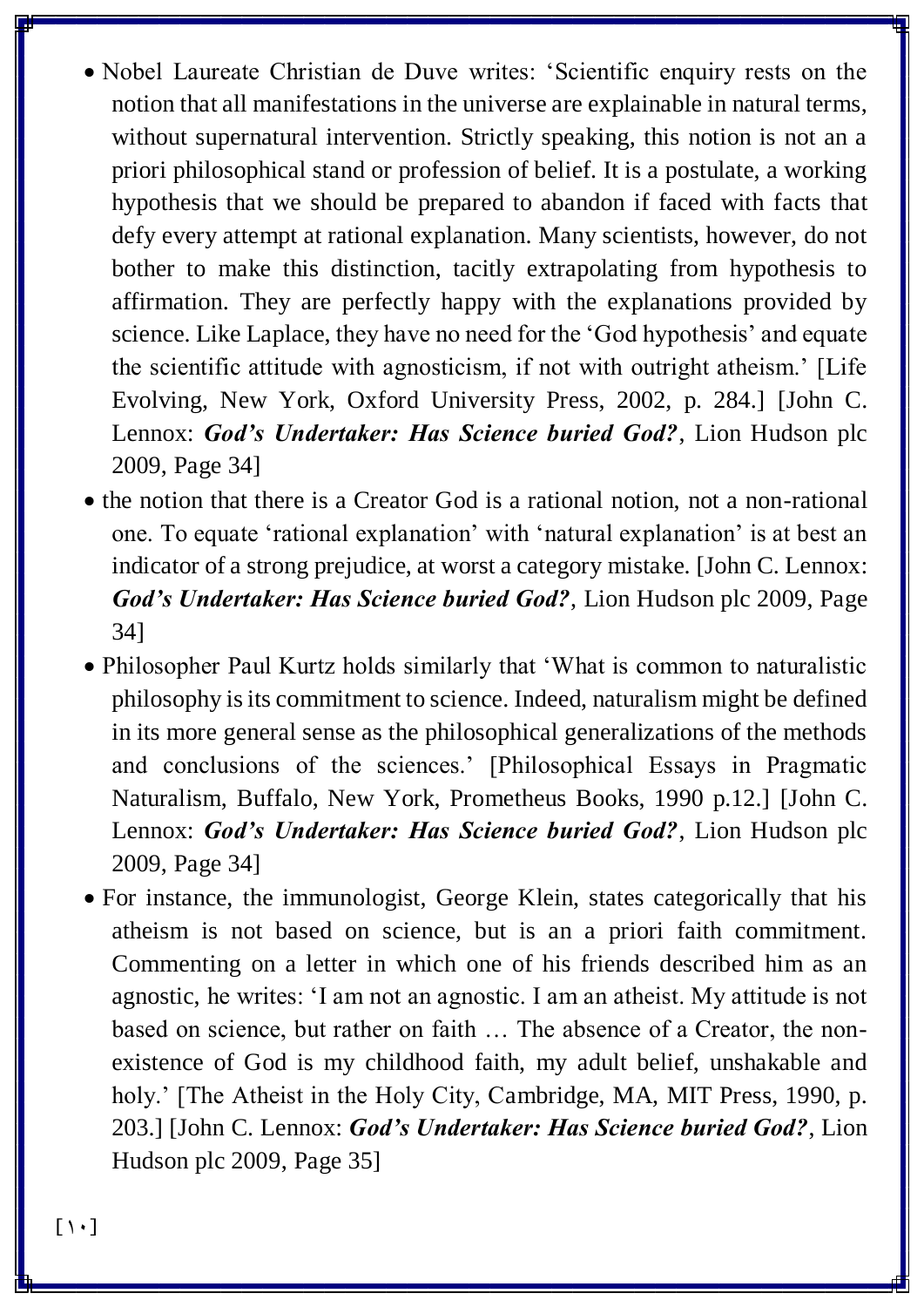- Similarly, in his review of Carl Sagan's last book, the Harvard geneticist Richard Lewontin makes it abundantly clear that his materialistic convictions are a priori. He not only confesses that his materialism does not derive from his science, but he also admits, on the contrary, that it is his materialism that actually consciously determines the nature of what he conceives science to be: 'Our willingness to accept scientific claims that are against common sense is the key to an understanding of the real struggle between science and the supernatural. We take the side of science in spite of the patent absurdity of some of its constructs… in spite of the tolerance of the scientific community for unsubstantiated just-so stories, because we have a prior commitment… to materialism. It is not that the methods and institutions of science somehow compel us to accept a material explanation of the phenomenal world but, on the contrary, that we are forced by our a priori adherence to material causes to create an apparatus of investigation and a set of concepts that produce material explanations, no matter how counterintuitive, no matter how mystifying to the uninitiated.' [Review of Carl Sagan's book The Demon Haunted World: Science as a Candle in the Dark, New York Review of Books, January 9, 1997.] [John C. Lennox: *God's Undertaker: Has Science buried God?*, Lion Hudson plc 2009, Page 35, 36] For example, Ernan McMullin writes: '… methodological naturalism does not
- restrict our study of nature, it just lays down which sort of study qualifies as science. If someone wants to pursue another approach to nature – and there are many others – the methodological naturalist has no reason to object. Scientists have to proceed in this way; the methodology of science gives no purchase on the claim that a particular event or type of event is to be explained by invoking God's creative action directly.' ['Plantinga's Defence of Special Creation', Christian Scholar's Review, 1991 p. 57.] [John C. Lennox: *God's Undertaker: Has Science buried God?*, Lion Hudson plc 2009, Page 37]
- Suppose we understand it [science] to be investigation of and theorizing about the natural order so that we give weight to what is surely of the essence of true science – that is, a willingness to follow empirical evidence, wherever it leads. The key question now arises as to what happens if our investigations in such areas begin to turn up evidence that conflicts with our worldview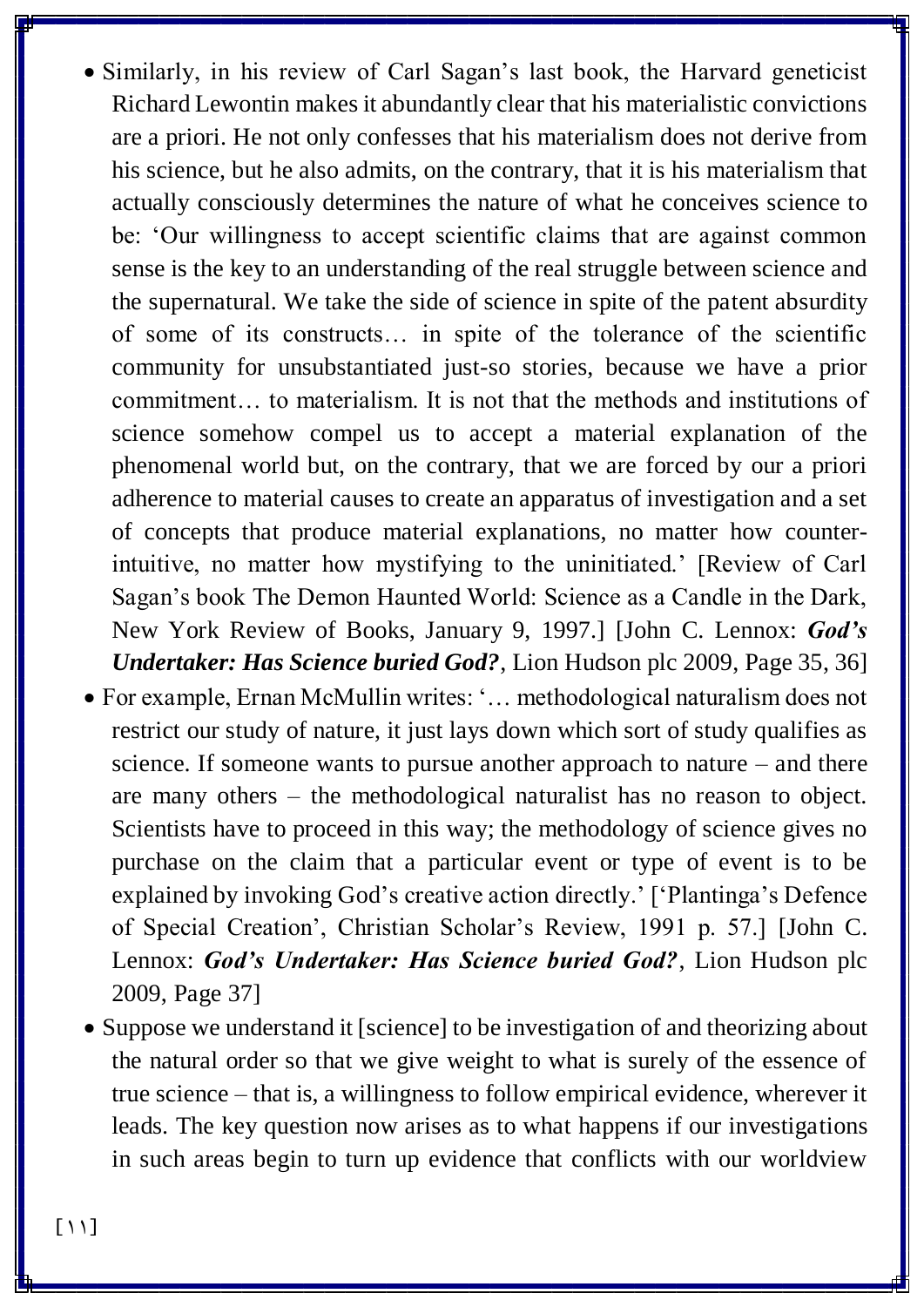commitment – if such a circumstance is even thinkable. [John C. Lennox: *God's Undertaker: Has Science buried God?*, Lion Hudson plc 2009, Page 38]

- A comment from Thomas Nagel is apposite: 'Of course belief is often controlled by the will; it can even be coerced. The obvious examples are political and religious. But the captive mind is found in subtler form in purely intellectual contexts. One of its strongest motives is the simple hunger for belief itself. Sufferers from this condition find it difficult to tolerate having no opinion for any length of time on a subject that interests them. They may change their opinions easily when there is an alternative that can be adopted without discomfort, but they do not like to be in a condition of suspended judgement.' [Mortal Questions, Cambridge, Cambridge University Press, 1979 p. xi.] [John C. Lennox: *God's Undertaker: Has Science buried God?*, Lion Hudson plc 2009, Page 38]
- Science explains. For many people this encapsulates the power and the fascination of science. Science enables us to understand what we did not understand before; and by giving us understanding of nature, it gives us power over nature. But how much does science explain? Are there any limits? [John C. Lennox: *God's Undertaker: Has Science buried God?*, Lion Hudson plc 2009, Page 39]
- there are those who hold that science is the only way to truth and it can, at least in principle, explain everything. This view is called 'scientism'. Peter Atkins gives a classic expression of this view: 'There is no reason to suppose that science cannot deal with every aspect of existence.' [Nature's Imagination: the Frontiers of Scientific Vision, ed. John Cornwell, Oxford, Oxford University Press, 1995, p. 125.] [John C. Lennox: *God's Undertaker: Has Science buried God?*, Lion Hudson plc 2009, Page 39]
- the evaluation of philosophy, literature, art, music lies outside the scope of science strictly so-called. How could science tell us whether a poem is a bad poem or a work of genius? Scarcely by measuring the lengths of the words or the frequencies of the letters occurring in them. How could science possibly tell us whether a painting is a masterpiece or a confused smudge of colours? Certainly not by making a chemical analysis of the paint and the canvas. The teaching of morality likewise lies outside science. Science can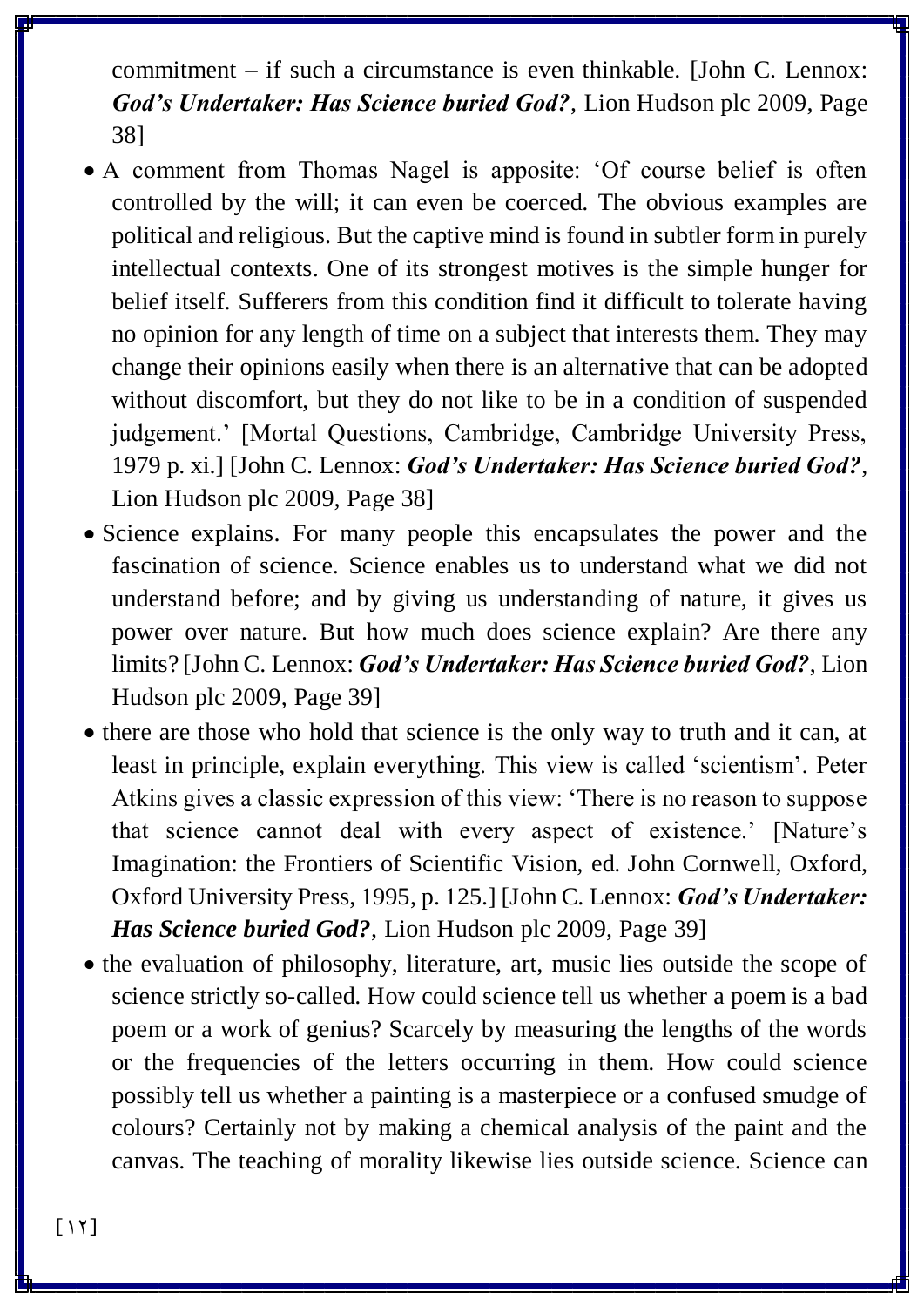tell you that, if you add strychnine to someone's drink, it will kill them. But science cannot tell you whether it is morally right or wrong to put strychnine into your grandmother's tea so that you can get your hands on her property. [John C. Lennox: *God's Undertaker: Has Science buried God?*, Lion Hudson plc 2009, Page 40]

- All the more surprising that Russell himself appears to have subscribed to this particular view when he wrote: 'Whatever knowledge is attainable, must be attained by scientific methods; and what science cannot discover, mankind cannot know.' [Religion and Science, Oxford, Oxford University Press, 1970, p. 243.] [John C. Lennox: *God's Undertaker: Has Science buried God?*, Lion Hudson plc 2009, Page 40, 41]
- How does Russell know this? For his statement is not itself a statement of science and so if it is true then (according to the statement itself) it is unknowable – and yet Russell believes it to be true. [John C. Lennox: *God's Undertaker: Has Science buried God?*, Lion Hudson plc 2009, Page 41]
- Their disciplines, which can cope with questions about the nature and structure of the cake, that is, answering the 'how' questions, cannot answer the 'why' questions connected with the purpose for which the cake was made. ('Why' questions connected with function as distinct from purpose are usually regarded as within the provenance of science.) [John C. Lennox: *God's Undertaker: Has Science buried God?*, Lion Hudson plc 2009, Page 41]
- The claim that science is the only way to truth is a claim ultimately unworthy of science itself. [John C. Lennox: *God's Undertaker: Has Science buried God?*, Lion Hudson plc 2009, Page 41]
- Nobel Laureate Sir Peter Medawar points this out in his excellent book Advice to a Young Scientist: 'There is no quicker way for a scientist to bring discredit upon himself and upon his profession than roundly to declare – particularly when no declaration of any kind is called for – that science knows, or soon will know, the answers to all questions worth asking, and that questions which do not admit a scientific answer are in some way nonquestions or "pseudo-questions" that only simpletons ask and only the gullible profess to be able to answer.' Medawar goes on to say, 'The existence of a limit to science is, however, made clear by its inability to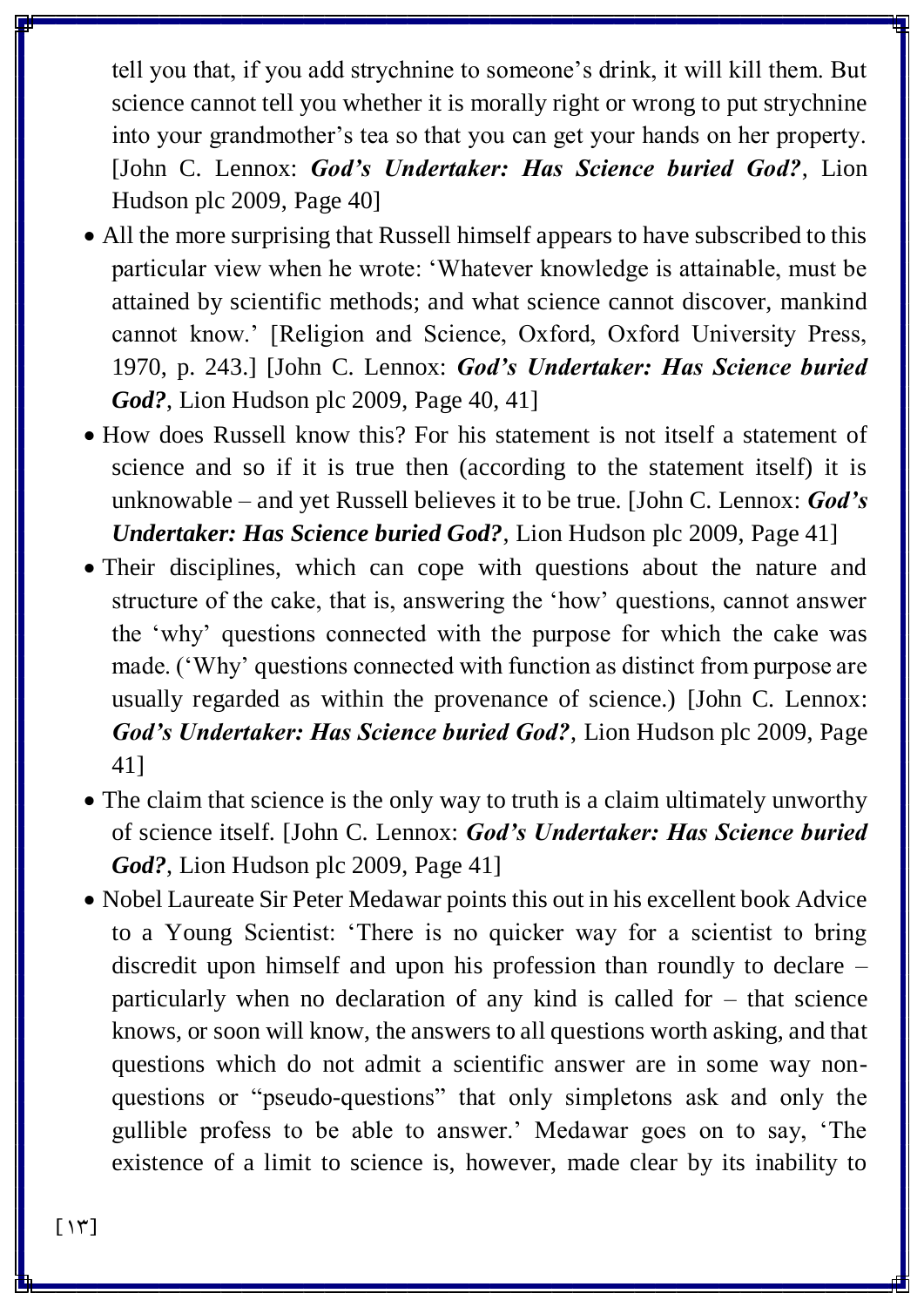answer childlike elementary questions having to do with first and last things – questions such as: "How did everything begin?"; "What are we all here for?"; "What is the point of living?".' He adds that it is to imaginative literature and religion that we must turn for answers to such questions. [Advice to a Young Scientist, London, Harper and Row, 1979, p. 31; see also his book The Limits of Science, Oxford, Oxford University Press 1984, p. 66.] [John C. Lennox: *God's Undertaker: Has Science buried God?*, Lion Hudson plc 2009, Page 41, 42]

- Francis Collins, Director of the Human Genome Project, also emphasizes this: 'Science is powerless to answer questions such as "Why did the universe come into being?" "What is the meaning of human existence?" "What happens after we die?".' [The Language of God, New York, The Free Press, 2006.] [John C. Lennox: *God's Undertaker: Has Science buried God?*, Lion Hudson plc 2009, Page 42]
- Russell: 'Is the world divided into mind and matter, and, if so, what is mind, what is matter? Is mind subject to matter, or is it possessed of independent powers? Has the universe any unity or purpose? Is it evolving towards some goal? Are there really laws of nature, or do we believe in them only because of our innate love of order? Is man what he seems to the astronomer, a tiny lump of impure carbon and water impotently crawling on a small and unimportant planet? Or is he what he appears to Hamlet? Is there a way of living that is noble and another that is base, or are all ways of living merely futile? … To such questions no answers can be found in the laboratory.' [History of Western Philosophy, London, Routledge, 2000, p.13.] [John C. Lennox: *God's Undertaker: Has Science buried God?*, Lion Hudson plc 2009, Page 42]
- Austin Farrar writes: 'Every science picks out an aspect of things in the world and shows how it goes. Everything that lies outside such a field lies outside the scope of that science. And since God is not a part of the world, still less an aspect of it, nothing that is said about God, however truly, can be a statement belonging to any science.' [A Science of God? London, Geoffrey Bles, 1966, p. 29.] [John C. Lennox: *God's Undertaker: Has Science buried God?*, Lion Hudson plc 2009, Page 42, 43]

Peter Atkins: 'Science has no need of purpose… all the extraordinary,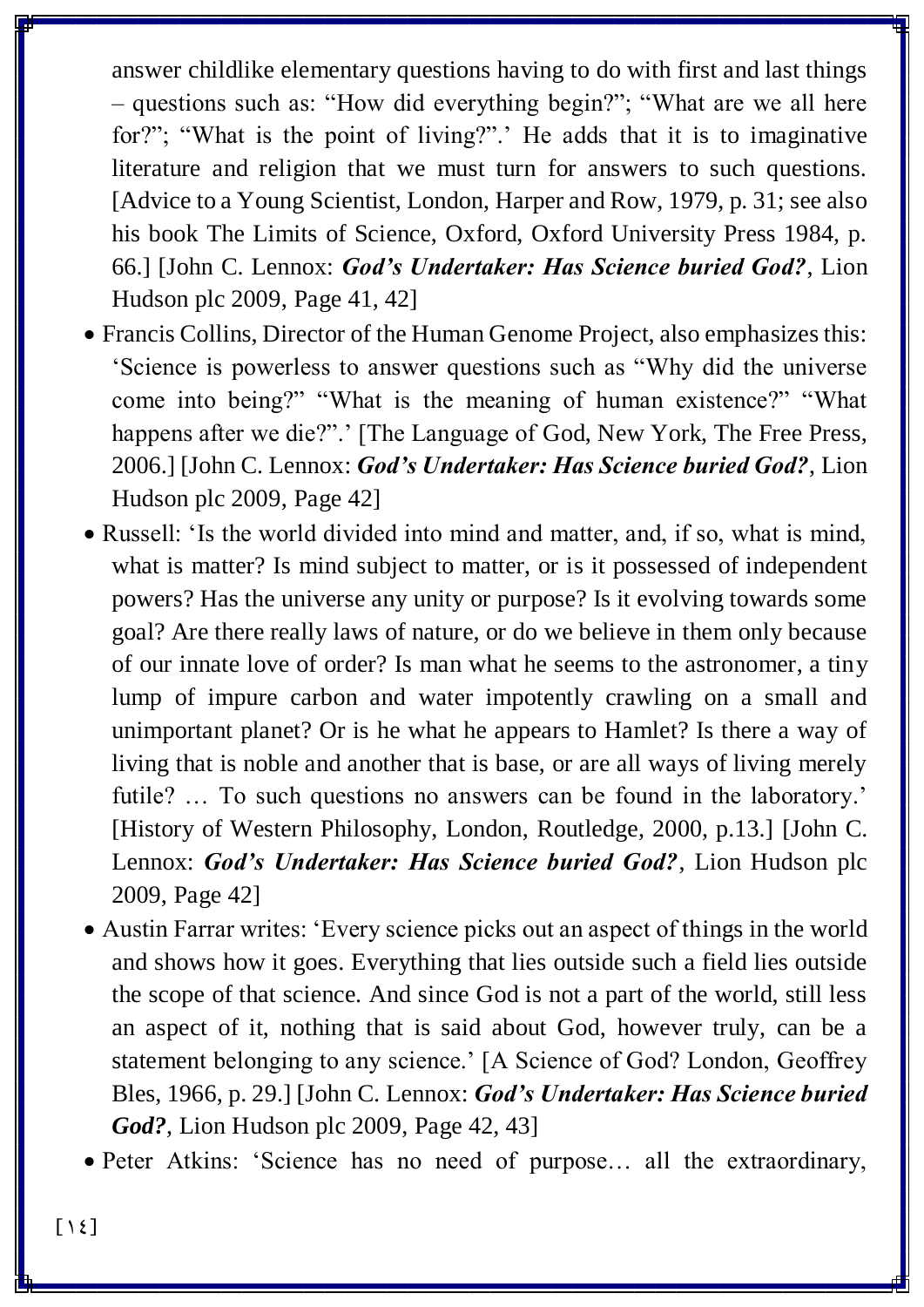wonderful richness of the world can be expressed as growth from the dunghill of purposeless interconnected corruption.' [Creation Revisited, Harmondsworth, Penguin, 1994, p. 127–28.] [John C. Lennox: *God's Undertaker: Has Science buried God?*, Lion Hudson plc 2009, Page 43]

- The statement that only science can lead to truth is not itself deduced from science. It is not a scientific statement but rather a statement about science, that is, it is a metascientific statement. Therefore, if scientism's basic principle is true, the statement expressing scientism must be false. Scientism refutes itself. Hence it is incoherent. [John C. Lennox: *God's Undertaker: Has Science buried God?*, Lion Hudson plc 2009, Page 43]
- Thus, when theists claim that there is Someone who stands in the same relationship to the universe that Aunt Matilda stands to her cake and that that Someone has revealed why the universe was created, they are not abandoning reason, rationality and evidence at all. They are simply claiming that there are certain questions which unaided reason cannot answer and to answer them we need another source of information  $-$  in this instance, revelation from God, to understand and evaluate which, reason is essential. [John C. Lennox: *God's Undertaker: Has Science buried God?*, Lion Hudson plc 2009, Page 44]
- It is likewise a category mistake to suppose that our understanding of the impersonal principles according to which the universe works makes it either unnecessary or impossible to believe in the existence of a personal Creator who designed, made, and upholds the universe. In other words, we should not confuse the mechanisms by which the universe works either with its cause or its upholder. [John C. Lennox: *God's Undertaker: Has Science buried God?*, Lion Hudson plc 2009, Page 45]
- a famous statement made by the French mathematician Laplace is constantly misused to buttress atheism. On being asked by Napoleon where God fitted into his mathematical work, Laplace, quite correctly, replied: 'Sir, I have no need of that hypothesis.' Of course God did not appear in Laplace's mathematical description of how things work, just as Mr Ford would not appear in a scientific description of the laws of internal combustion. [John C. Lennox: *God's Undertaker: Has Science buried God?*, Lion Hudson plc 2009, Page 45, 46]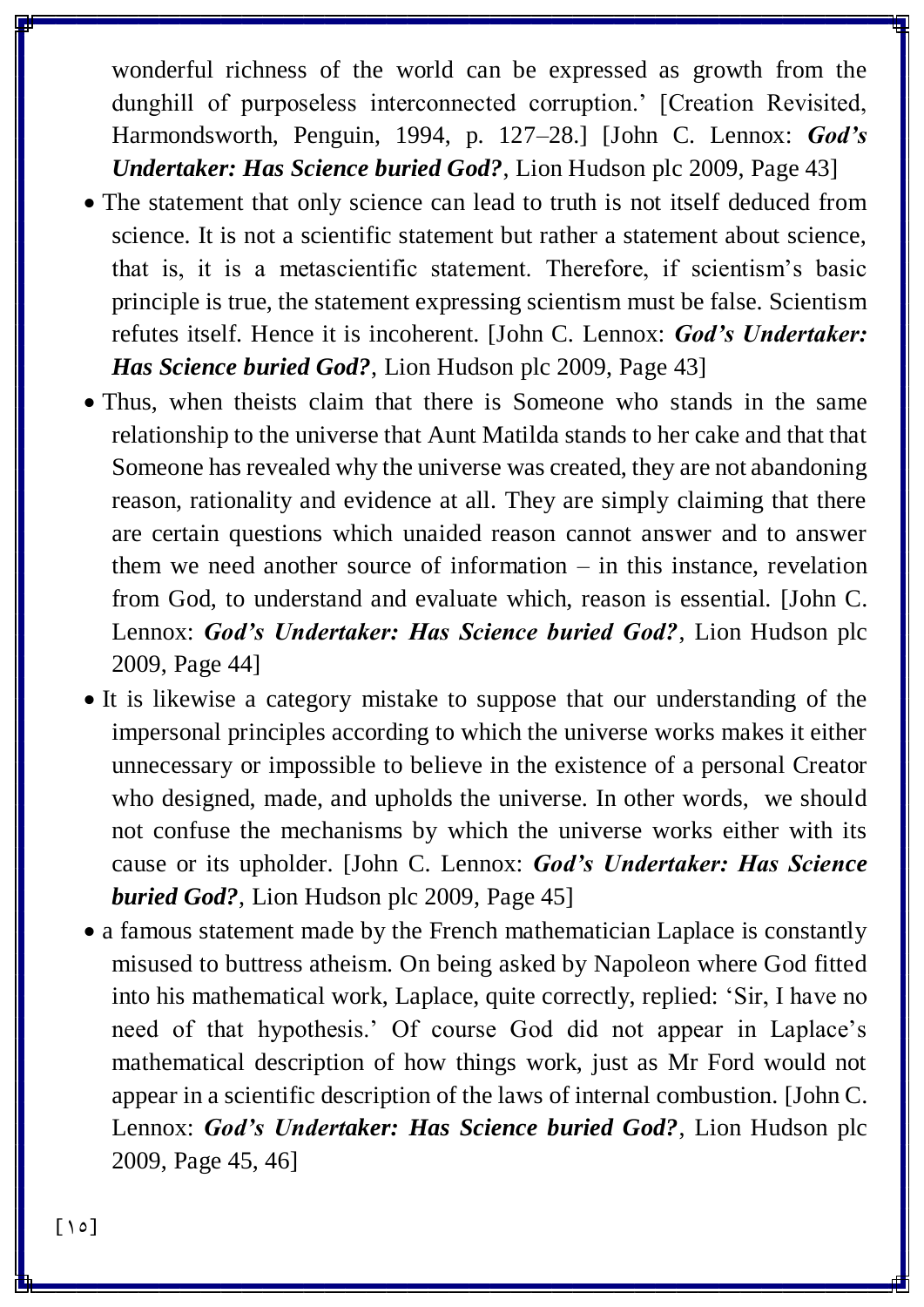Austin Farrer comments on the Laplace incident as follows: 'Since God is not a rule built into the action of forces, nor is he a block of force, no sentence about God can play a part in physics or astronomy… We may forgive Laplace – he was answering an amateur according to his ignorance, not to say a fool according to his folly. Considered as a serious observation, his remark could scarcely have been more misleading. Laplace and his colleagues had not learned to do without theology; they had merely learned to mind their own business.' [A Science of God, London, Geoffrey Bles, 1966 pp. 29, 30.] [John C. Lennox: *God's Undertaker: Has Science buried God?*, Lion Hudson plc 2009, Page 46]

## **3. Reduction, reduction, reduction …**

- philosopher Richard Swinburne in his book Is there a God? says: 'Note that I am not postulating a 'God of the gaps', a god merely to explain the things that science has not yet explained. I am postulating a God to explain why science explains; I do not deny that science explains, but I postulate God to explain why science explains. The very success of science in showing us how deeply ordered the natural world is provides strong grounds for believing that there is an even deeper cause for that order.' [Is there a God?, Oxford, Oxford University Press, 1996, p. 68.] [John C. Lennox: *God's Undertaker: Has Science buried God?*, Lion Hudson plc 2009, Page 48]
- Swinburne is using inference to the best explanation and saying that God is the best explanation for the explanatory power of science. [John C. Lennox: *God's Undertaker: Has Science buried God?*, Lion Hudson plc 2009, Page 48]
- The point to grasp here is that, because God is not an alternative to science as an explanation, he is not to be understood merely as a God of the gaps. On the contrary, he is the ground of all explanation: it is his existence which gives rise to the very possibility of explanation, scientific or otherwise. It is important to stress this because influential authors such as Richard Dawkins will insist on conceiving of God as an explanatory alternative to science – an idea that is nowhere to be found in theological reflection of any depth. [John C. Lennox: *God's Undertaker: Has Science buried God?*, Lion Hudson plc 2009, Page 48]
- Believing that the engine of the car had been designed by Mr Ford would not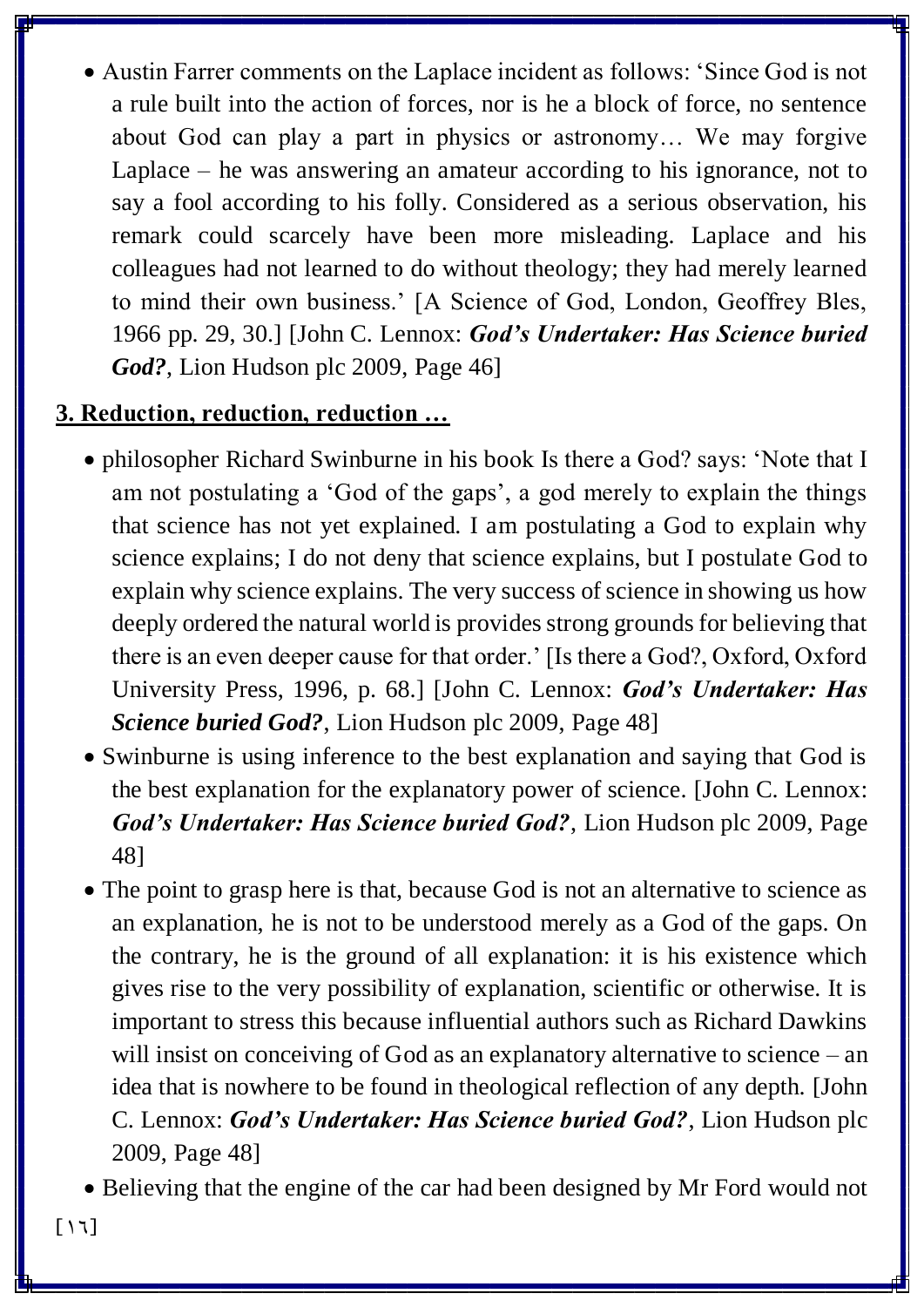stop anybody from investigating scientifically how the engine worked – in fact it might well spur them on to do so. However, and this is crucial, if they came to superstitiously believe that Mr Ford was the engine, that would stop their science dead. This is the key issue: there is a great difference between God and the gods, and between a God who is the Creator and a god who is the universe. [John C. Lennox: *God's Undertaker: Has Science buried God?*, Lion Hudson plc 2009, Page 51]

- In informal terms, as the British-born American physicist and mathematician Freeman Dyson puts it, 'Gödel proved that in mathematics the whole is always greater than the sum of the parts'. ['The Scientist as Rebel', in Nature's Imagination – The Frontiers of Scientific Vision, ed. John Cornwell, Oxford, Oxford University Press, 1995 p. 8.] [John C. Lennox: *God's Undertaker: Has Science buried God?*, Lion Hudson plc 2009, Page 53]
- There is more to water than we can readily see by investigating separately the hydrogen and oxygen of which it is composed. There are many composite systems in which understanding the individual parts of the system may well be simply impossible without an understanding of the system as a whole – the living cell, for instance. [John C. Lennox: *God's Undertaker: Has Science buried God?*, Lion Hudson plc 2009, Page 53]
- As the Nobel Prizewinning molecular biologist Francis Crick puts it: The ultimate aim of the modern development in biology is, in fact, to explain all biology in terms of physics and chemistry.' [Of Molecules and Man, Washington, University of Washington Press, 1966, p.10.] [John C. Lennox: *God's Undertaker: Has Science buried God?*, Lion Hudson plc 2009, Page 54]
- As Karl Popper points out: 'There is almost always an unresolved residue left by even the most successful attempts at reduction.' ['Scientific Reduction and the Essential Incompleteness of All Science', in Studies in the Philosophy of Biology, Reduction and Related Problems, ed. F.J. Ayala and T. Dobzhansky, London, Macmillan 1974.] [John C. Lennox: *God's Undertaker: Has Science buried God?*, Lion Hudson plc 2009, Page 54]
- The laws of a higher level cannot be derived from the laws of a lower level although what can be done at a higher level will, of course, depend on the lower levels. [John C. Lennox: *God's Undertaker: Has Science buried*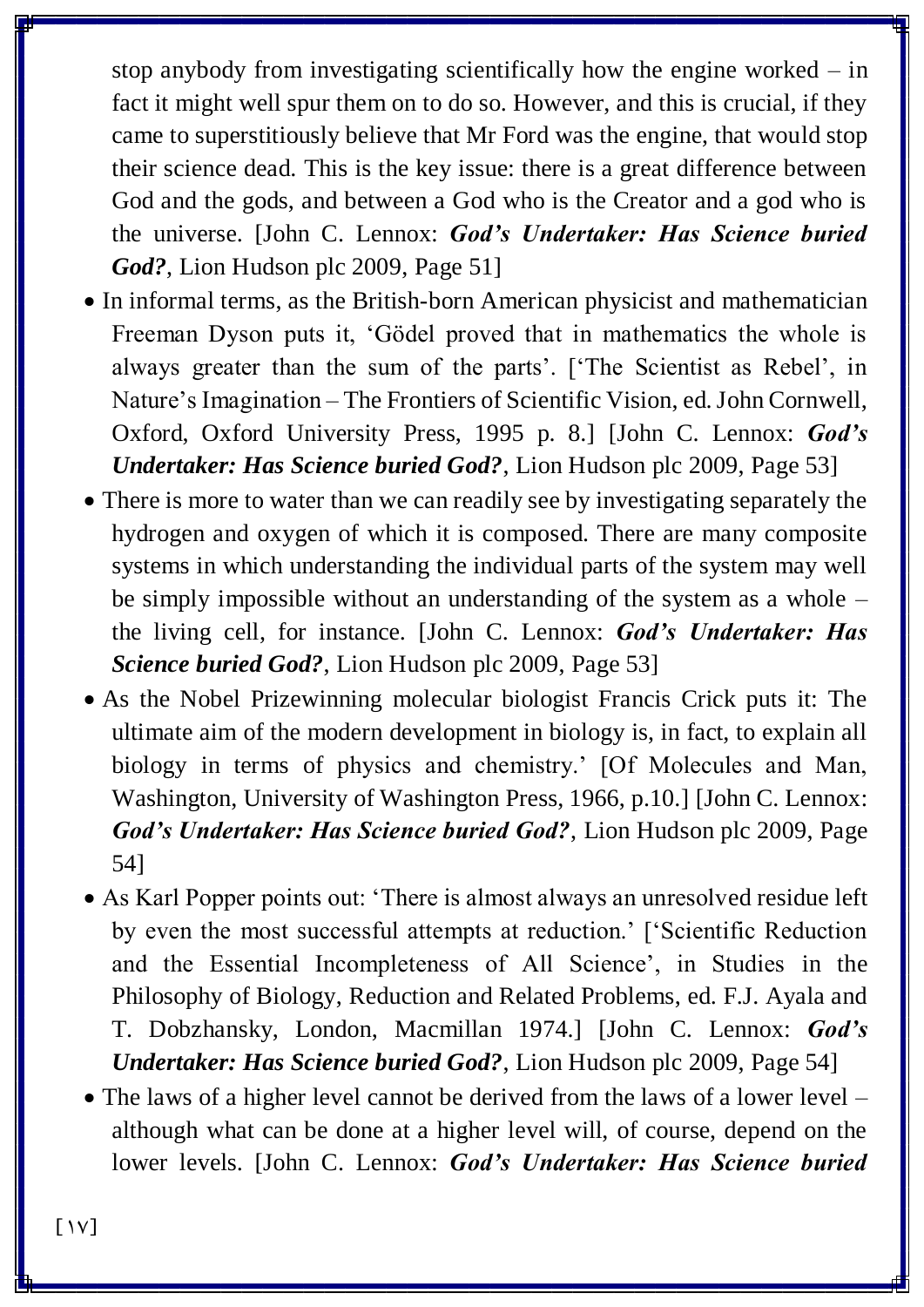*God?*, Lion Hudson plc 2009, Page 54]

- The British theologian and scientist Arthur Peacocke wrote, 'In no way can the concept of "information", the concept of conveying a message, be articulated in terms of the concepts of physics and chemistry, even though the latter can be shown to explain how the molecular machinery (DNA, RNA and protein) operates to carry information…' [The Experiment of Life, Toronto, University of Toronto Press, 1983, p. 54.] [John C. Lennox: *God's Undertaker: Has Science buried God?*, Lion Hudson plc 2009, Page 55]
- those scientists committed to materialistic philosophy insist that the informationcarrying properties of DNA must ultimately have emerged automatically out of matter by a mindless, unguided, process. The driving force behind their insistence is obvious. For if, as materialism holds, matter and energy are all that exists. [John C. Lennox: *God's Undertaker: Has Science buried God?*, Lion Hudson plc 2009, Page 56]
- Richard Dawkins: 'The universe is nothing but a collection of atoms in motion, human beings are simply machines for propagating DNA, and the propagation of DNA is a self-sustaining process. It is every living object's sole reason for living.' [BBC Christmas Lectures Study Guide, London, BBC 1991.] [John C. Lennox: *God's Undertaker: Has Science buried God?*, Lion Hudson plc 2009, Page 56]
- The universe certainly is a collection of atoms, and human beings do propagate DNA. Both of these statements are statements of science. But immediately we add the words 'nothing but', the statements go beyond science and become expressions of materialistic or naturalistic belief. [John C. Lennox: *God's Undertaker: Has Science buried God?*, Lion Hudson plc 2009, Page 56]
- Francis Crick: 'You, your joys and your sorrows, your memories and ambitions, your sense of personal identity and free will, are in fact no more than the behaviour of a vast assembly of nerve cells and their associated molecules'? [The Astonishing Hypothesis – The Scientific Search for the Soul, London, Simon and Schuster 1994, p. 3.] [John C. Lennox: *God's Undertaker: Has Science buried God?*, Lion Hudson plc 2009, Page 56]
- Darwin's Doubt: 'With me, the horrid doubt always arises whether the convictions of man's mind, which has been developed from the mind of the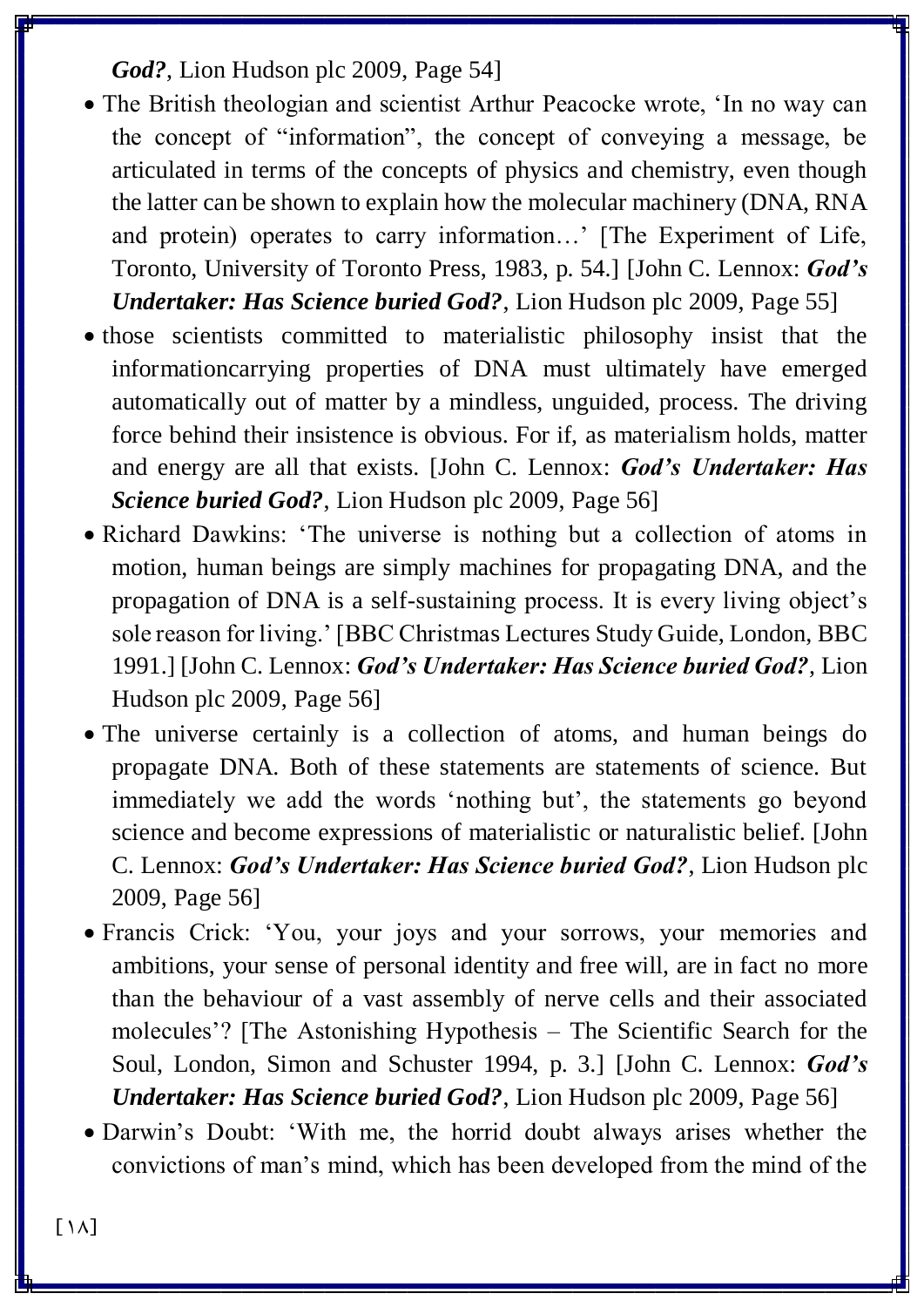lower animals, are of any value or at all trustworthy.' [Charles Darwin, Letter to William Graham, 3 July, 1881.] [John C. Lennox: *God's Undertaker: Has Science buried God?*, Lion Hudson plc 2009, Page 57]

 John Polkinghorne describes its programme as 'ultimately suicidal. If Crick's thesis is true we could never know it. For, not only does it relegate our experiences of beauty, moral obligation, and religious encounter to the epiphenomenal scrap-heap. It also destroys rationality. Thought is replaced by electro-chemical neural events. Two such events cannot confront each other in rational discourse. They are neither right nor wrong. They simply happen... The very assertions of the reductionist himself are nothing but blips in the neural network of his brain. The world of rational discourse dissolves into the absurd chatter of firing synapses. Quite frankly, that cannot be right and none of us believes it to be so.' [One World, London, SPCK 1986 p. 92.] [John C. Lennox: *God's Undertaker: Has Science buried God?*, Lion Hudson plc 2009, Page 57]

### **4. Designer universe?**

- We are 'the product of a mindless and purposeless natural process which did not have us in mind', to quote biologist George Gaylord Simpson. [The Meaning of Evolution, Yale, 1949, p. 344.] [John C. Lennox: *God's Undertaker: Has Science buried God?*, Lion Hudson plc 2009, Page 59]
- Physicist Freeman Dyson is one such. He writes: 'As we look out into the universe and identify the many accidents of physics and astronomy that have worked together to our benefit, it almost seems as if the universe must in some sense have known we were coming.' ['Energy in the Universe', Scientific American, 224, 1971, p. 50.] [John C. Lennox: *God's Undertaker: Has Science buried God?*, Lion Hudson plc 2009, Page 59]
- Paul Davies, convinced that we are mere insignificant specks of animated dust. He writes: 'I cannot believe that our existence in this universe is a mere quirk of fate, an accident of history, an incidental blip in the great cosmic drama. Our involvement is too intimate… We are truly meant to be here.' [The Mind of God, London, Simon and Schuster, 1992, p. 232.] [John C. Lennox: *God's Undertaker: Has Science buried God?*, Lion Hudson plc 2009, Page 59]

However much we may debate the essence of the scientific method, there is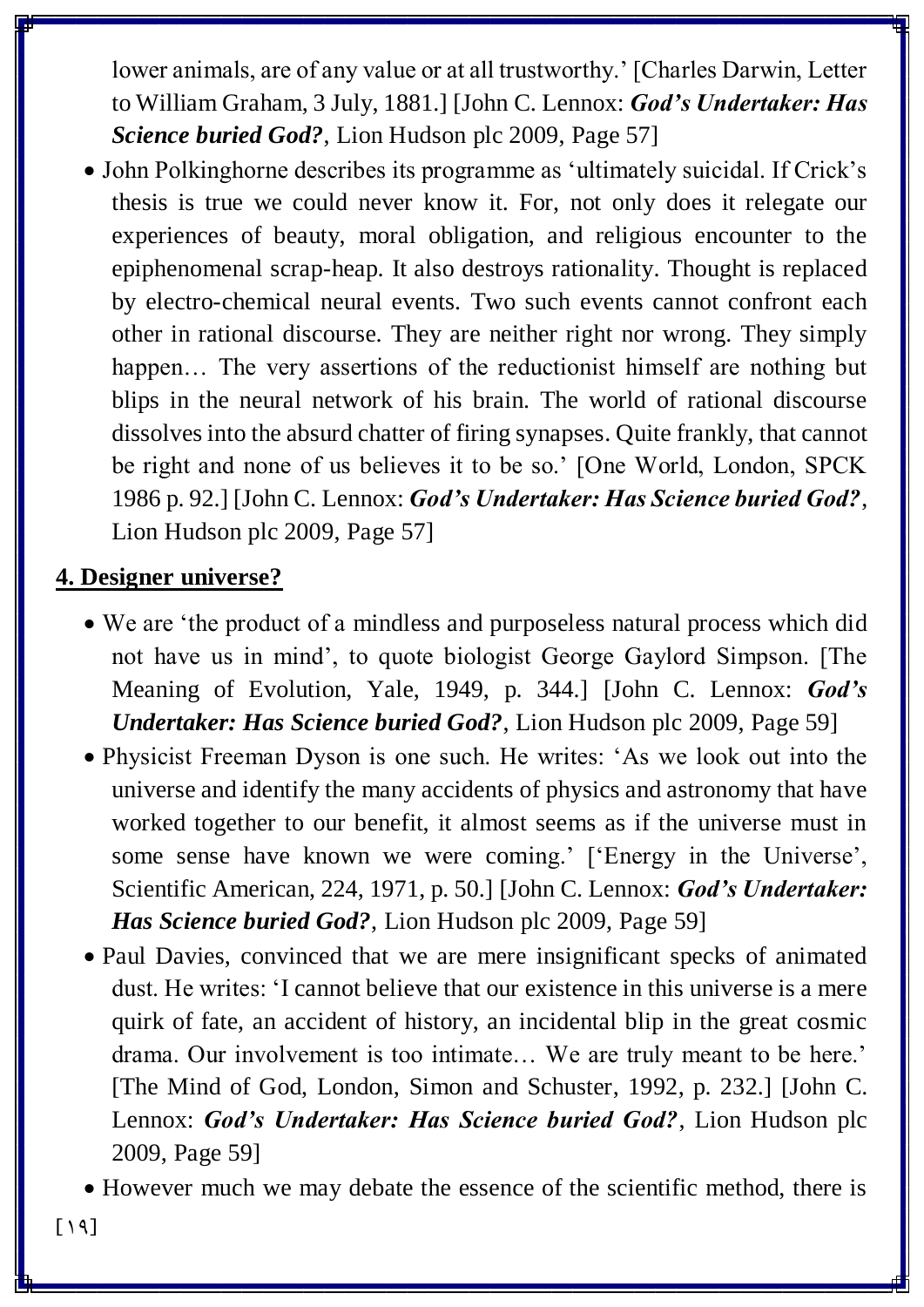no question as to the foundation on which that method rests: the rational intelligibility of the universe. [John C. Lennox: *God's Undertaker: Has Science buried God?*, Lion Hudson plc 2009, Page 59]

- It was Albert Einstein's astonishment at this that prompted him to make the famous comment, 'The most incomprehensible thing about the universe is that it is comprehensible.' ('Das Unverstaendliche am Universum ist im Grunde, dass wir es verstehen') [John C. Lennox: *God's Undertaker: Has Science buried God?*, Lion Hudson plc 2009, Page 59]
- Confidence that our human mental processes possess some degree of reliability and are capable of giving us some information about the world is fundamental to any kind of study, not only the study of science. [John C. Lennox: *God's Undertaker: Has Science buried God?*, Lion Hudson plc 2009, Page 60]
- Philosopher Keith Ward sums up: 'To the majority of those who have reflected deeply and written about the origin and nature of the universe, it has seemed that it points beyond itself to a source which is non-physical and of great intelligence and power. Almost all of the great classical philosophers – certainly Plato, Aristotle, Descartes, Leibniz, Spinoza, Kant, Hegel, Locke, Berkeley – saw the origin of the universe as lying in a transcendent reality. They had different specific ideas of this reality, and different ways of approaching it; but that the universe is not self-explanatory, and that it requires some explanation beyond itself, was something they accepted as fairly obvious.' [God, Chance and Necessity, Oxford, One World Publications, 1996 p. 1.] [John C. Lennox: *God's Undertaker: Has Science buried God?*, Lion Hudson plc 2009, Page 60]
- For Albert Einstein the comprehensibility of the universe was something to be wondered at: 'You find it strange that I consider the comprehensibility of the world (to the extent that we are authorized to speak of such a comprehensibility) as a miracle or as an eternal mystery. Well, a priori, one should expect a chaotic world, which cannot be grasped by the mind in any way… the kind of order created by Newton's theory of gravitation, for example, is wholly different. Even if man proposes the axioms of the theory, the success of such a project presupposes a high degree of ordering of the objective world, and this could not be expected a priori. That is the 'miracle'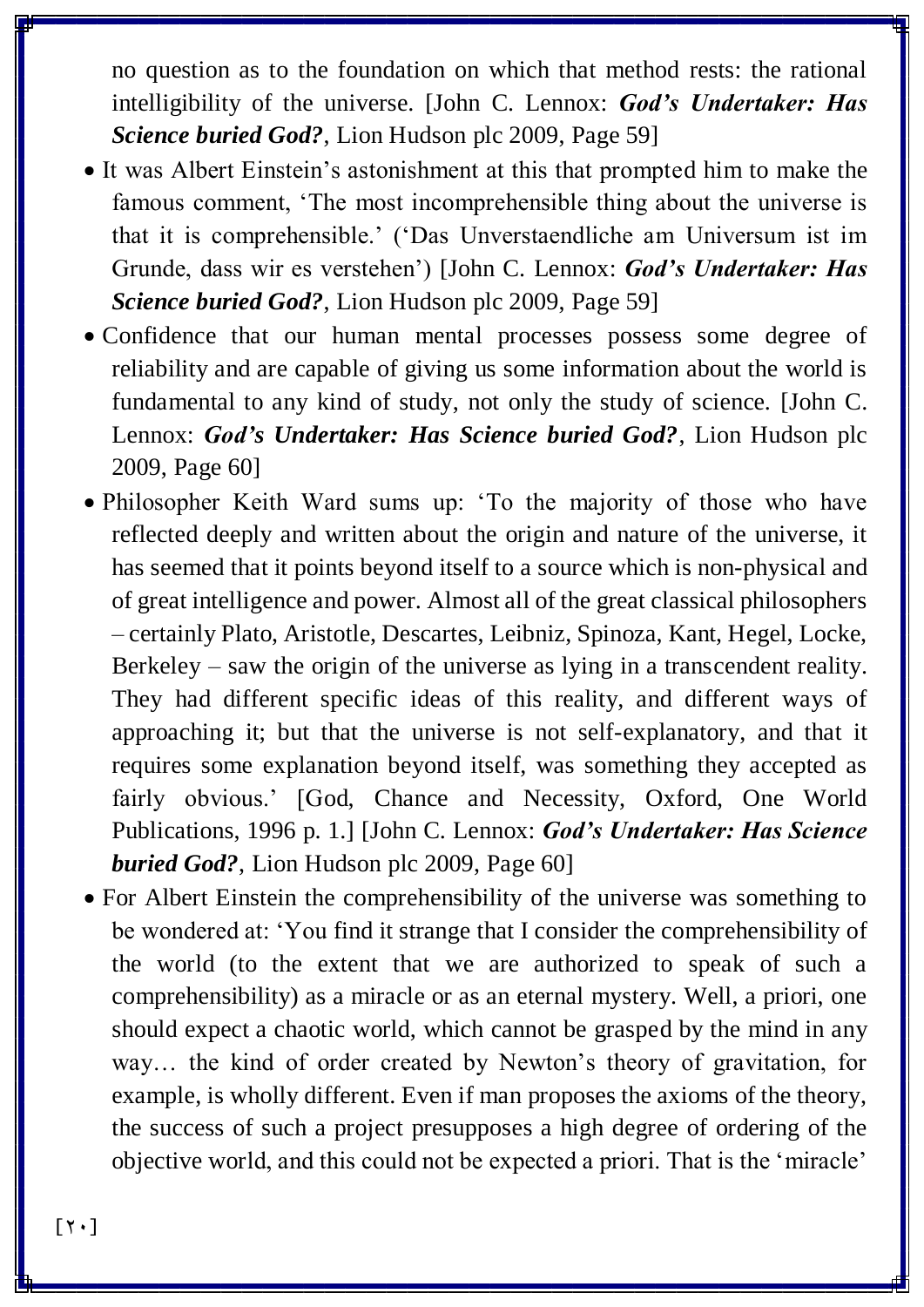which is being constantly reinforced as our knowledge expands.' [Letters to Solovine, New York, Philosophical Library, 1987 p. 131.] [John C. Lennox: *God's Undertaker: Has Science buried God?*, Lion Hudson plc 2009, Page 60]

- Eugene Wigner, a Nobel Laureate in Physics, in which he wrote: 'The enormous usefulness of mathematics in the natural sciences is something bordering on the mysterious, and there is no rational explanation for it… it is an article of faith.' [E.P. Wigner, 'The unreasonable effectiveness of mathematics', Communications in Pure and Applied Mathematics, 13 (1960), pp. 1–14.] [John C. Lennox: *God's Undertaker: Has Science buried God?*, Lion Hudson plc 2009, Page 61]
- Professor of Mathematics Sir Roger Penrose FRS, whose understanding of that relationship is unquestioned, has this to say about it: 'It is hard for me to believe… that such SUPERB theories could have arisen merely by some random natural selection of ideas leaving only the good ones as survivors. The good ones are simply much too good to be the survivors of ideas that have arisen in a random way. There must be, instead, some deep underlying reason for the accord between mathematics and physics.' [The Emperor's New Mind, Vintage, 1991 p. 430.] [John C. Lennox: *God's Undertaker: Has Science buried God?*, Lion Hudson plc 2009, Page 61]
- John Polkinghorne: 'Science does not explain the mathematical intelligibility of the physical world, for it is part of science's founding faith that this is so.' [Reason and Reality, London, SPCK, 1991, p. 76.] [John C. Lennox: *God's Undertaker: Has Science buried God?*, Lion Hudson plc 2009, Page 61]
- faith is inseparable from the scientific endeavour. Gödel's Second Theorem gives further evidence for this: you cannot even do mathematics without faith in its consistency – and it has to be faith because the consistency of mathematics cannot be proved. [John C. Lennox: *God's Undertaker: Has Science buried God?*, Lion Hudson plc 2009, Page 61]
- Think of Newton's inverse square law of gravitational attraction. Because we are so familiar with it as an explanation of how the planets orbit the sun in ellipses and use it (or rather, the experts do) to predict all kinds of astronomical events, eclipses and such like, we often fail to realize that there is a hidden faith dimension even here. It is betrayed by our belief that what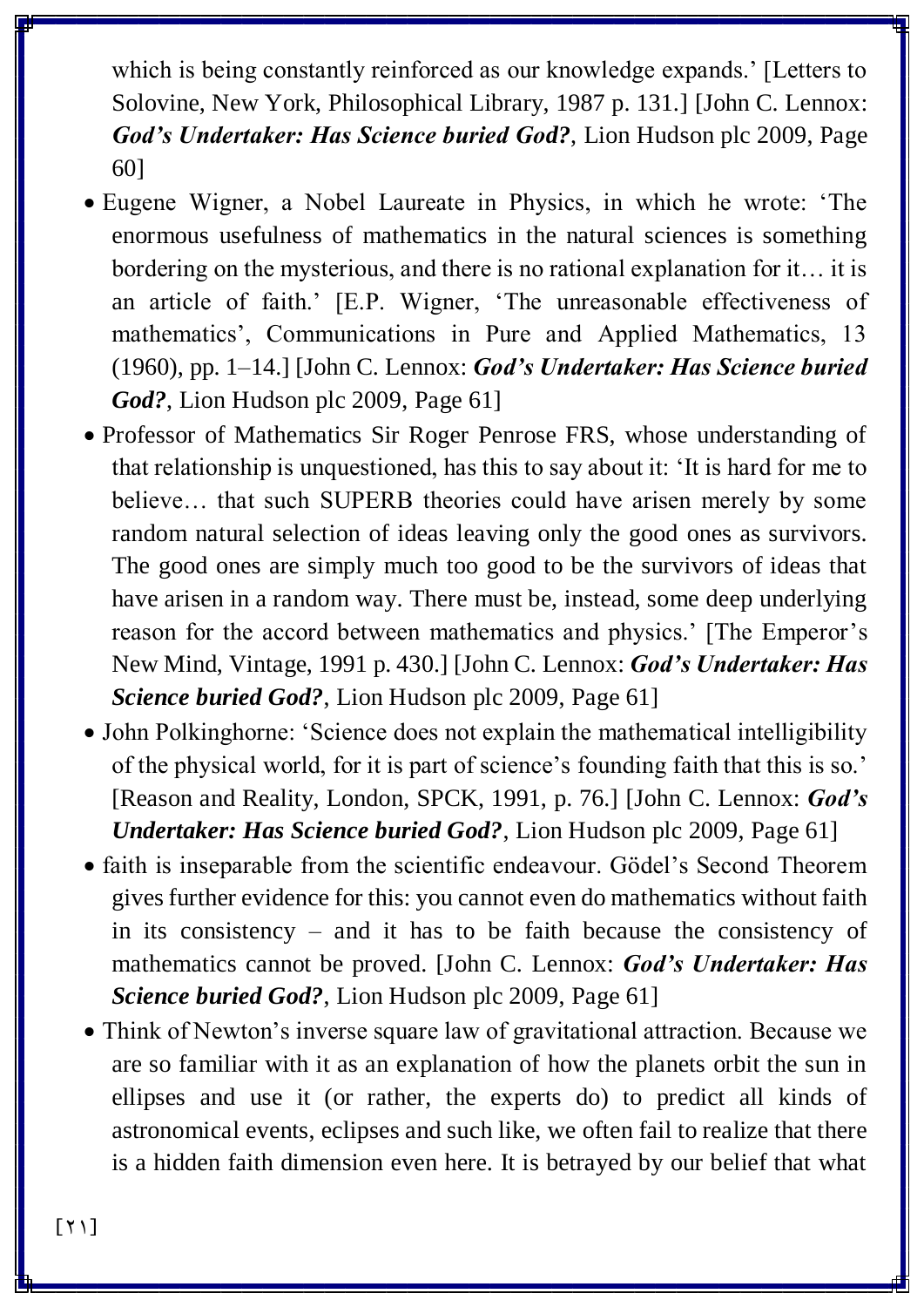happened today will happen again tomorrow. [John C. Lennox: *God's Undertaker: Has Science buried God?*, Lion Hudson plc 2009, Page 61, 62]

- Paul Davies comments: 'Just because the sun has risen every day of your life, there is no guarantee that it will rise tomorrow. The belief that it will – that there are indeed dependable regularities of nature – is an act of faith, but one which is indispensable to the progress of science.' [The Mind of God, op. cit. p. 81.] [John C. Lennox: *God's Undertaker: Has Science buried God?*, Lion Hudson plc 2009, Page 62]
- John Haught writes: 'At some point in the validation of every truth claim or hypothesis, a leap of faith is an inescapable ingredient. At the foundation of every human search for understanding and truth, including the scientific search, an ineradicable element of trust is present. If you find yourself doubting what I have just said, it is only because, at this very moment, you trust your own mind enough to express concern about my assertion. You cannot avoid trusting your intellectual capacity, even when you are in doubt. Moreover, you raise your critical questions only because you believe that truth is worth seeking. Faith in this sense, and not in the sense of wild imaginings and wishful thinking, lies at the root of all authentic religion – and science.' [Haught, op. cit., p. 47.] [John C. Lennox: *God's Undertaker: Has Science buried God?*, Lion Hudson plc 2009, Page 62]
- Haught rightly concludes that this 'shows clearly that the new atheistic attempts to cleanse human consciousness of faith are absurd and doomed to failure'. [Haught, op. cit. p. 48.] [John C. Lennox: *God's Undertaker: Has Science buried God?*, Lion Hudson plc 2009, Page 62]
- Keith Ward strongly supports this view: 'The continuing conformity of physical particles to precise mathematical relationships is something that is much more likely to exist if there is an ordering cosmic mathematician who sets up the correlation in the requisite way. The existence of laws of physics… strongly implies that there is a God who formulates such laws and ensures that the physical realm conforms to them.' [God, Chance and Necessity, Oxford, One World Publications, 1996.] [John C. Lennox: *God's Undertaker: Has Science buried God?*, Lion Hudson plc 2009, Page 63]
- Even Stephen Hawking, who occupies the professorial chair once held by Sir Isaac Newton at Cambridge, and who is not known to be particularly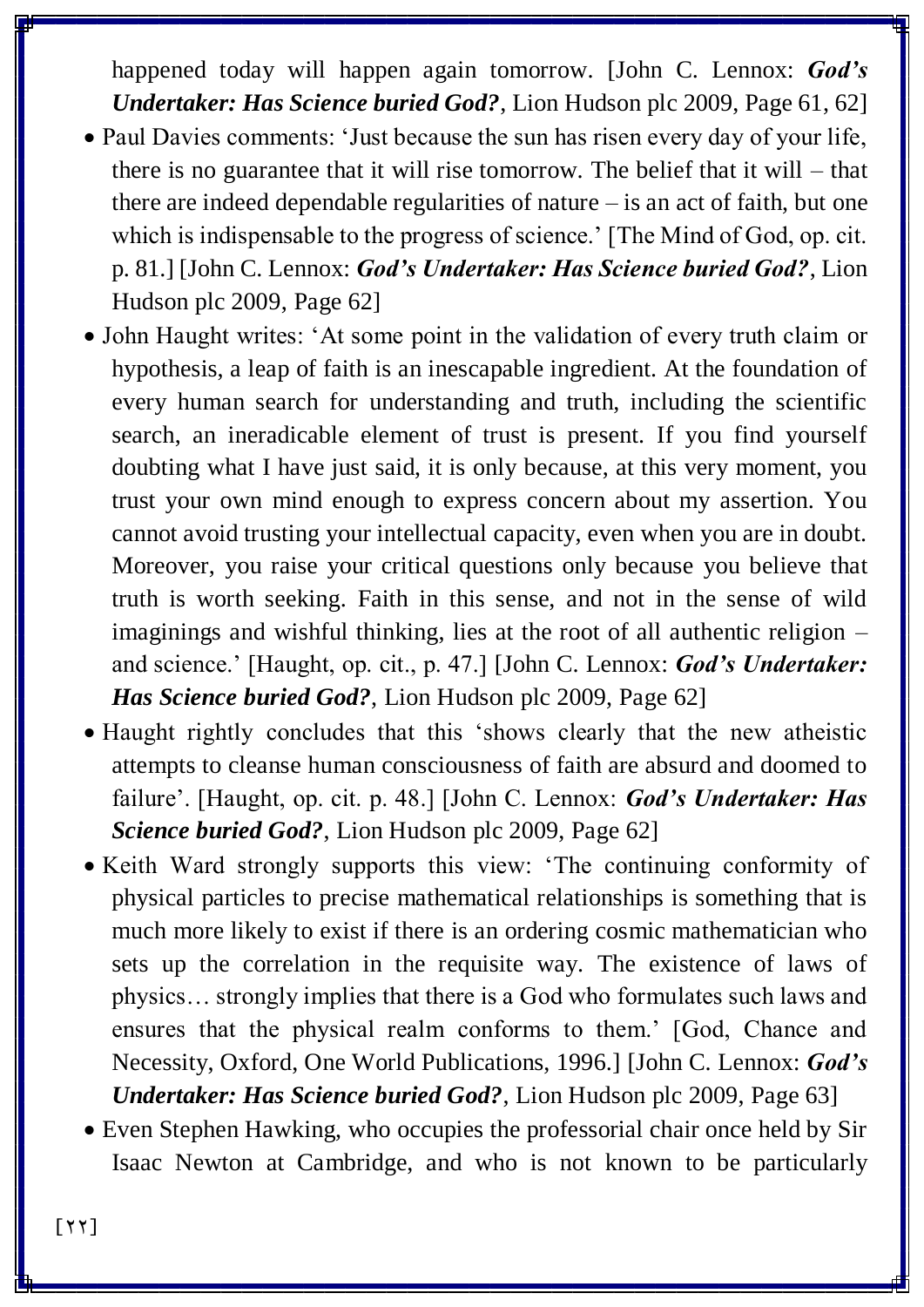sympathetic to theism, admitted in a television interview: 'It is difficult to discuss the beginning of the universe without mentioning the concept of God. My work on the origin of the universe is on the borderline between science and religion, but I try to stay on the scientific side of the border. It is quite possible that God acts in ways that cannot be described by scientific laws.' [ABC Television 20/20, 1989.] [John C. Lennox: *God's Undertaker: Has Science buried God?*, Lion Hudson plc 2009, Page 63]

- In his debate on atheism and theism with J. J. C. Smart, J. J. Haldane makes precisely this point, arguing that scientific and religious approaches are similar: 'Thus science is faith-like in resting upon "creedal" presuppositions, and inasmuch as these relate to the order and intelligibility of the universe they also resemble the content of a theistic conception of the universe as an ordered creation. Furthermore, it seems that the theist carries the scientific impulse further by pressing on with the question of how perceived order is possible, seeking the most fundamental descriptionscum-explanations of the existence and nature of the universe.' [Atheism and Theism, Oxford, Blackwell, 1996 p. 92.] [John C. Lennox: *God's Undertaker: Has Science buried God?*, Lion Hudson plc 2009, Page 63]
- For one of the fundamental problems of philosophy is: Why is there a universe at all, why is there something rather than nothing? [John C. Lennox: *God's Undertaker: Has Science buried God?*, Lion Hudson plc 2009, Page 63]
- Echoing Bertrand Russell, E. Tryton writes: 'Our universe is simply one of those things which happen from time to time.' ['Is the Universe a Vacuum Fluctuation?' Nature 246, 1973, p. 396.] [John C. Lennox: *God's Undertaker: Has Science buried God?*, Lion Hudson plc 2009, Page 64]
- In addition, it would be distinctly odd, as Keith Ward points out, 'to think that there is a reason for everything, except for that most important item of all – that is, the existence of everything, the universe itself'. [op. cit. p. 23.] [John C. Lennox: *God's Undertaker: Has Science buried God?*, Lion Hudson plc 2009, Page 64]
- Peter Atkins believes that 'Space-time generates its own dust in the process of its own self-assembly.' [Creation Revisited, Harmondsworth, Penguin, 1994, p. 143.] [John C. Lennox: *God's Undertaker: Has Science buried God?*, Lion Hudson plc 2009, Page 64]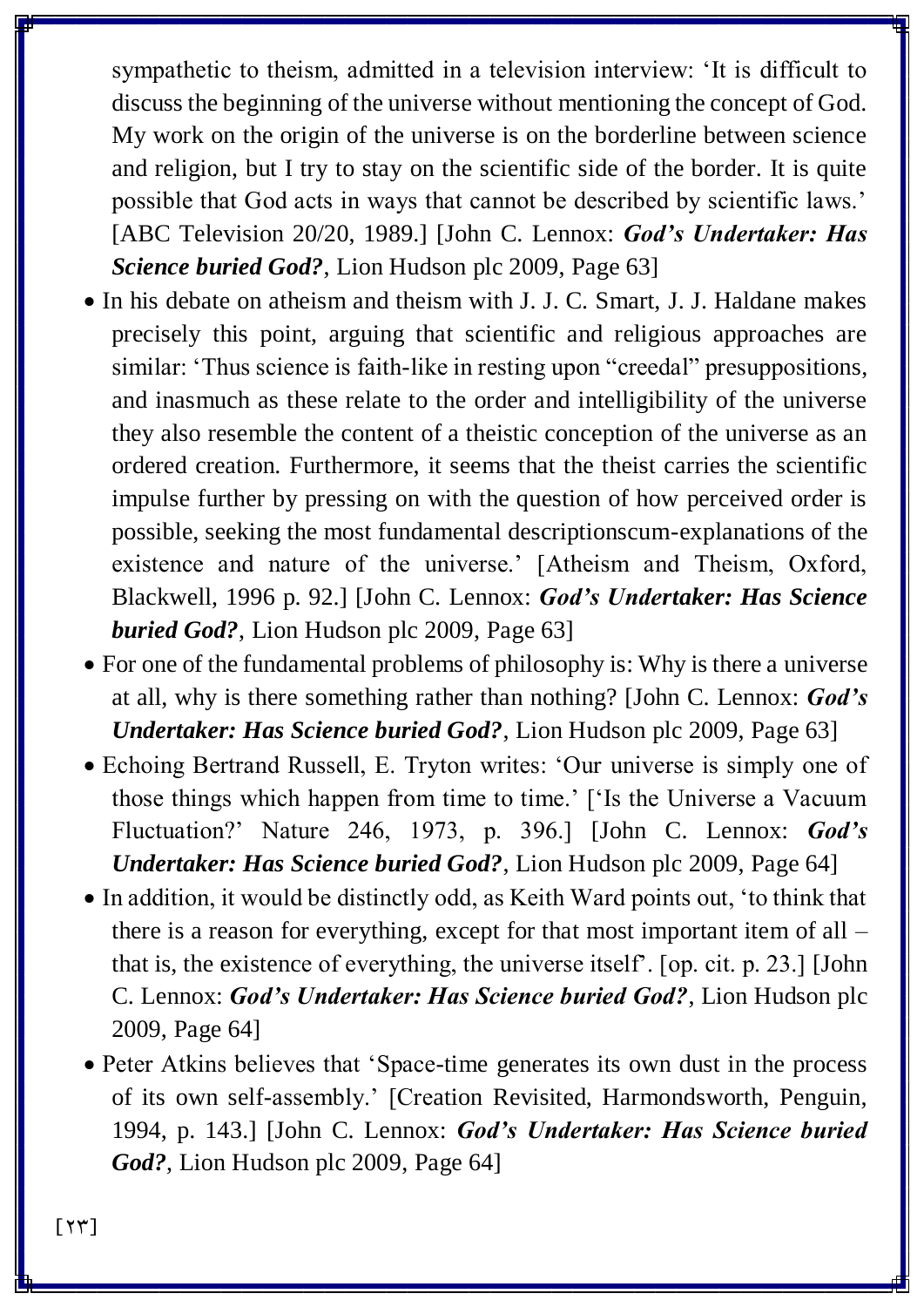- Ward concludes: 'Between the hypothesis of God and the hypothesis of a cosmic bootstrap, there is no competition. We were always right to think that persons, or universes, who seek to pull themselves up by their own bootstraps are forever doomed to failure.' [op. cit. p. 49.] [John C. Lennox: *God's Undertaker: Has Science buried God?*, Lion Hudson plc 2009, Page 64]
- Stephen Hawking writes: 'The usual approach of science of constructing a mathematical model cannot answer the questions of why there should be a universe for the model to describe. Why does the universe go to all the bother of existing? Is the unified theory so compelling that it brings about its own existence? Or does it need a Creator, and, if so, does he have any other effect on the universe?' [op. cit. p. 174.] [John C. Lennox: *God's Undertaker: Has Science buried God?*, Lion Hudson plc 2009, Page 64]
- Paul Davies says something similar in an interview: 'There's no need to invoke anything supernatural in the origins of the universe or of life. I have never liked the idea of divine tinkering: for me it is much more inspiring to believe that a set of mathematical laws can be so clever as to bring all these things into being.' [Reported by Clive Cookson, 'Scientists who glimpsed God', Financial Times, April 29, 1995, p. 20.] [John C. Lennox: *God's Undertaker: Has Science buried God?*, Lion Hudson plc 2009, Page 64]
- It is strange that a scientist of Davies' standing is prepared to decide how things started on the basis of like or dislike. [John C. Lennox: *God's Undertaker: Has Science buried God?*, Lion Hudson plc 2009, Page 64]
- Furthermore, he is here ascribing intelligence (if not personality) to a set of mathematical laws – and believing that they could be intelligent on the basis that he finds it inspiring! Is this wishful thinking or what? [John C. Lennox: *God's Undertaker: Has Science buried God?*, Lion Hudson plc 2009, Page 65]
- And, if one dare say so, the much maligned William Paley said as much long ago. Speaking of the person who had just stumbled on a watch on the heath and picked it up he says that such a person would not be 'less surprised to be informed, that the watch in his hand was nothing more than the result of the laws of metallic nature. It is a perversion of language to assign any law, as the efficient, operative cause of any thing. A law presupposes an agent; for it is only the mode, according to which an agent proceeds: it implies a power;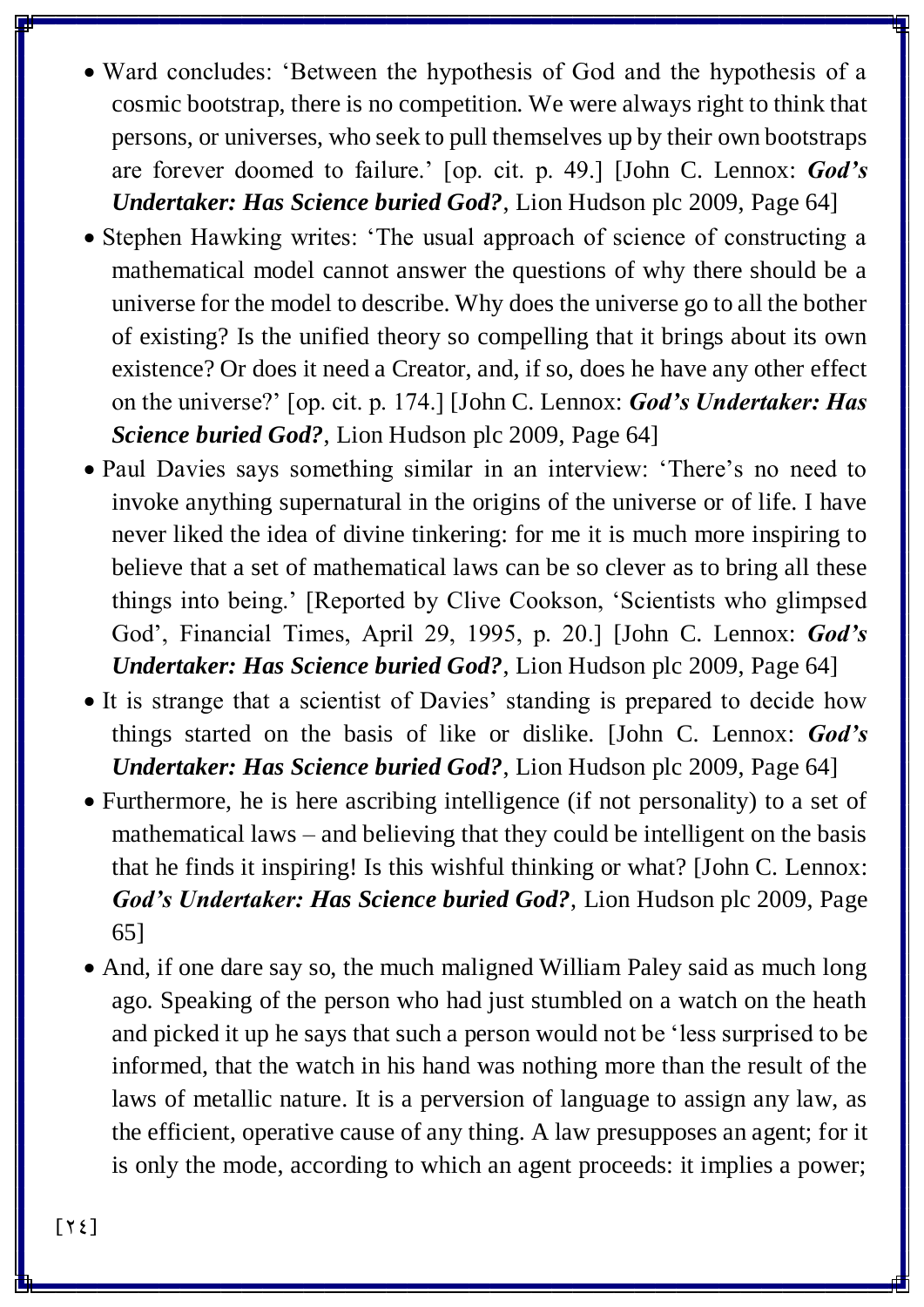for it is the order, according to which that power acts. Without this agent, without this power, which are both distinct from itself, the law does nothing; is nothing.' [William Paley, Natural Theology, 1802 op. cit. p. 7.] [John C. Lennox: *God's Undertaker: Has Science buried God?*, Lion Hudson plc 2009, Page 65]

- Allan Sandage, widely regarded as one of the fathers of modern astronomy, discoverer of quasars and winner of the Crafoord Prize, astronomy's equivalent of the Nobel Prize, is in no doubt that the answer to that question is positive: 'I find it quite improbable that such order came out of chaos. There has to be some organizing principle. God to me is a mystery but is the explanation for the miracle of existence – why there is something rather than nothing.' [New York Times, 12 March, 1991, p. B9.] [John C. Lennox: *God's Undertaker: Has Science buried God?*, Lion Hudson plc 2009, Page 65, 66]
- For, if the universe had no beginning, it is eternal and one might argue that it is simply a brute fact of existence. On the other hand, if it had a beginning, it is not eternal and, therefore, not ultimate. [John C. Lennox: *God's Undertaker: Has Science buried God?*, Lion Hudson plc 2009, Page 66]
- However, long before the ancient Greeks, the Hebrews believed that time was linear and that the universe had a beginning. It had been created, and the Creator was God. This biblical view was held by leading thinkers such as Augustine, Irenaeus and Aquinas. It dominated the intellectual landscape for many centuries. [John C. Lennox: *God's Undertaker: Has Science buried God?*, Lion Hudson plc 2009, Page 66]
- According to him, therefore, creation meant simply that the universe depends on God for its existence. Aquinas thought that it was impossible to tell from philosophical considerations whether the universe was eternal or not: yet he conceded that divine revelation showed that it did indeed have a beginning. [John C. Lennox: *God's Undertaker: Has Science buried God?*, Lion Hudson plc 2009, Page 66]
- Engels made a very perceptive comment on the issues at stake. 'Did God create the world, or has the world been in existence eternally? The answers which the philosophers gave to this question split them into two great camps. Those who asserted the primacy of the spirit to nature, and therefore, in the last instance, assumed world creation in some form or other… comprised the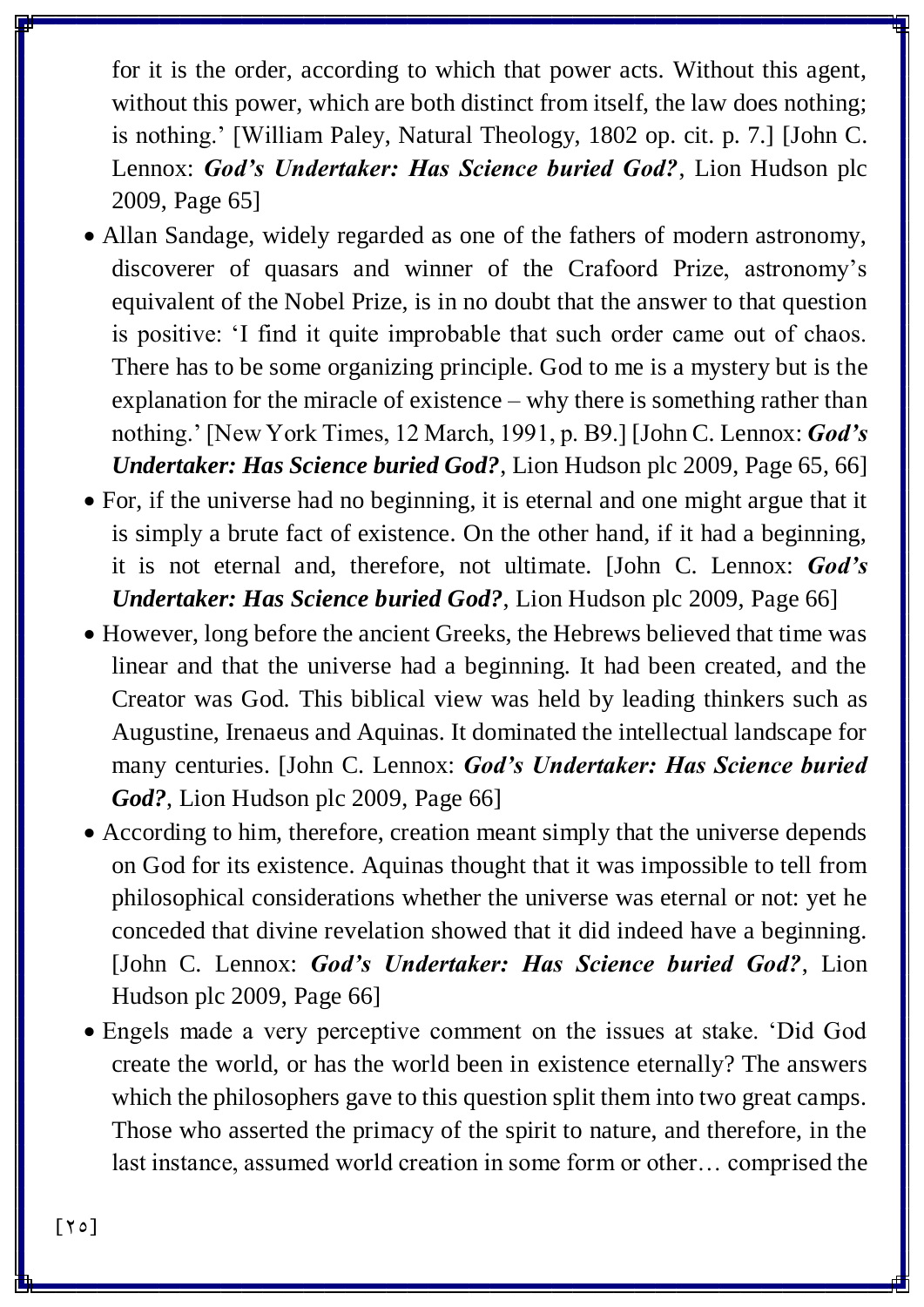camp of idealism. The others, who regarded Nature as primary, belong to the various schools of materialism.' [Friedrich Engels, Ludwig Feuerbach, New York, International Publishers, 1974, p. 21.] [John C. Lennox: *God's Undertaker: Has Science buried God?*, Lion Hudson plc 2009, Page 67]

- Stephen Hawking adopts a similar view: 'Many people do not like the idea that time has a beginning, probably because it smacks of divine intervention.' [A Brief History of Time. From the Big Bang to Black Holes, London, Bantam Press, 1988, p. 46.] [John C. Lennox: *God's Undertaker: Has Science buried God?*, Lion Hudson plc 2009, Page 67]
- Another well-known scientist who found the idea of a beginning repugnant is Sir John Maddox, a former editor of Nature. He pronounced the idea of a beginning 'thoroughly unacceptable', because it implied an 'ultimate origin of our world', and gave creationists 'ample justification' for their beliefs. [Nature, 340, 1989, p. 425.] [John C. Lennox: *God's Undertaker: Has Science buried God?*, Lion Hudson plc 2009, Page 68]
- It is rather ironical that in the sixteenth century some people resisted advances in science because they seemed to threaten belief in God; whereas in the twentieth century scientific ideas of a beginning have been resisted because they threatened to increase the plausibility of belief in God. [John C. Lennox: *God's Undertaker: Has Science buried God?*, Lion Hudson plc 2009, Page 68]
- Hawking admits: 'In real time, the universe has a beginning and an end at singularities that form a boundary to space–time and at which the laws of science break down.' [op. cit. p. 139.] [John C. Lennox: *God's Undertaker: Has Science buried God?*, Lion Hudson plc 2009, Page 69]
- Charles Townes, who won the Nobel Prize for Physics in 1964 for his discovery of the maser, the forerunner of the laser, writes: 'In my view, the question of origin seems to be left unanswered if we explore it from a scientific point of view. Thus, I believe there is a need for some religious or metaphysical explanation. I believe in the concept of God and in his existence.' [Making Waves, American Physical Society, 1995.]
- The remarkable picture that is gradually emerging from modern physics and cosmology is one of a universe whose fundamental forces are amazingly, intricately, and delicately balanced or 'fine-tuned' in order for the universe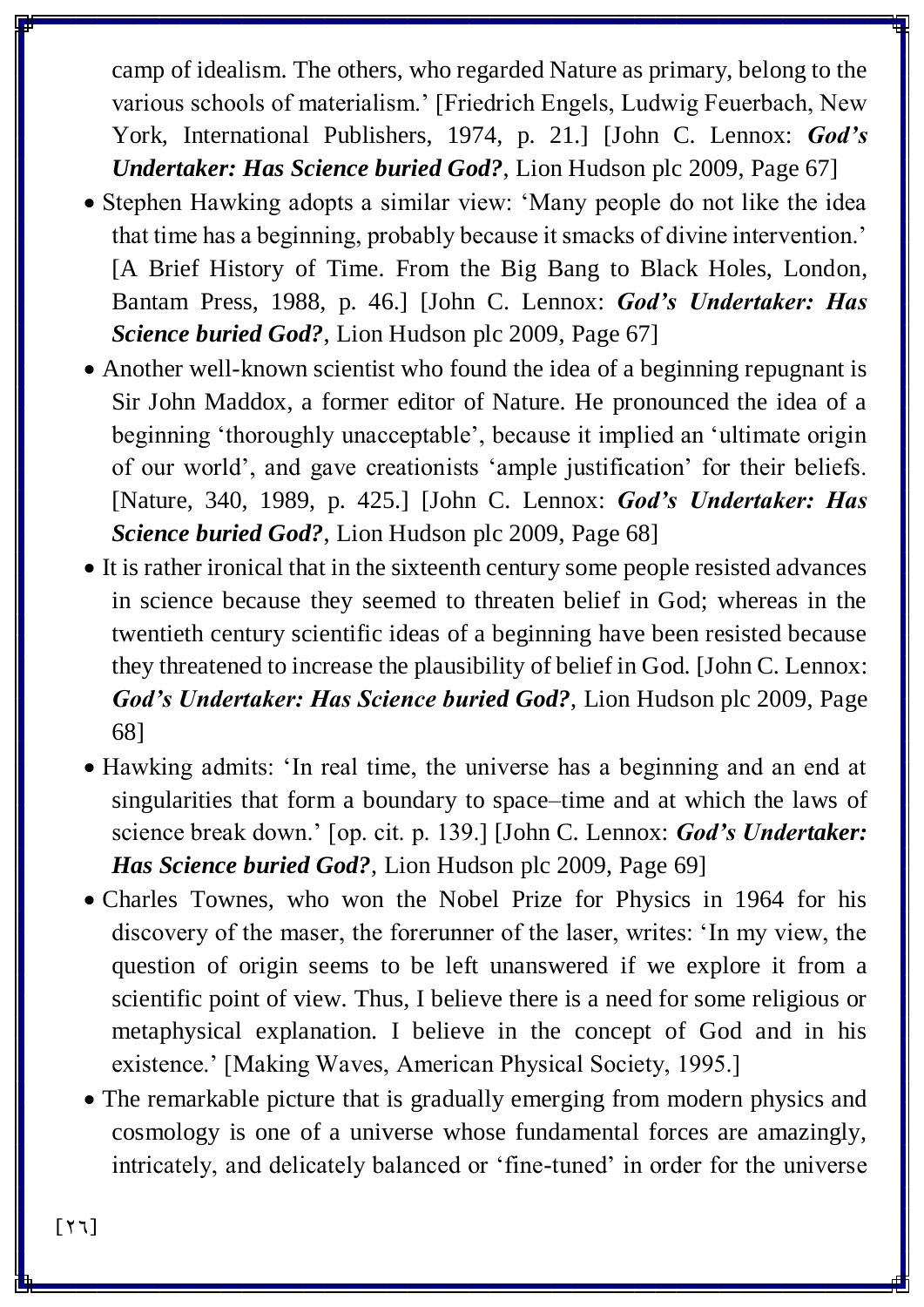to be able to sustain life. [John C. Lennox: *God's Undertaker: Has Science buried God?*, Lion Hudson plc 2009, Page 70]

- Again, the ratio of the electromagnetic force-constant to the gravitational force-constant must be equally delicately balanced. Increase it by only 1 part in 1040 and only small stars can exist; decrease it by the same amount and there will only be large stars. You must have both large and small stars in the universe: the large ones produce elements in their thermonuclear furnaces; and it is only the small ones that burn long enough to sustain a planet with life. [John C. Lennox: *God's Undertaker: Has Science buried God?*, Lion Hudson plc 2009, Page 70]
- illustration suggested by astrophysicist Hugh Ross may help. Cover America with coins in a column reaching to the moon (380,000 km or 236,000 miles away), then do the same for a billion other continents of the same size. Paint one coin red and put it somewhere in one of the billion piles. Blindfold a friend and ask her to pick it out. The odds are about 1 in 1040 that she will. [The Creator and the Cosmos, Colorado Springs, Navpress 1995 p. 117.] [John C. Lennox: *God's Undertaker: Has Science buried God?*, Lion Hudson plc 2009, Page 71]
- Eminent mathematician Sir Roger Penrose writes: 'Try to imagine the phase space… of the entire universe. Each point in this phase space represents a different possible way that the universe might have started off. We are to picture the Creator, armed with a 'pin' – which is to be placed at some point in the phase space… Each different positioning of the pin provides a different universe. Now the accuracy that is needed for the Creator's aim depends on the entropy of the universe that is thereby created. It would be relatively 'easy' to produce a high entropy universe, since then there would be a large volume of the phase space available for the pin to hit. But in order to start off the universe in a state of low entropy – so that there will indeed be a second law of thermodynamics – the Creator must aim for a much tinier volume of the phase space. How tiny would this region be, in order that a universe closely resembling the one in which we actually live would be the result?' [John C. Lennox: *God's Undertaker: Has Science buried God?*, Lion Hudson plc 2009, Page 71]

• His calculations lead him to the remarkable conclusion that the 'Creator's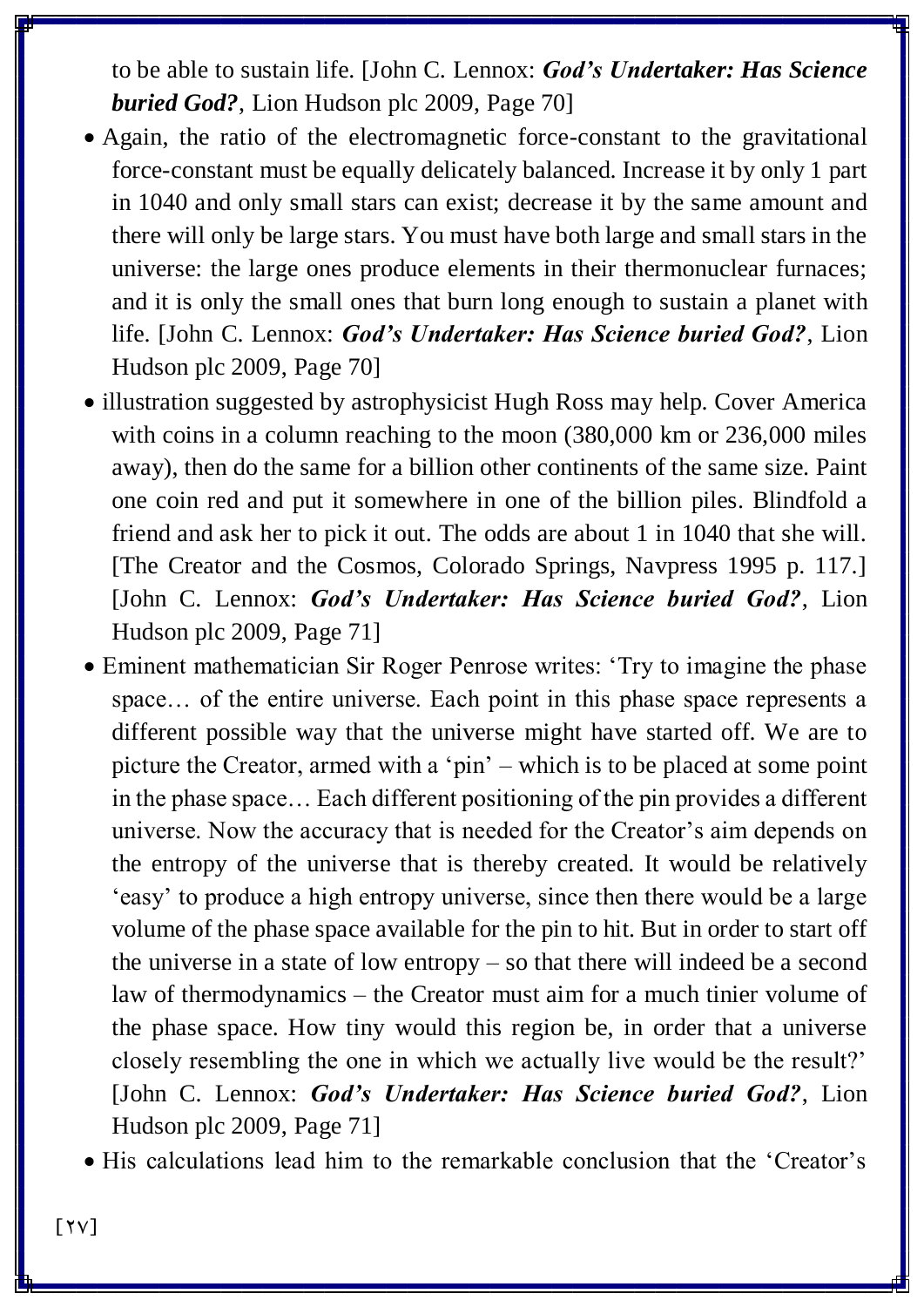aim' must have been accurate to 1 part in 10 to the power 10123, that is 1 followed by 10123 zeros, a 'number which it would be impossible to write out in the usual decimal way, because even if you were able to put a zero on every particle in the universe there would not even be enough particles to do the job'. [The Emperor's New Mind, Oxford, Oxford University Press, 1989 p. 344.] [John C. Lennox: *God's Undertaker: Has Science buried God?*, Lion Hudson plc 2009, Page 71]

- Paul Davies says, 'It seems as though someone has fine-tuned nature's numbers to make the universe... The impression of design is overwhelming.' [The Cosmic Blueprint, New York, Simon and Schuster, 1988, p. 203.] [John C. Lennox: *God's Undertaker: Has Science buried God?*, Lion Hudson plc 2009, Page 71]
- We might easily have found ourselves in a part of the universe where we could not see into deep space because of too much starlight; our atmosphere might have been opaque or simply translucent rather than transparent. Others are less obvious: witness the fact that the sizes of the moon and the sun and their distances from the earth are just right that a perfect eclipse is possible. This occurs when the black disc of the moon just barely covers the glowing disc of the sun so that the thin ring of the chromosphere (the 'atmosphere') of the sun is visible and can therefore be investigated scientifically – as a result of which we not only know a great deal more about the sun than we otherwise would, but we were also able to get initial confirmation of the bending of light by gravity predicted by Einstein's theory of general relativity. [John C. Lennox: *God's Undertaker: Has Science buried God?*, Lion Hudson plc 2009, Page 72]
- Their conclusion is this: 'And yet as we stand gazing at the heavens beyond our little oasis, we gaze not into a meaningless abyss but into a wondrous arena commensurate with our capacity for discovery. Perhaps we have been staring past a cosmic signal far more significant than any mere sequence of numbers, a signal revealing a universe so skilfully crafted for life and discovery that it seems to whisper of an extra-terrestrial intelligence immeasurably more vast, more ancient, and more magnificent than anything we've been willing to expect or imagine.' [The Privileged Planet, by Guillermo Gonzalez and Jay W Richards. p. 335.] [John C. Lennox: *God's*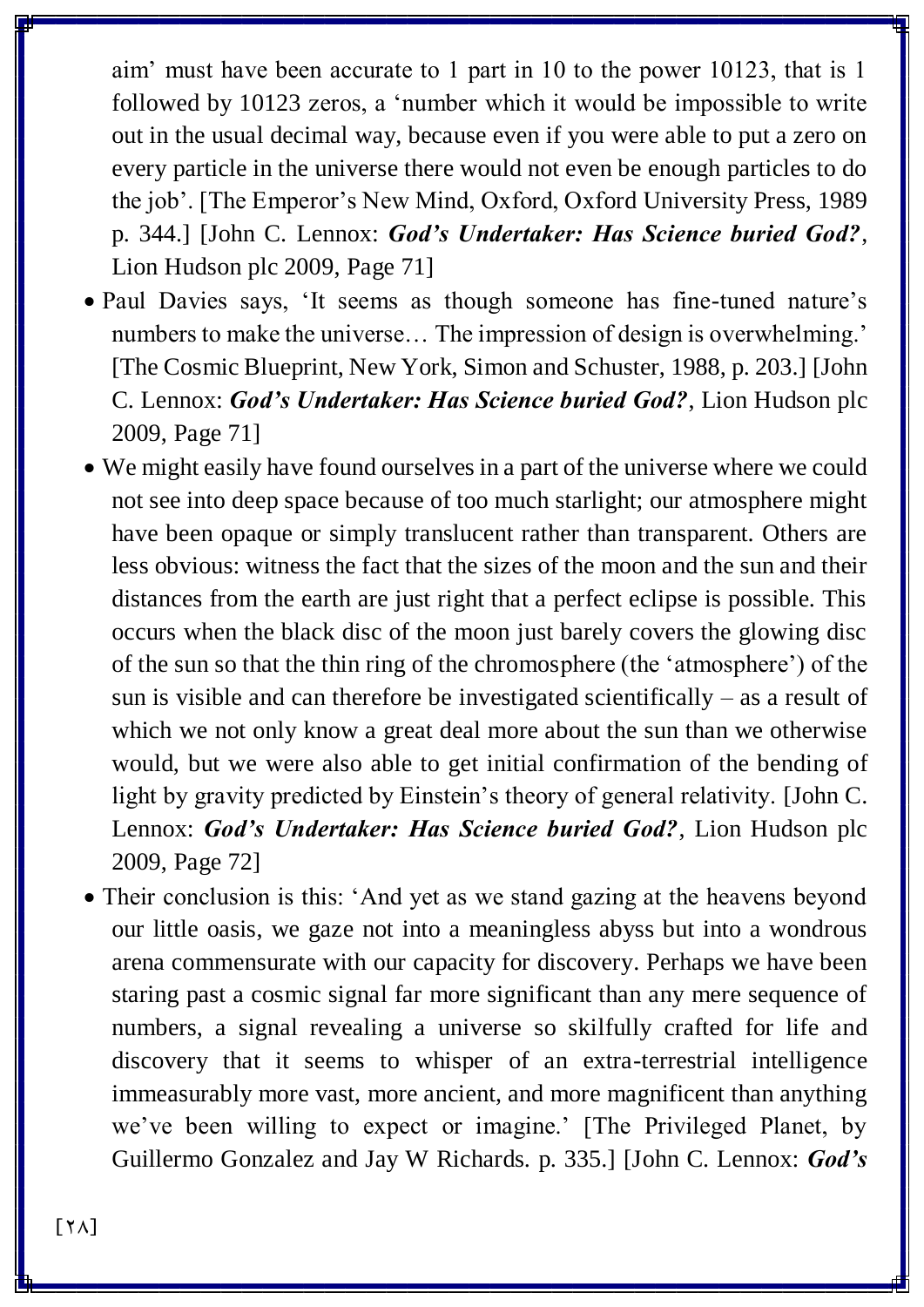- *Undertaker: Has Science buried God?*, Lion Hudson plc 2009, Page 72, 73] Arno Penzias, who used the propitious position of the space-platform of earth to make the brilliant discovery of the 'echo of the beginning', the cosmic background microwave radiation, sums up the position as he sees it: 'Astronomy leads us to a unique event, a universe which was created out of nothing, one with the very delicate balance needed to provide exactly the right conditions required to permit life, and one which has an underlying (one might say 'supernatural') plan.' [Cosmos, Bios and Theos, Margenau and Varghese eds., La Salle, IL., Open Court, 1992, p. 83.] [John C. Lennox: *God's Undertaker: Has Science buried God?*, Lion Hudson plc 2009, Page 73]
- All the anthropic principle does is to tell us that for life to exist, certain necessary conditions must be fulfilled. But what it does not tell us is why those necessary conditions are fulfilled, nor how, granted they are fulfilled, life arose. [John C. Lennox: *God's Undertaker: Has Science buried God?*, Lion Hudson plc 2009, Page 73]
- Philosopher John Leslie sees this point. He says that using the anthropic principle against design 'sounds like arguing that if you faced a firing squad with fifty guns trained on you, you should not be surprised to find that you were alive after they had fired. After all, that is the only outcome you could possibly have observed – if one bullet had hit you, you would be dead. However, you might still feel that there is something which very much needs explanation; namely why did they all miss? Was it by deliberate design? For there is no inconsistency in not being surprised that you do not observe that you are dead, and being surprised to observe that you are still alive.' [Universes, London, Routledge, 1989, p. 14.] [John C. Lennox: *God's Undertaker: Has Science buried God?*, Lion Hudson plc 2009, Page 74]
- John Polkinghorne, for instance, himself an eminent quantum theorist, rejects the many-universe interpretation: 'Let us recognize these speculations for what they are. They are not physics, but in the strictest sense, metaphysics. There is no purely scientific reason to believe in an ensemble of universes. By construction these other worlds are unknowable by us. A possible explanation of equal intellectual respectability – and to my mind greater economy and elegance – would be that this one world is the way it is, because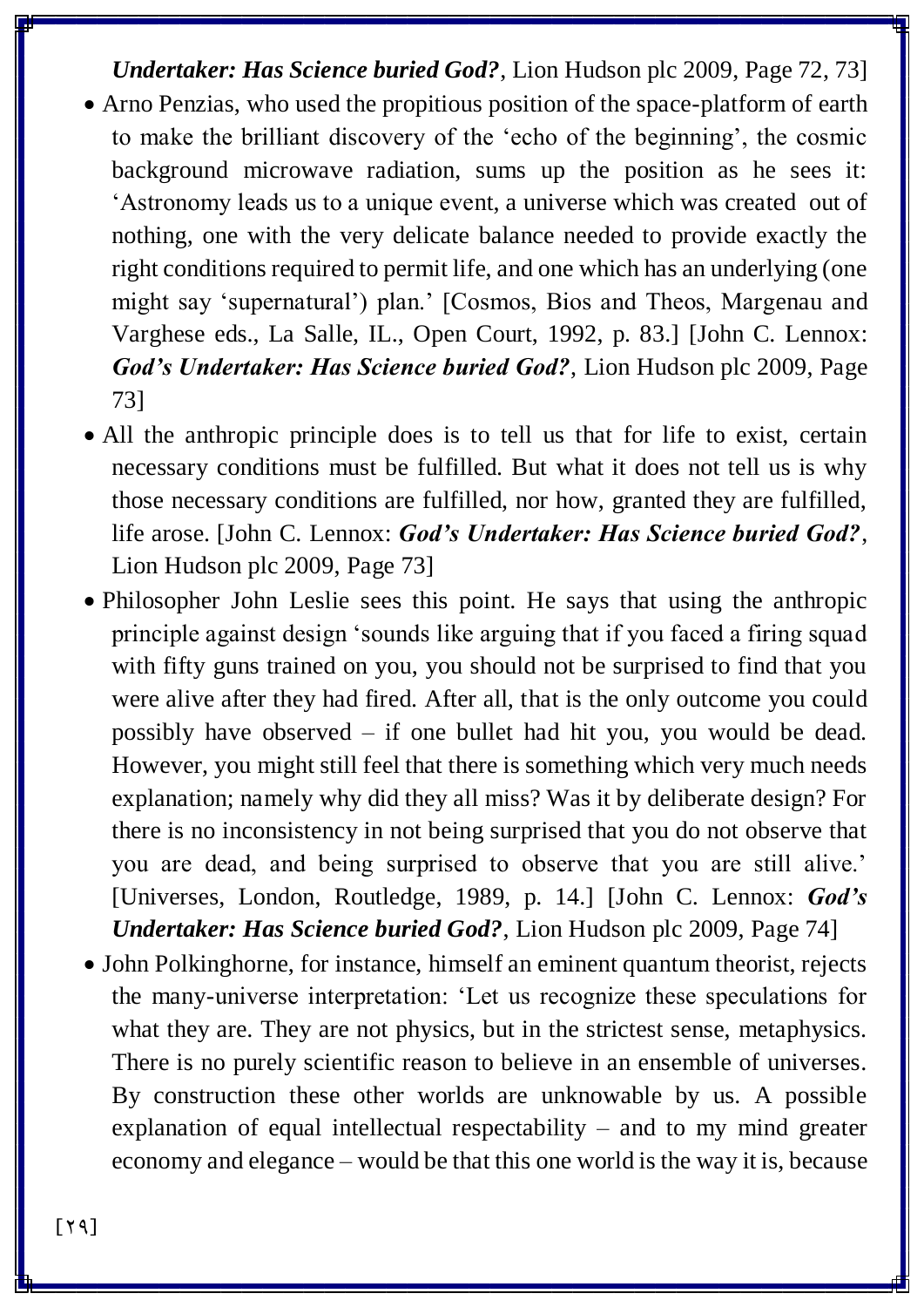it is the creation of the will of a Creator who purposes that it should be so.' [One World, London, SPCK, 1986 p.80.] [John C. Lennox: *God's Undertaker: Has Science buried God?*, Lion Hudson plc 2009, Page 74, 75]

- Philosopher Richard Swinburne goes even further. 'To postulate a trilliontrillion other universes, rather than one God, in order to explain the orderliness of our universe, seems the height of irrationality.' [Is There a God? Oxford, Oxford University Press, 1995 p. 68.] [John C. Lennox: *God's Undertaker: Has Science buried God?*, Lion Hudson plc 2009, Page 75]
- Cosmologist Edward Harrison reacts in a very similar way. 'Here is the cosmological proof of the existence of God – the design argument of Paley – updated and refurbished. The fine-tuning of the universe provides prima facie evidence of deistic design. Take your choice: blind chance that requires multitudes of universes, or design that requires only one… Many scientists, when they admit their views, incline towards the teleological or design argument'. [E. Harrison, Masks of the Universe, New York, Macmillan, 1985 pp. 252, 263.] [John C. Lennox: *God's Undertaker: Has Science buried God?*, Lion Hudson plc 2009, Page 75]
- Arno Penzias puts the argument the other way round: 'Some people are uncomfortable with the purposefully created world. To come up with things that contradict purpose, they tend to speculate about things they haven't seen.' [In Denis Brian, Genius Talk, New York, Plenum, 1995.] [John C. Lennox: *God's Undertaker: Has Science buried God?*, Lion Hudson plc 2009, Page 75]
- In a similar vein Christian de Duve writes: 'Even if the theory turns out to be correct, the deduction drawn from it by Rees and Weinberg strikes me as what is called in French "drowning the fish". Whether you use all the water in the oceans to drown the animal, it will still be there affirming its presence. However, many universes one postulates, ours can never be rendered insignificant by the magnitude of this number… what appears to me as supremely significant is that a combination capable of giving rise to life and mind should exist at all.' [de Duve, Life Evolving, op. cit. p. 299.] [John C. Lennox: *God's Undertaker: Has Science buried God?*, Lion Hudson plc 2009, Page 75]
- It is interesting that Martin Rees concedes that the fine-tuning of the universe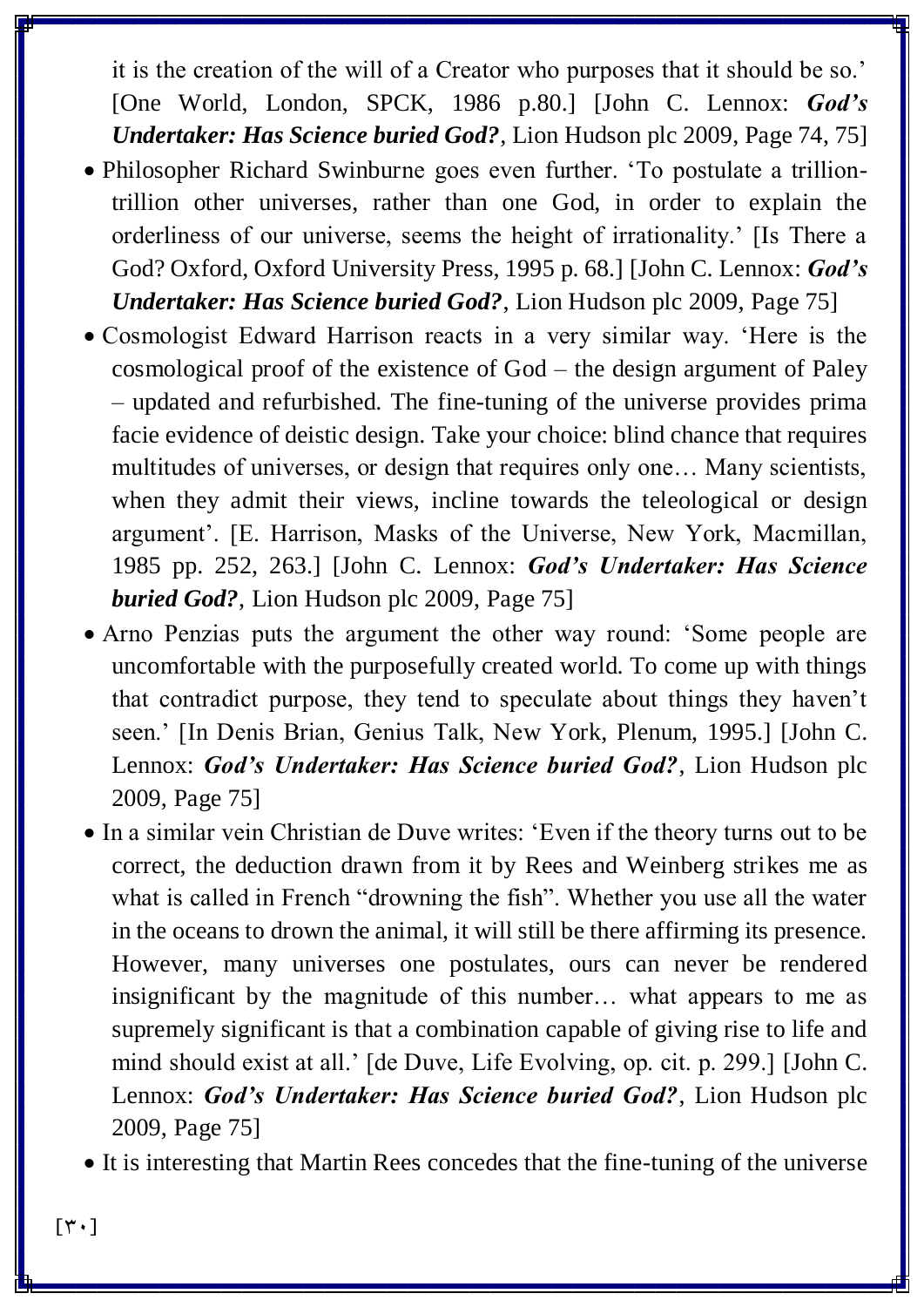is compatible with theism but says he prefers the multiverse theory: 'If one does not believe in providential design, but still thinks the fine-tuning needs some explanation, there is another perspective  $-$  a highly speculative one, so I should reiterate my health warning at this stage. It is the one I much prefer, however, even though in our present state of knowledge any such preference can be no more than a hunch.' [Our Cosmic Habitat, London: Phoenix, 2003, p. 164.] [John C. Lennox: *God's Undertaker: Has Science buried God?*, Lion Hudson plc 2009, Page 75, 76]

- Another version of the multiverse theory, the many worlds interpretation of quantum mechanics, is that every logically possible universe exists. However, if every possible universe exists, then, according to philosopher Alvin Plantinga of Notre Dame University, there must be a universe in which God exists, since his existence is logically possible – even though highly improbable in the view of the New Atheists. It then follows that, since God is omnipotent, he must exist in every universe and hence there is only one universe, this universe, of which he is the Creator and Upholder. [John C. Lennox: *God's Undertaker: Has Science buried God?*, Lion Hudson plc 2009, Page 76]
- Arno Penzias reminds us that the notion that there is a teleological dimension in the universe goes back millennia. He writes: 'The best data we have (concerning the Big Bang) are exactly what I would have predicted, had I nothing to go on but the five books of Moses, the Psalms and the Bible as a whole.' [In Malcolm Browne, New York Times, 'Clues to the Universe's Origin Expected', 12 March, 1978 p. 1.] [John C. Lennox: *God's Undertaker: Has Science buried God?*, Lion Hudson plc 2009, Page 76]
- For Penzias, as for many other scientists, the majestic words with which Genesis begins have lost none of their relevance or power: 'In the beginning God created the heavens and the earth.' It is perhaps not surprising, therefore, that the idea of the Big Bang was first mooted (in Nature in 1931) by a physicist and astronomer, Georges Lemaitre, who was also a priest. [Lemaitre called his original idea the 'hypothesis of the primeval atom'.] [John C. Lennox: *God's Undertaker: Has Science buried God?*, Lion Hudson plc 2009, Page 76]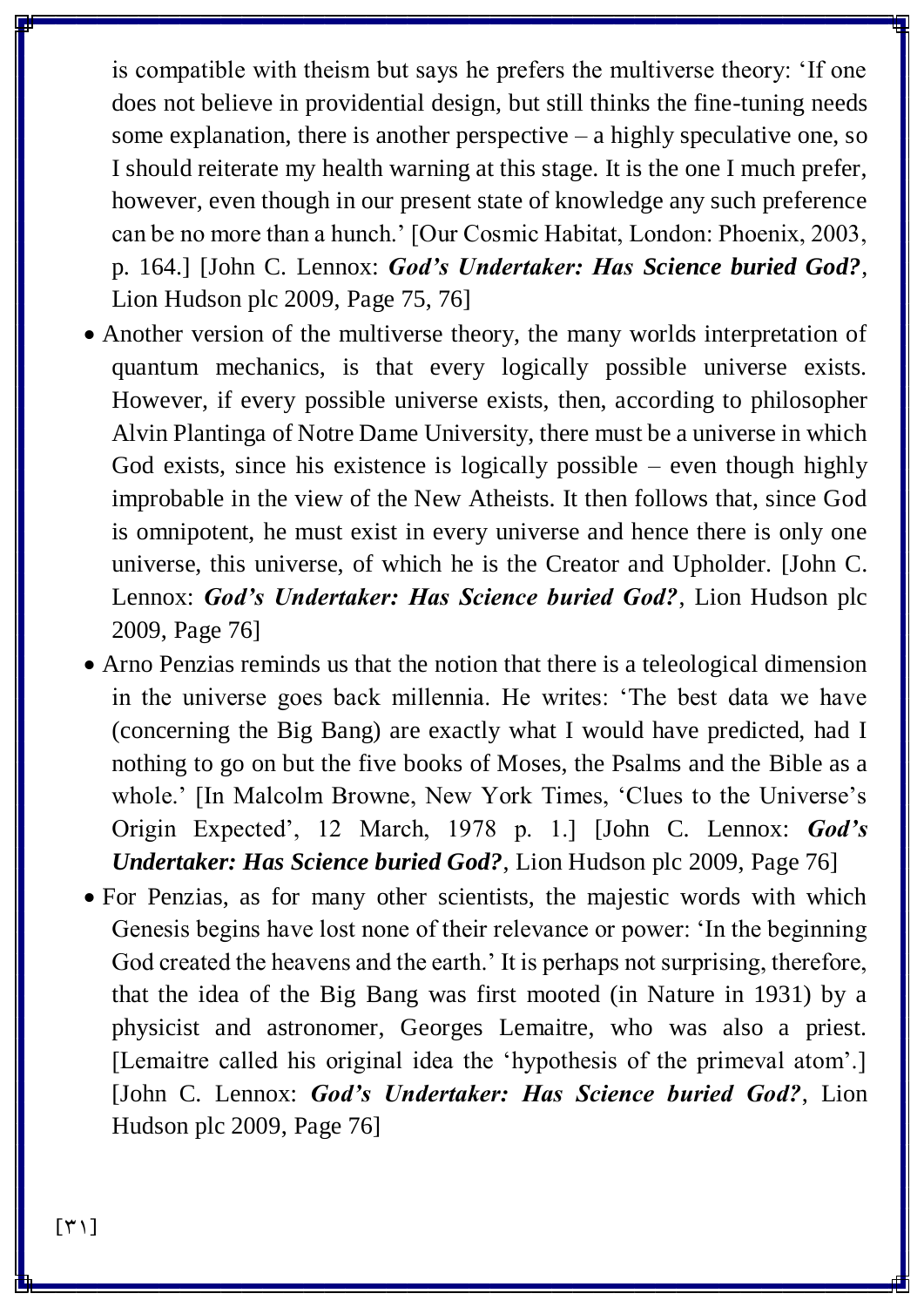### **5 Designer Biosphere?**

- Richard Dawkins even defines biology to be 'the study of complicated things which give the impression of having been designed for a purpose'. [The Blind Watchmaker, Longmans, London, 1986, p. 1.] [John C. Lennox: *God's Undertaker: Has Science buried God?*, Lion Hudson plc 2009, Page 79]
- Francis Crick (who won the Nobel Prize jointly with James Watson, for the discovery of the double helix structure of DNA) warns biologists not to mistake that impression for what is, in his estimation, the underlying reality: 'Biologists must constantly keep in mind that what they see was not designed, but rather evolved.' ['Lessons from Biology', Natural History, vol. 97, 1988, p. 36.] [John C. Lennox: *God's Undertaker: Has Science buried God?*, Lion Hudson plc 2009, Page 79]
- Dawkins claims that nothing but the laws of physics are needed: 'The only watchmaker in nature is the blind forces of physics, albeit deployed in a very special way. A true watchmaker has foresight: he designs his cogs and springs, and plans their interconnections, with a future purpose in his mind's eye. Natural selection, the blind, unconscious, automatic process which Darwin discovered, and which we now know is the explanation for the existence and apparently purposeful form of all life, has no purpose in mind. It has no mind and no mind's eye, it does not plan for the future. It has no vision, no foresight, no sight at all. If it can be said to play the role of watchmaker in nature, it is that of the blind watchmaker.' [The Blind Watchmaker, Longmans, London, 1986, p. 14.] [John C. Lennox: *God's Undertaker: Has Science buried God?*, Lion Hudson plc 2009, Page 80]
- Cicero (106–43 bc) extrapolated from his experience of intelligently designed machines to the ordered movement of the planets and stars: '… when we see some examples of a mechanism… do we doubt that it is the creation of a conscious intelligence? So when we see the movement of the heavenly bodies… how can we doubt that these too are not only the works of reason but of a reason which is perfect and divine?' [The Nature of the Gods, translated by H.C.P. McGregor, Penguin, London, 1972, p. 163.] [John C. Lennox: *God's Undertaker: Has Science buried God?*, Lion Hudson plc 2009, Page 80]
- William Paley. 'In crossing a heath, suppose I pitched my foot against a stone,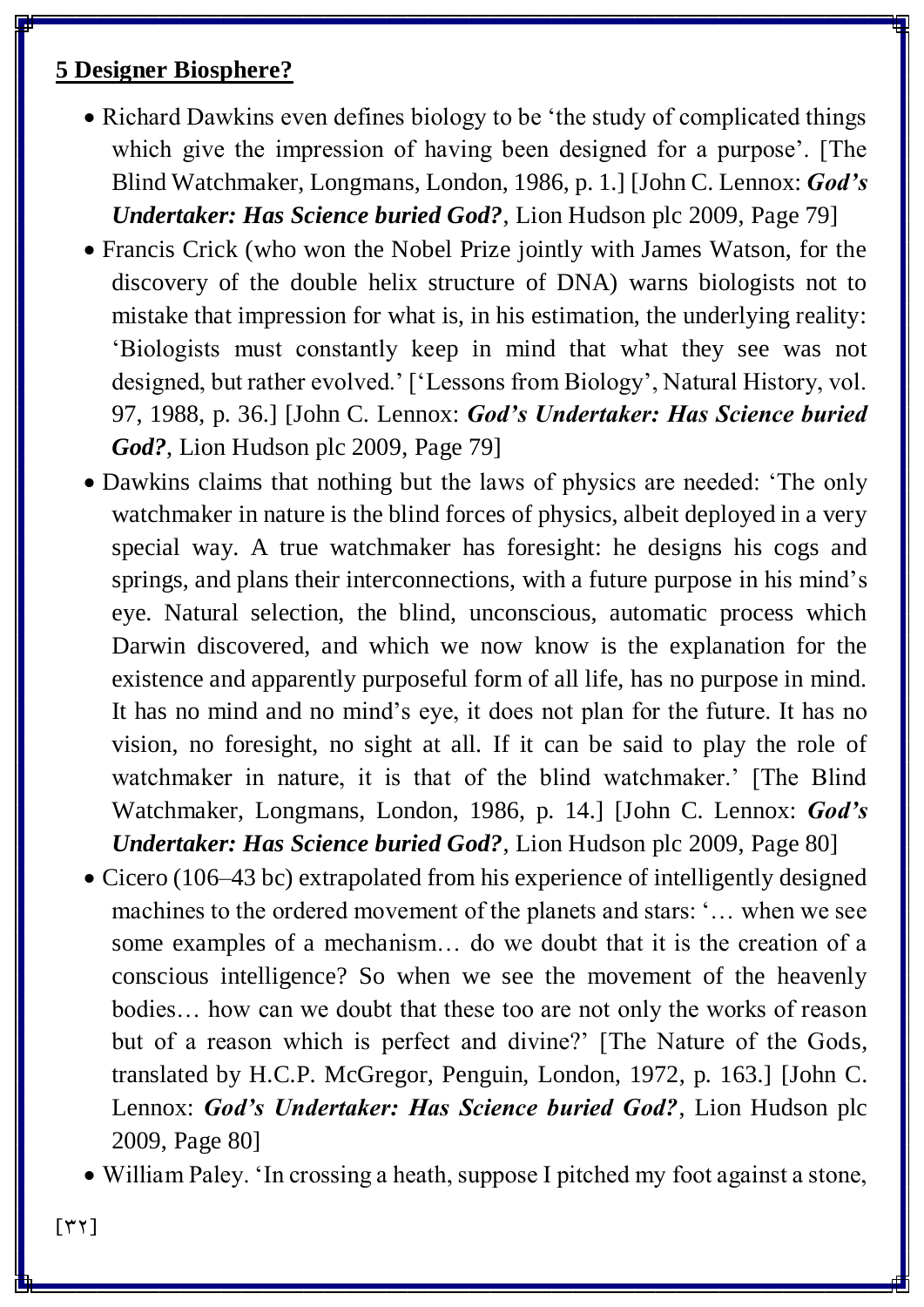and were asked how the stone came to be there; I might possibly answer, that, for anything I knew to the contrary, it had lain there forever: nor would it perhaps be very easy to show the absurdity of this answer. But suppose I had found a watch upon the ground, and it should be inquired how the watch happened to be in that place; I should hardly think of the answer which I had before given, that for anything I knew the watch had always been there… The watch must have had a maker: there must have existed… an artificer… who formed it for the purpose which we find it actually to answer; who comprehended its construction and designed its use… Every indication of contrivance, every manifestation of design, which existed in the watch, exists in the works of nature; with the difference, on the side of nature, of being greater or more, and that in a degree which exceeds all computation.' [Natural Theology; or Evidences of the Existence and Attributes of the Deity, 18th ed. rev., Edinburgh, Lackington, Allen and Co., and James Sawers, 1818, pp. 12–14.] [John C. Lennox: *God's Undertaker: Has Science buried God?*, Lion Hudson plc 2009, Page 80, 81]

- Paley: 'The marks of design are too strong to be got over. Design must have a designer. That designer must have been a person. That person is God.' [Natural Theology; or Evidences of the Existence and Attributes of the Deity, 18th ed. rev., Edinburgh, Lackington, Allen and Co., and James Sawers, 1818, p. 473.] [John C. Lennox: *God's Undertaker: Has Science buried God?*, Lion Hudson plc 2009, Page 81]
- What Paley actually wrote was: 'It is not necessary that a machine be perfect, in order to show with what design it was made: still less necessary, where the only question is, whether it were made with any design at all.' [Natural Theology; or Evidences of the Existence and Attributes of the Deity, 18th ed. rev., Edinburgh, Lackington, Allen and Co., and James Sawers, 1818, p. 5.] [John C. Lennox: *God's Undertaker: Has Science buried God?*, Lion Hudson plc 2009, Page 82]
- natural theology can, at best, give evidence for the existence of God and say something about a certain limited number of his attributes – his power, for example. [John C. Lennox: *God's Undertaker: Has Science buried God?*, Lion Hudson plc 2009, Page 82]

• In his conclusion he writes: 'It is a step to have it proved, that there must be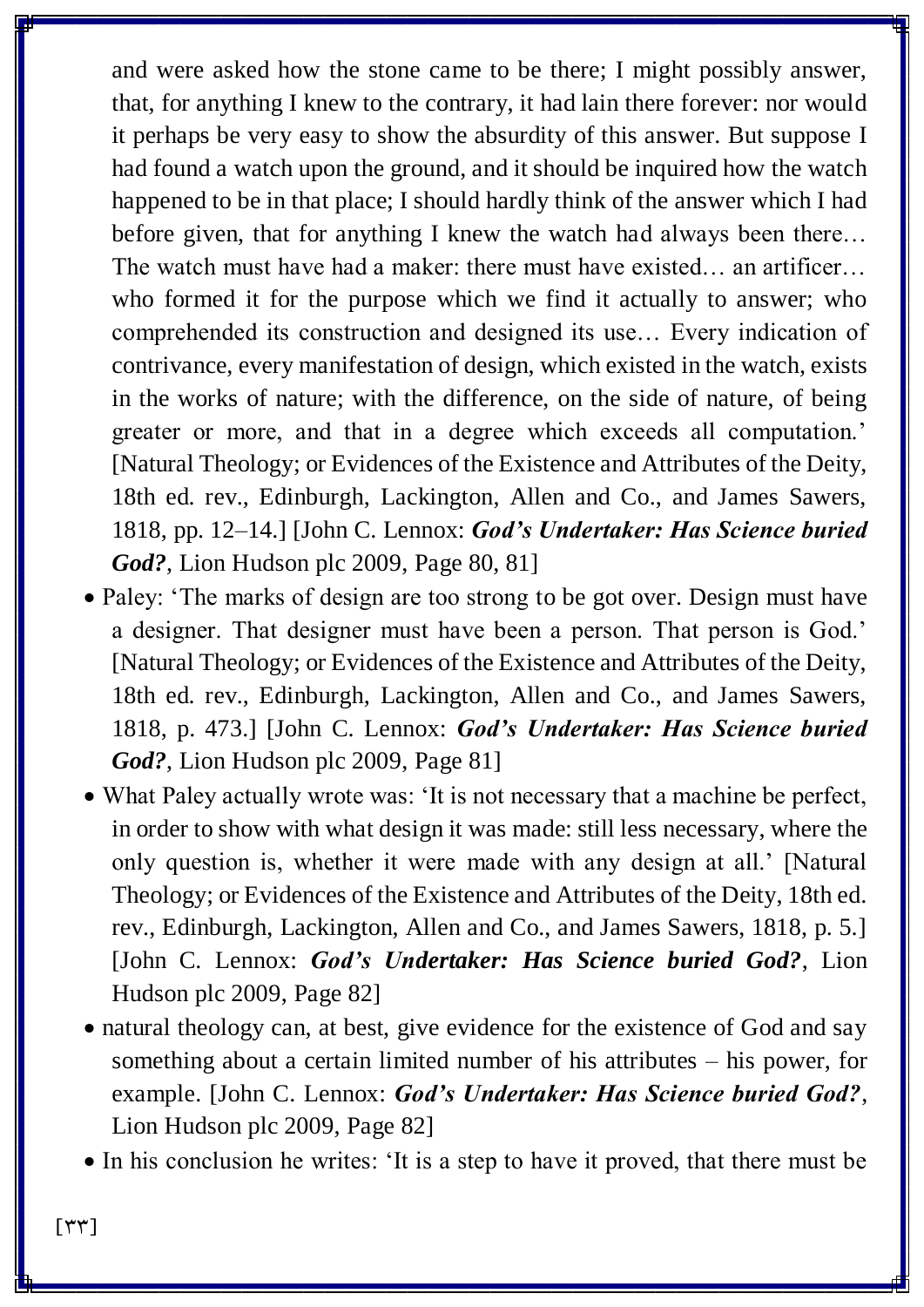something in the world more than what we see. It is a further step to know, that, amongst the invisible things of nature, there must be an intelligent mind, concerned in its production, order, and support. These points being assured to us by Natural Theology, we may well leave to Revelation the disclosure of many particulars, which our researches cannot reach, respecting either the nature of this Being as the original cause of all things, or his character and designs as a moral governor; and not only so, but the more full confirmation of other particulars, of which, though they do not lie altogether beyond our reasonings and our probabilities, the certainty is by no means equal to the importance. The true theist will be the first to listen to any credible communication of Divine knowledge. Nothing which he has learned from Natural Theology, will diminish his desire of further instruction, or his disposition to receive it with humility and thankfulness. He wishes for light: he rejoices in light. His inward veneration of this great Being, will incline him to attend with the utmost seriousness, not only to all that can be discovered concerning him by researches into nature, but to all that is taught by a revelation, which gives reasonable proof of having proceeded from him.' [Natural Theology; or Evidences of the Existence and Attributes of the Deity, 18th ed. rev., Edinburgh, Lackington, Allen and Co., and James Sawers, 1818, 542–43.] [John C. Lennox: *God's Undertaker: Has Science buried God?*, Lion Hudson plc 2009, Page 82, 83]

- Bertrand Russell, not known for his sympathy to theism, found the design argument logically impressive: 'This argument contends that, on a survey of the known world, we find things which cannot plausibly be explained as the product of blind natural forces, but are much more reasonably to be regarded as evidences of a beneficent purpose. This argument has no formal logical defect; its premises are empirical and its conclusion professes to be reached in accordance with the usual canons of empirical inference. The question whether it is to be accepted or not turns, therefore, not on general metaphysical questions, but on comparatively detailed considerations.' [History of Western Philosophy, op. cit. p. 570.] [John C. Lennox: *God's Undertaker: Has Science buried God?*, Lion Hudson plc 2009, Page 84]
- An argument that does explain a given effect is always better than one that does not. [John C. Lennox: *God's Undertaker: Has Science buried God?*, Lion Hudson plc 2009, Page 85]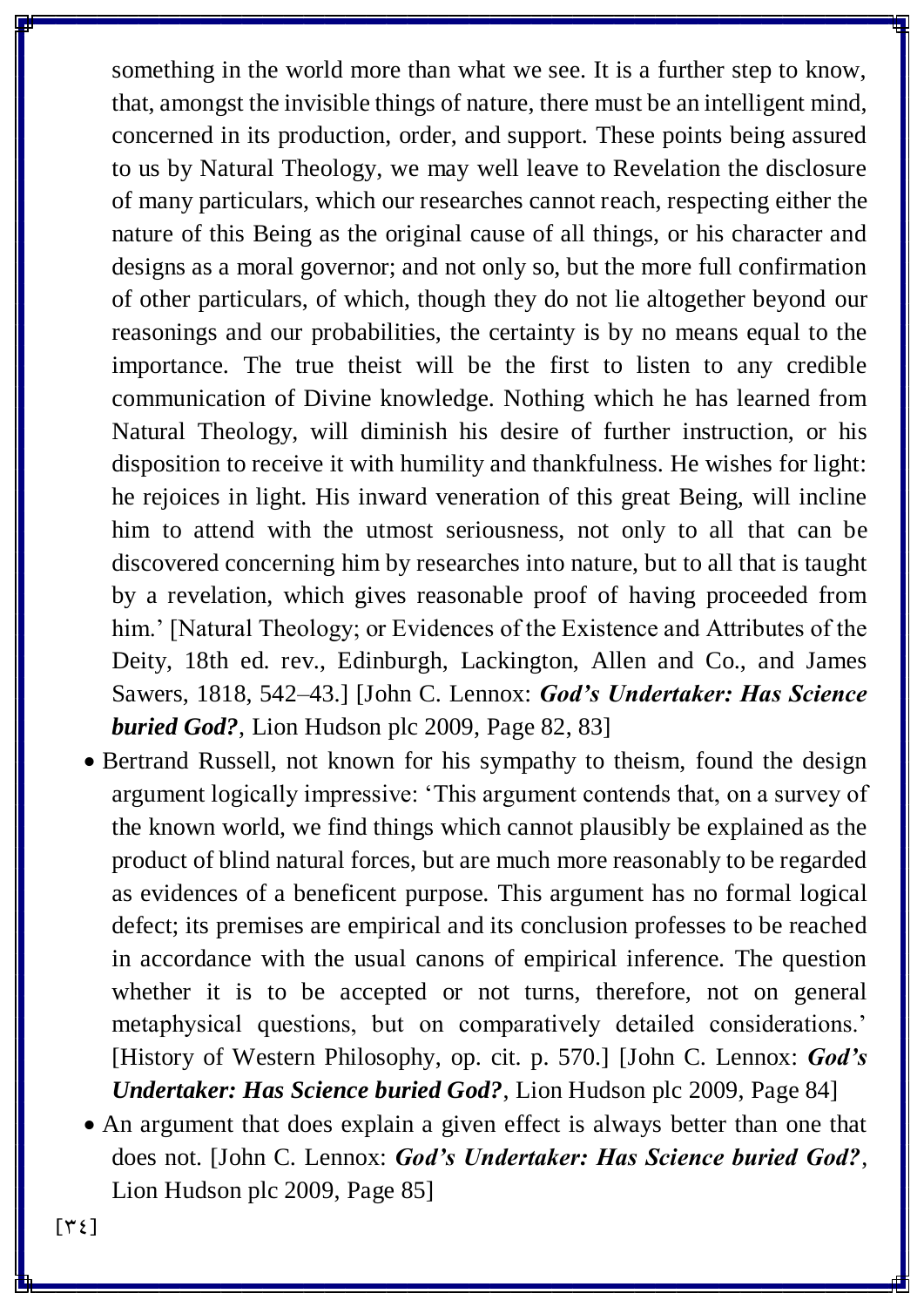- John Polkinghorne: 'So where is natural theology today, two centuries after William Paley? The short answer is, "Alive and well, having learned from past experience to lay claim to insight rather than to coercive logical necessity, and to be able to live in a friendly relationship with science, based on complementarity rather than rivalry."' [Science and Christian Belief, 2006.] [John C. Lennox: *God's Undertaker: Has Science buried God?*, Lion Hudson plc 2009, Page 86]
- Palaeontologist Stephen Jay Gould, a materialist by philosophical conviction, held that after Darwin we know that 'no intervening spirit watches lovingly over the affairs of nature (though Newton's clock-winding God might have set up the machinery at the beginning of time and then let it run). No vital forces propel evolutionary change. And whatever we think of God, his existence is not manifest in the products of nature.' [Darwin's Legacy, ed. Charles L. Hamrum, New York, Harper & Row Publishers, 1983, p. 6–7.] [John C. Lennox: *God's Undertaker: Has Science buried God?*, Lion Hudson plc 2009, Page 86]
- The famous American atheist Robert Green Ingersoll wrote that the nineteenth century would be 'Darwin's century' when 'his doctrine of evolution… has removed in every thinking mind the last vestige of orthodox Christianity'. [Orthodoxy, 1880.] [John C. Lennox: *God's Undertaker: Has Science buried God?*, Lion Hudson plc 2009, Page 86]
- The point was repeated by Sir Julian Huxley when, at the 1959 Darwin Centennial in Chicago, he summed up the implications of evolution as he saw them: 'In the evolutionary scheme of thought there is no longer either need or room for the supernatural. The earth was not created, it evolved. So did all the animals and plants that inhabit it, including our human selves, mind and soul as well as brain and body. So did religion…' [Evolution after Darwin, Sol Tax. ed., Chicago, University of Chicago Press, 1960.] [John C. Lennox: *God's Undertaker: Has Science buried God?*, Lion Hudson plc 2009, Page 86]
- Take, for example, the following statement from a reputable university textbook on evolution by Monroe Strickberger of the Museum of Vertebrate Zoology, Berkeley, California: 'The fear that Darwinism was an attempt to displace God in the sphere of creation was therefore justified. To the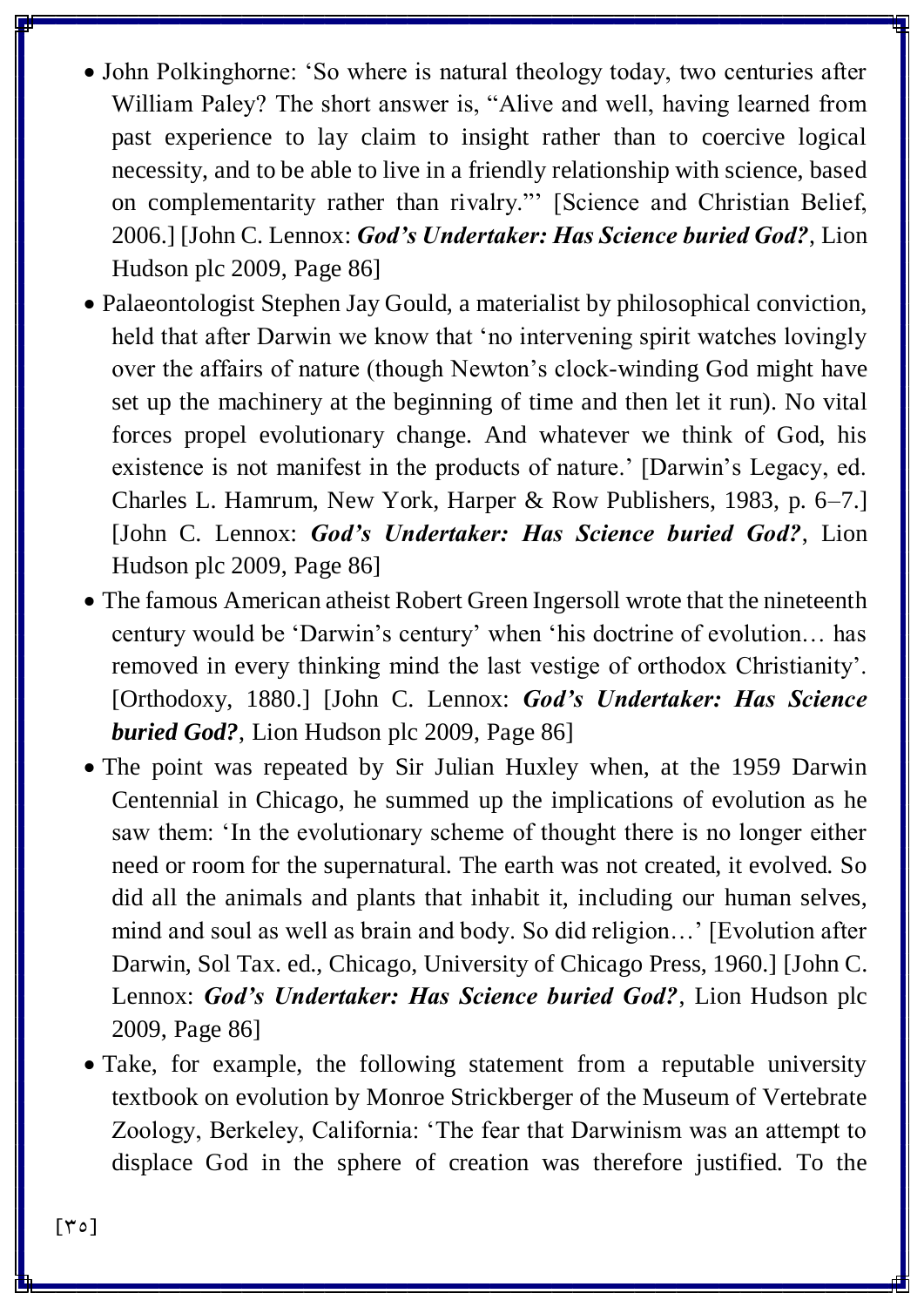question: Is there a divine purpose for the creation of humans? evolution answers No. According to evolution, the adaptations of species and the adaptations of humans come from natural selection and not from design.' [Evolution, 2nd ed., Sudbury, Jones and Bartlett, 1996 p. 62.] [John C. Lennox: *God's Undertaker: Has Science buried God?*, Lion Hudson plc 2009, Page 86]

- Douglas Futuyma agrees: 'By coupling undirected, purposeless variation to the blind uncaring process of natural selection, Darwin made theological or spiritual explanations of the life processes superfluous. Together with Marx's materialistic theory of history and society and Freud's attribution of human behaviour to influences over which we have little control, Darwin's theory of evolution was a crucial plank in the platform of mechanism and materialism – of much of science, in short – that has been the stage of most Western thought.' [Evolutionary Biology, 2nd ed. Sunderland MA, Sinauer 1986. p. 3.] [John C. Lennox: *God's Undertaker: Has Science buried God?*, Lion Hudson plc 2009, Page 86]
- If life is the result of a purely naturalistic process, what then of morality? Has it, too, evolved? And if so, of what significance are our concepts of right and wrong, justice and truth? [John C. Lennox: *God's Undertaker: Has Science buried God?*, Lion Hudson plc 2009, Page 88]
- According to William Provine, 'The destructive assumptions of evolutionary biology extend far beyond the assumptions of organized religion to a much deeper and more pervasive belief held by the vast majority of people, that non-mechanistic organizing designs or forces are somehow responsible for the visible order of the physical universe, biological organisms, and human moral order.' [Evolution and the Foundation of Ethics, MBL Science, Marine Biological Laboratory, Woods Hole, MS, (3) 1, 25–29.] [John C. Lennox: *God's Undertaker: Has Science buried God?*, Lion Hudson plc 2009, Page 88]
- Daniel Dennett thinks that we have not yet really taken on board the implications of evolution and he therefore calls evolution 'Darwin's dangerous idea', because it 'cuts much deeper into the fabric of our most fundamental beliefs than many of its sophisticated apologists have yet admitted, even to themselves'. [Darwin's Dangerous Idea, London, Penguin,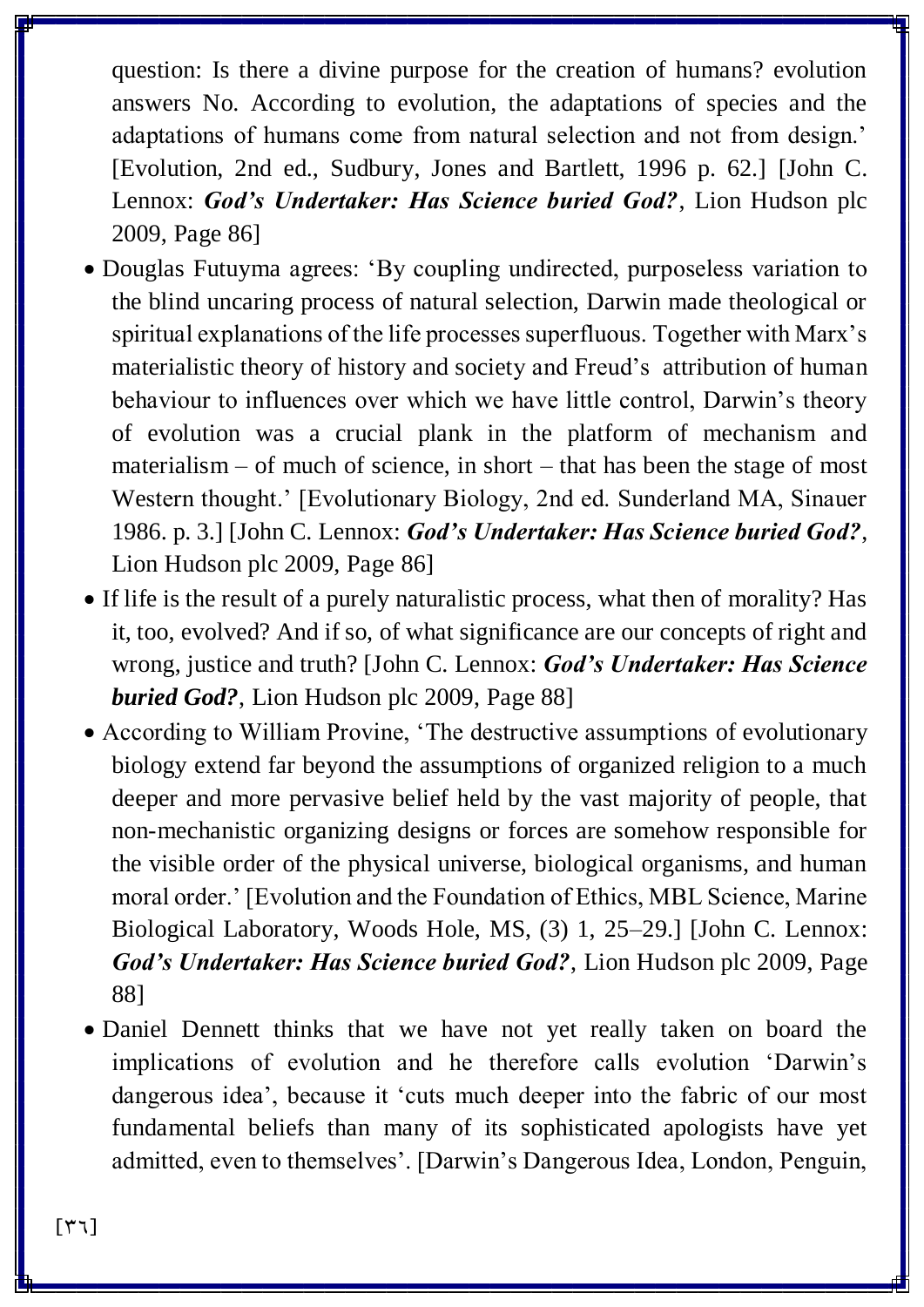1996, p. 18.] [John C. Lennox: *God's Undertaker: Has Science buried God?*, Lion Hudson plc 2009, Page 88]

- Dawkins agrees. He has no doubt that, with Darwin, we reach an immensely significant watershed in the history of thought. 'We no longer have to resort to superstition when faced with deep problems: Is there a meaning to life? What are we here for? What is man? After posing the last of these questions, the eminent zoologist G. G. Simpson put it thus: "The point I want to make now is that all attempts to answer that question before 1859 are worthless and that we will be better off if we ignore them completely." ' [The Selfish Gene, Oxford, Oxford University Press, 1976, p. 1.] [John C. Lennox: *God's Undertaker: Has Science buried God?*, Lion Hudson plc 2009, Page 88]
- physicist Sir John Houghton: 'The fact that we understand some of the mechanisms of the working of the universe or of living systems does not preclude the existence of a designer, any more than the possession of insight into the processes by which a watch has been put together, however automatic these processes may appear, implies there can be no watchmaker.' [The Search for God – Can Science help? Oxford, Lion Publishing Plc, 1995, p. 54.] [John C. Lennox: *God's Undertaker: Has Science buried God?*, Lion Hudson plc 2009, Page 91]
- Richard Swinburne: 'Nature... is a machine-making machine... men make not only machines, but machine-making machines. They may therefore naturally infer from nature which produces animals and plants, to a creator of nature similar to men who make machine-making machines.' [The Existence of God, Oxford, Oxford University Press, 1991, p. 135–36.] [John C. Lennox: *God's Undertaker: Has Science buried God?*, Lion Hudson plc 2009, Page 91]
- T.H. Huxley concluded that the doctrine of evolution 'does not even come into contact with Theism, considered as a philosophical doctrine'. [The Academy 1, 1869, 13–14.] [John C. Lennox: *God's Undertaker: Has Science buried God?*, Lion Hudson plc 2009, Page 92]
- the theory of evolution demands the existence of a fine-tuned universe producing exactly the right kind of materials and operating according to complex laws. The fine-tuning arguments from chemistry, physics and cosmology are, of course, left unaffected by the biological theory of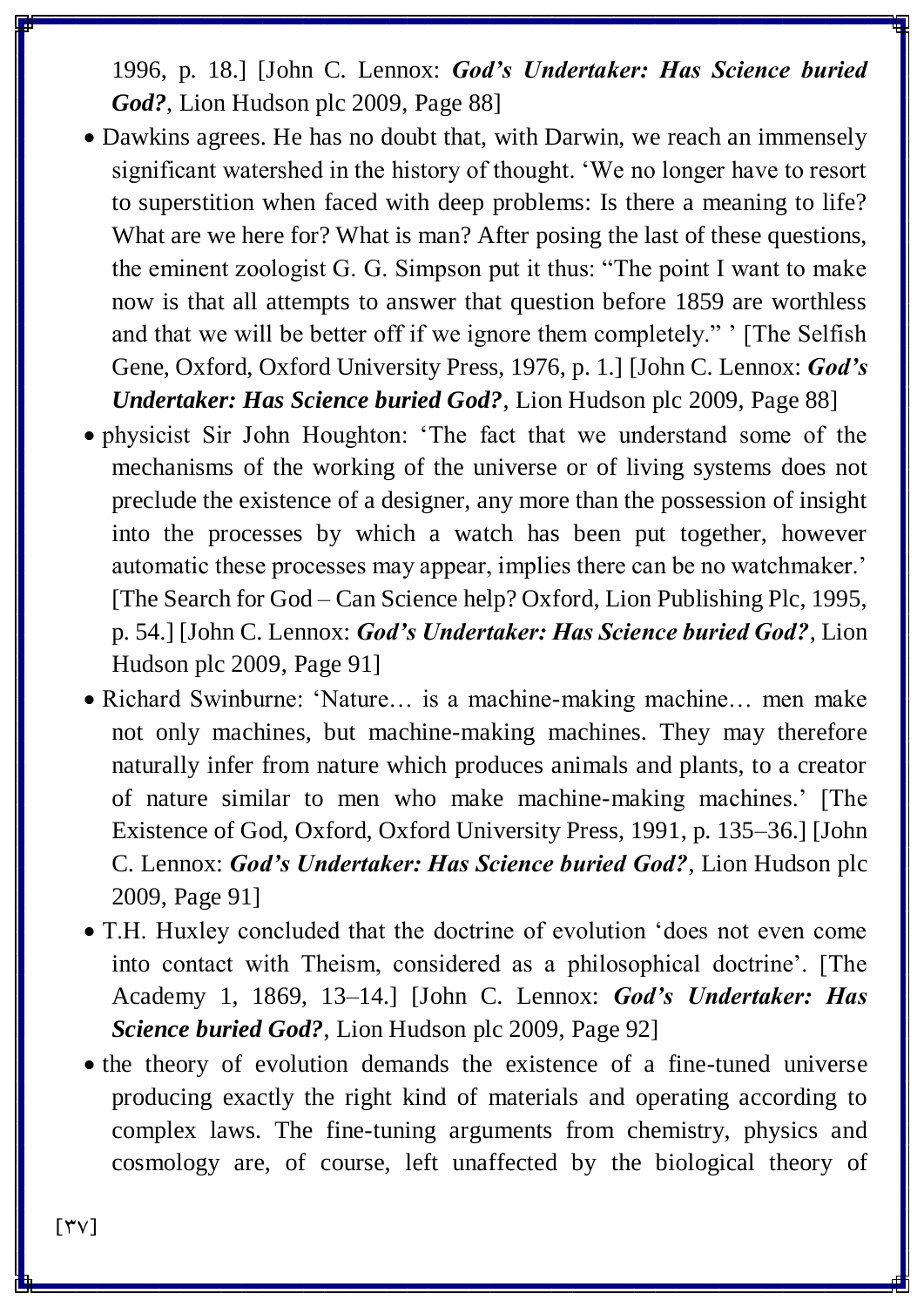evolution. It is therefore surely arguable that the anthropic fruitfulness, both of the fine-tuning of the universe at the physical level and the capacity of its processes to produce organic life by a process of evolution, are, in themselves, strong evidences of a creative intelligence. [John C. Lennox: *God's Undertaker: Has Science buried God?*, Lion Hudson plc 2009, Page 92]

- Stephen Jay Gould wrote: 'Either half of my colleagues are enormously stupid, or else the science of Darwinism is fully compatible with conventional religious beliefs – and equally compatible with atheism.' ['Impeaching a Self-appointed Judge', Scientific American, 267, no.1, 1992, 118–21.] [John C. Lennox: *God's Undertaker: Has Science buried God?*, Lion Hudson plc 2009, Page 92]
- Alister McGrath points out: 'There is a substantial logical gap between Darwinism and atheism which Dawkins seems to prefer to bridge by rhetoric, rather than evidence.' [Dawkins' God, Oxford, Blackwell, 2005 p. 81.] [John C. Lennox: *God's Undertaker: Has Science buried God?*, Lion Hudson plc 2009, Page 93]
- Denis Alexander goes even further in saying that the 'Darwinian theory of evolution, whatever may have been the various ideological uses to which it has been put since 1859, is essentially devoid of either religious or moral significance, and those who try to derive such significance from it are mistaken' [Rebuilding the Matrix, Oxford, Lion Publishing, 2001, p. 291.] [John C. Lennox: *God's Undertaker: Has Science buried God?*, Lion Hudson plc 2009, Page 93]
- Stephen Jay Gould says that 'science simply cannot (by its legitimate methods) adjudicate the issue of God's possible existence. We neither affirm it nor deny it; we simply can't comment on it as scientists.' ['Impeaching a Self-appointed Judge', Scientific American, 267, no.1, 1992, 118–21.] [John C. Lennox: *God's Undertaker: Has Science buried God?*, Lion Hudson plc 2009, Page 93]
- we cannot emphasize too strongly the fact that biological evolution (whatever its extent) requires a fine-tuned universe in which to occur so that no arguments about the nature or status of evolution can undermine the arguments advanced hitherto in this book. [John C. Lennox: *God's*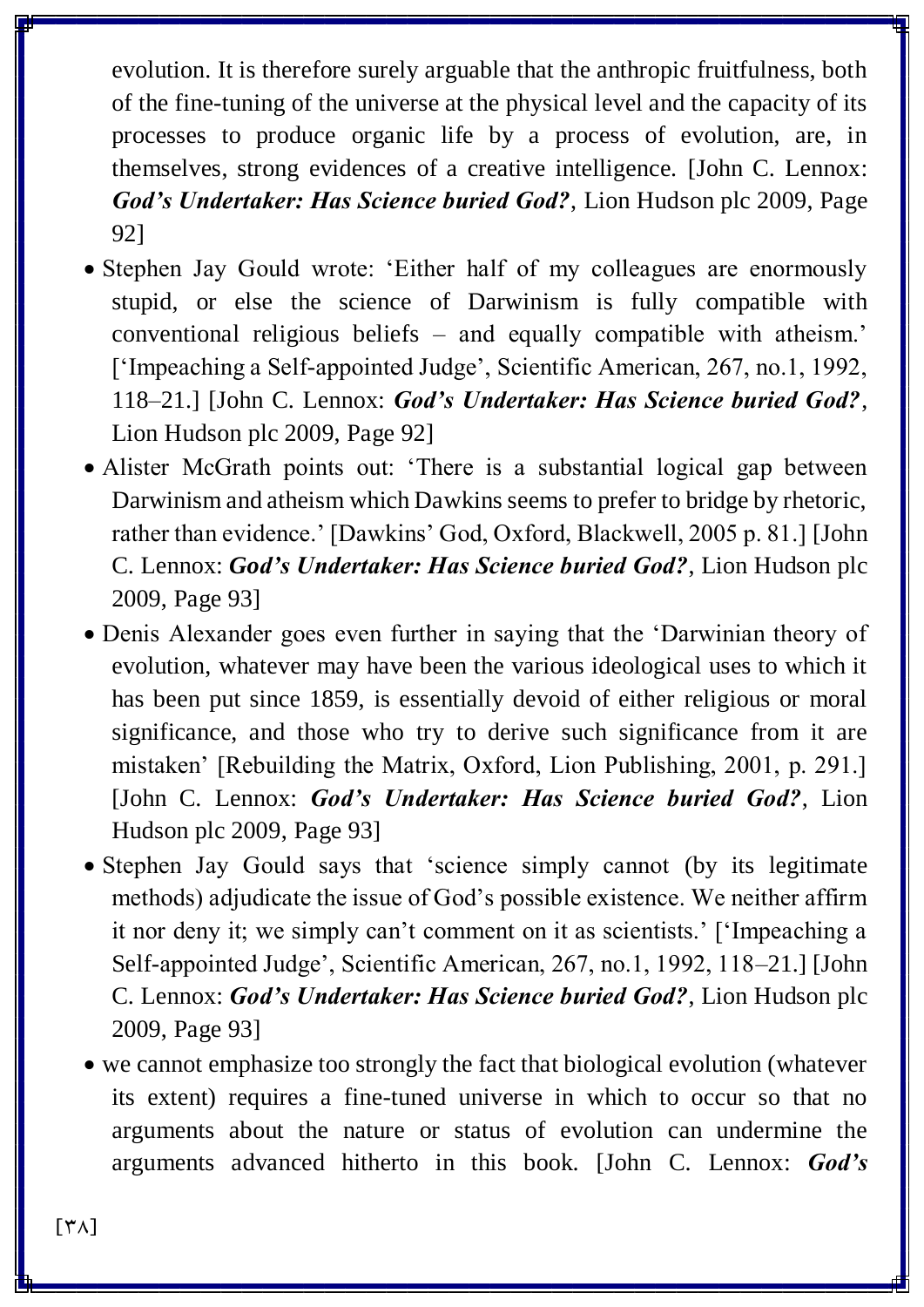*Undertaker: Has Science buried God?*, Lion Hudson plc 2009, Page 93] Dennett admits that 'automatic processes are themselves often creations of great brilliance… we can see that the inventors of the automatic transmission and the automatic door-opener were no idiots, and that their genius lay in seeing how to create something that could do something 'clever' without having to think about it'. [Darwin's Dangerous Idea, London, Penguin, 1996, p. 67.] [John C. Lennox: *God's Undertaker: Has Science buried God?*, Lion Hudson plc 2009, Page 94]

- Dennett characterizes this process as 'mindless, motiveless, mechanicity'. [Darwin's Dangerous Idea, London, Penguin, 1996, p. 76.] [John C. Lennox: *God's Undertaker: Has Science buried God?*, Lion Hudson plc 2009, Page 94]
- Dennett: 'Love it or hate it, phenomena like this [DNA] exhibit the heart of the power of the Darwinian idea. An impersonal, unreflective, robotic, mindless little scrap of molecular machinery is the ultimate basis of all agency, and hence meaning, and hence consciousness in the universe.' [Darwin's Dangerous Idea, London, Penguin, 1996, p. 203.] [John C. Lennox: *God's Undertaker: Has Science buried God?*, Lion Hudson plc 2009, Page 94]
- Even doing something as revolutionary as questioning the constancy of the velocity of light provokes nothing like the hurricane that is unleashed against the person who dares to query the validity of certain aspects of the neo-Darwinian synthesis. [John C. Lennox: *God's Undertaker: Has Science buried God?*, Lion Hudson plc 2009, Page 95]
- Dawkins: 'It is absolutely safe to say that if you meet somebody who claims not to believe in evolution, that person is ignorant, stupid or insane (or wicked, but I'd rather not consider that).' ['Put Your Money on Evolution', The New York Times Review of Books, April 9, 1989, p. 34–35.] [John C. Lennox: *God's Undertaker: Has Science buried God?*, Lion Hudson plc 2009, Page 95]
- scientists have dared to question even Newton and Einstein. Indeed, most of us were (rightly – dare I say?) brought up to believe that questioning standard wisdom was one of the most important ways in which science grows. [John C. Lennox: *God's Undertaker: Has Science buried God?*, Lion Hudson plc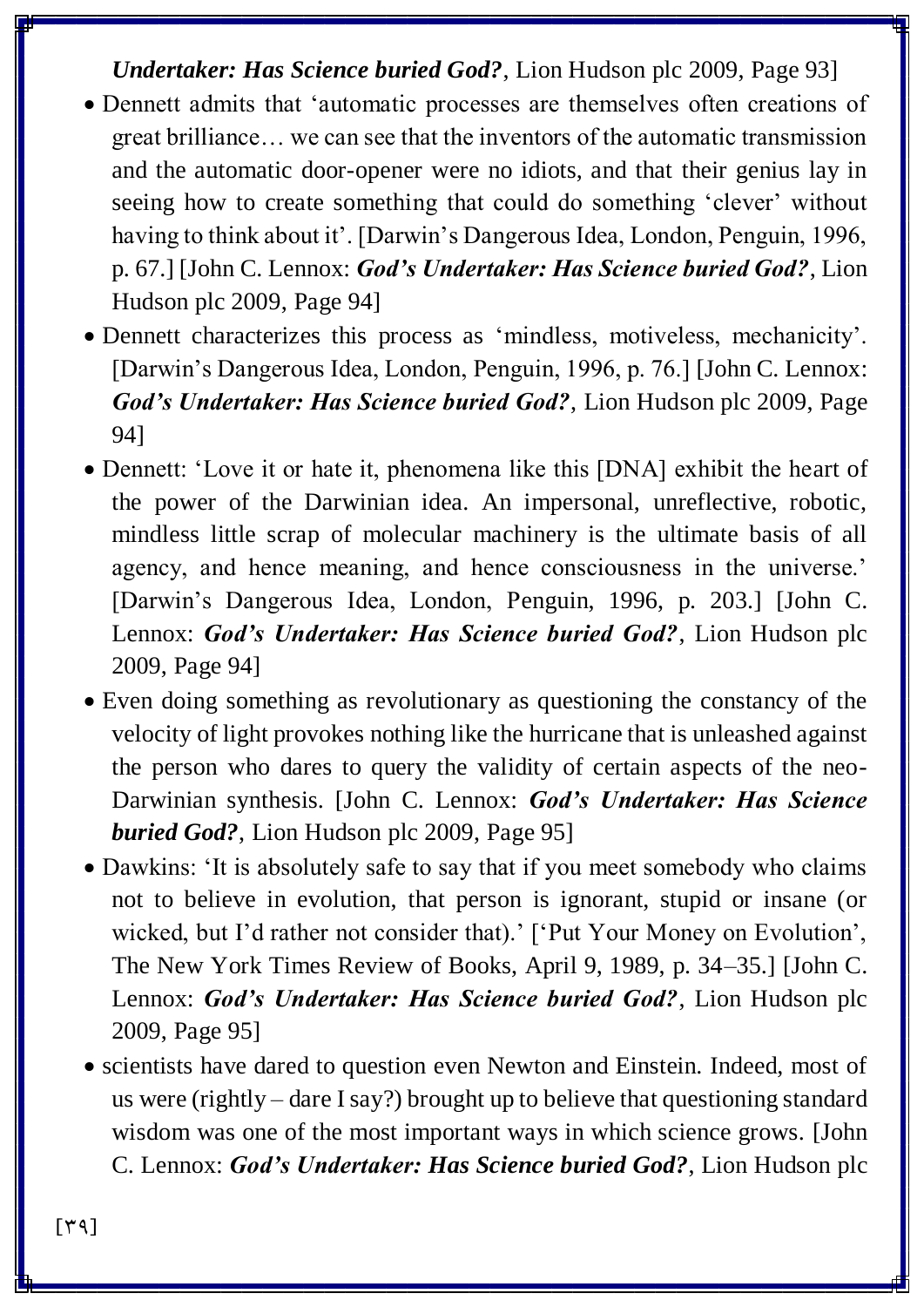2009, Page 95]

- Lynn Margulis: 'Like a sugary snack that temporarily satisfies our appetite but deprives us of more nutritious foods, neo-Darwinism sates intellectual curiosity with abstractions bereft of actual details – whether metabolic, biochemical, ecological, or of natural history.' [Lynn Margulis and Dorian Sagan, Acquiring Genomes: A Theory of the Origins of Species, New York, Basic Books, 2002.] [John C. Lennox: *God's Undertaker: Has Science buried God?*, Lion Hudson plc 2009, Page 96]
- The questions I shall be raising have to do with whether evolution can carry all the weight put upon it. That it can carry some weight, I do not doubt. [John C. Lennox: *God's Undertaker: Has Science buried God?*, Lion Hudson plc 2009, Page 96]
- Here lies the body of John Lennox. You ask me why he's in this box? He died of something worse than pox, On Darwinism – heterodox. [John C. Lennox: *God's Undertaker: Has Science buried God?*, Lion Hudson plc 2009, Page 96]
- Phillip Johnson of the University of California, Berkeley, who has done much to stir up debate (and high-level debate at that) on the subject, has pointed out: 'The danger here is that a methodological premise which is useful for limited purposes has been expanded to form a metaphysical absolute.' [Objections Sustained, Downers Grove, Illinois, Inter-Varsity Press, 1998, p. 73.] [John C. Lennox: *God's Undertaker: Has Science buried God?*, Lion Hudson plc 2009, Page ]
- Donald McKay, an expert in research on the communication networks in the brain, has long since described the way this happened: ' "Evolution" began to be invoked in biology, apparently as a substitute for God. And if in biology, why not elsewhere? From standing for a technical hypothesis… the term was rapidly twisted to mean an atheistic metaphysical principle whose invocation could relieve a man of any theological shivers at the spectacle of the universe. Spelt with a capital E and dishonestly decked in the prestige of the scientific theory of evolution (which in fact gave it no shred of justification), "Evolutionism" became the name for a whole antireligious philosophy, in which "Evolution" played the role of a more or less personal deity, as the "real force in the universe".' [The Clockwork Image, London,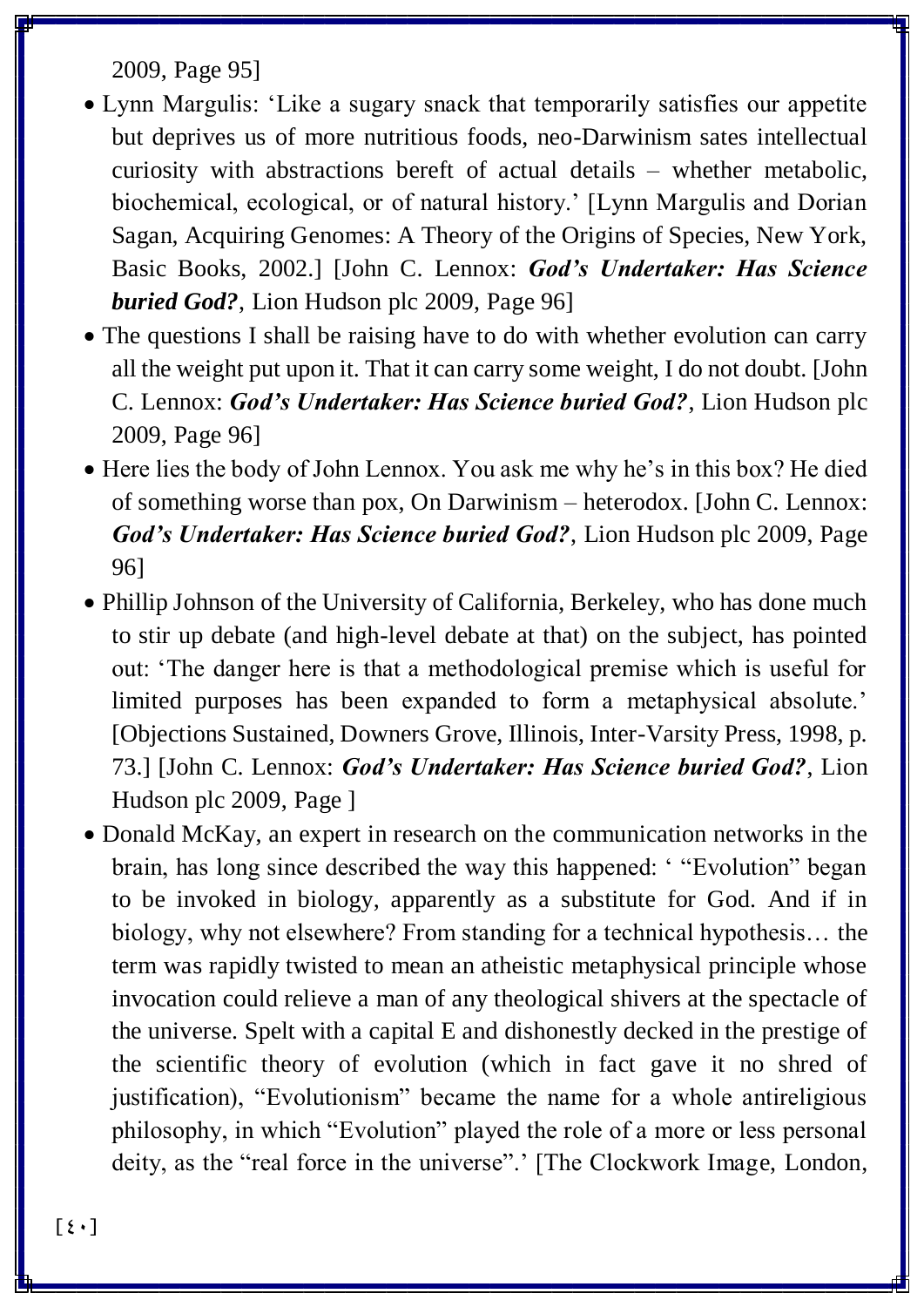Inter Varsity Press, 1974, p. 52.] [John C. Lennox: *God's Undertaker: Has Science buried God?*, Lion Hudson plc 2009, Page 97]

- Professor D. M. S. Watson would not go so far. According to him, evolution "is accepted by zoologists, not because it is observed to occur or… can be proved by logically coherent evidence to be true, but because the only alternative, special creation, is clearly incredible". [John C. Lennox: *God's Undertaker: Has Science buried God?*, Lion Hudson plc 2009, Page 97]
- Suppose that naturalism is true. Then, merely as a matter of sheer logical necessity, it follows that some kind of evolutionary account must be given for life, apart altogether from any evidence which may be offered to support it. For, what other possibility can there be? [John C. Lennox: *God's Undertaker: Has Science buried God?*, Lion Hudson plc 2009, Page 98]
- Galileo ran the risk of questioning Aristotle, and we all know what happened to him. We also know who was right. The question is: Will we learn anything from it? Must Darwin be protected in the same way that Aristotle was? After all, it was a clear fact, was it not, that the earth did not move? [John C. Lennox: *God's Undertaker: Has Science buried God?*, Lion Hudson plc 2009, Page 99]
- geneticist Richard Lewontin confidently asserts the facthood of evolution: 'It is time… to state clearly that evolution is fact, not theory… Birds arose from non-birds and humans from nonhumans. No person who pretends to any understanding of the natural world can deny these facts any more than she or he can deny that the earth is round, rotates on its axis and revolves around the sun.' [Cited by Futuyma in Science on Trial, Sunderland MA, Sinauer, 1995, p. 161.] [John C. Lennox: *God's Undertaker: Has Science buried God?*, Lion Hudson plc 2009, Page 99]

#### **6 The Nature and Scope of Evolution**

- Change, Development, Variation: Here the word is used to describe change, without any implication for the kind of mechanism or intelligent input (or lack of it) involved in bringing about the change. [John C. Lennox: *God's Undertaker: Has Science buried God?*, Lion Hudson plc 2009, Page 101]
- Microevolution: variation within prescribed limits of complexity, quantitative variation of already existing organs or structures: One classic example with which we are, sadly, all too familiar right round the world is the way in which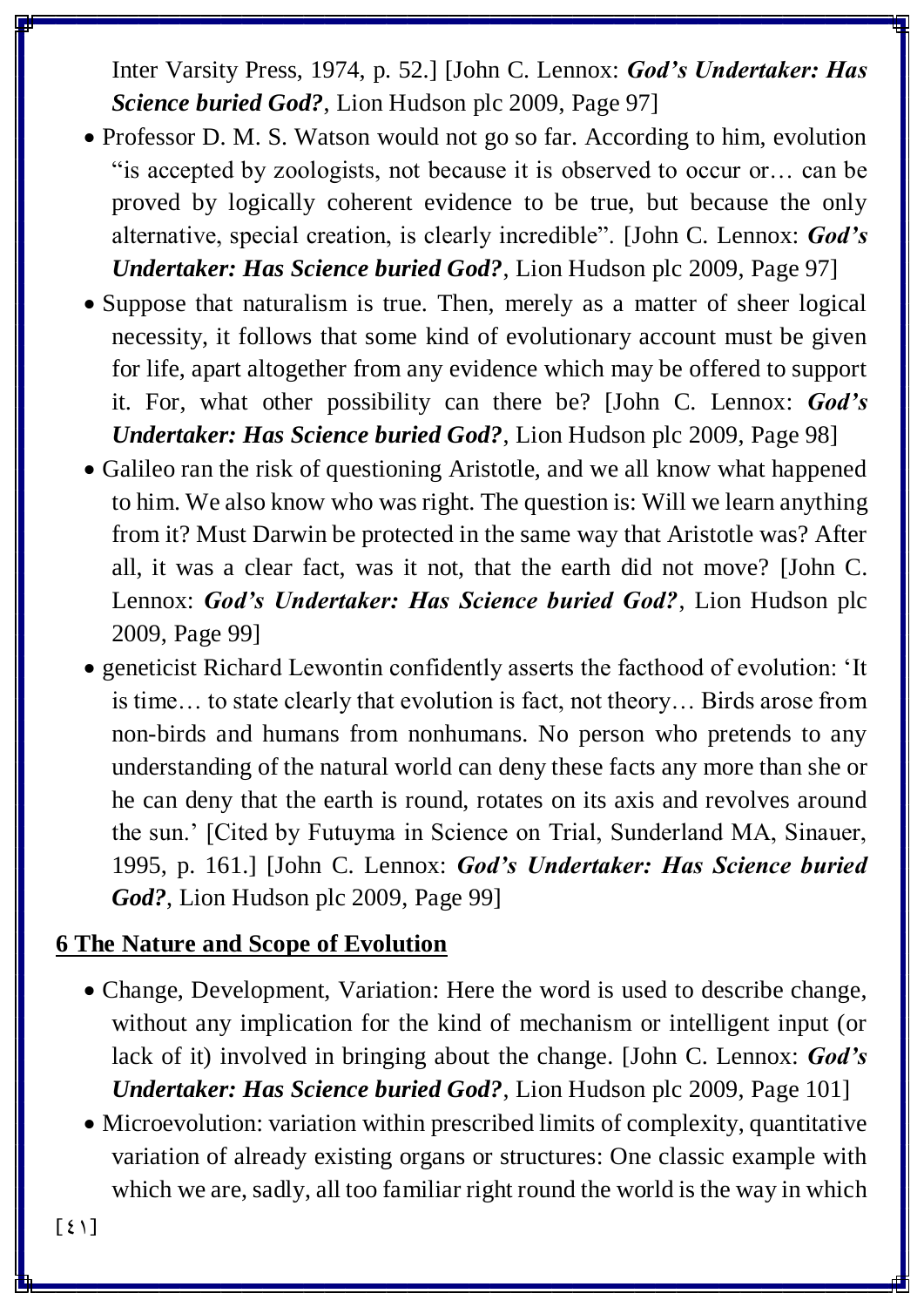bacteria develop resistance to antibiotics. [John C. Lennox: *God's Undertaker: Has Science buried God?*, Lion Hudson plc 2009, Page 101]

- Michael Majerus, a Cambridge expert on moths, 'the basic peppered moth story is wrong, inaccurate or incomplete, with respect to most of the story's component parts'. [Melanism – Evolution in Action, Oxford, Oxford University Press, 1998, p. 171.] [John C. Lennox: *God's Undertaker: Has Science buried God?*, Lion Hudson plc 2009, Page 102]
- When University of Chicago biologist Jerry Coyne learned of the difficulties with the peppered moth story, he wrote: 'My own reaction resembles the dismay attending my discovery, at the age of six, that it was my father and not Santa who brought the presents on Christmas Eve.' ['Not black and white', Nature 396 (1998), pp. 35–36.] [John C. Lennox: *God's Undertaker: Has Science buried God?*, Lion Hudson plc 2009, Page 102]
- Macroevolution: This refers to large-scale innovation, the coming into existence of new organs, structures, body-plans, of qualitatively new genetic material; for example, the evolution of multicellular from single-celled structures. [John C. Lennox: *God's Undertaker: Has Science buried God?*, Lion Hudson plc 2009, Page 102]
- Artificial selection, for example, in plant and animal breeding: Breeders have produced many different kinds of roses and sheep from basic stocks, by very careful selective breeding methods. This process involves a high degree of intelligent input; and so, although often cited, in particular by Darwin himself, who argued that what humans can do in a relatively short time nature could do in a long time, provides in itself no real evidence for evolution by unguided processes. [John C. Lennox: *God's Undertaker: Has Science buried God?*, Lion Hudson plc 2009, Page 102]
- Dobzhansky's view was that, since natural selection needed mutating replicators, it followed clearly that 'prebiological natural selection is a contradiction in terms'. [The Origins of Prebiological Systems and of Their Molecular Matrices, S.W. Fox (ed.), New York, Academic Press, 1965, p. 310.] [John C. Lennox: *God's Undertaker: Has Science buried God?*, Lion Hudson plc 2009, Page 102]
- The term 'molecular evolution' is now commonly used to describe the emergence of the living cell from non-living materials. [Evolution by Peter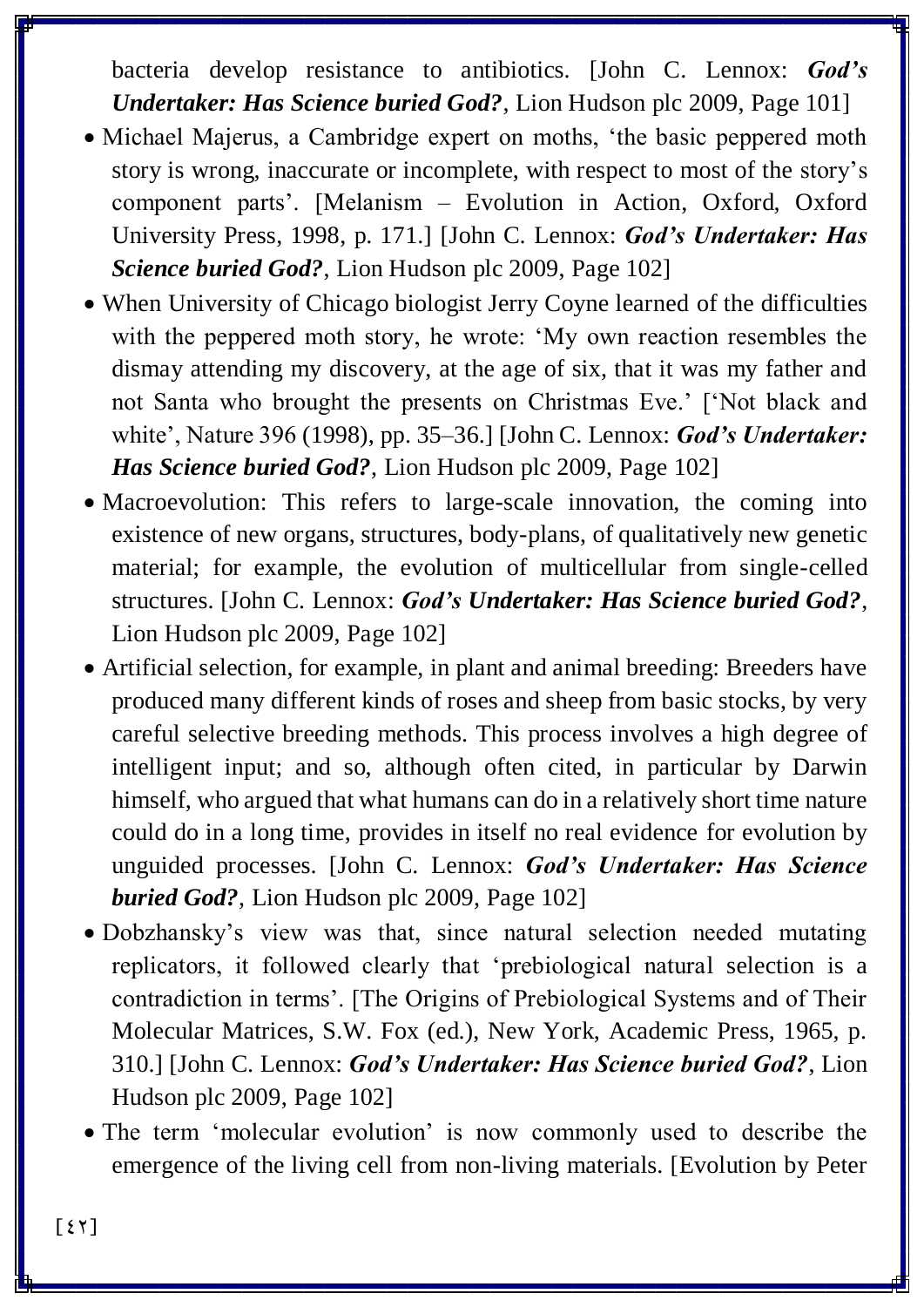Skelton (ed.), Addison Wesley, Harlow, England, 1993 p. 854.] [John C. Lennox: *God's Undertaker: Has Science buried God?*, Lion Hudson plc 2009, Page 102]

- Natural selection is not creative. As he says, it is a 'weeding out process' that leaves the stronger progeny. The stronger progeny must be already there: it is not produced by natural selection. Indeed, the very word 'selection' ought to alert our attention to this: selection is made from already existing entities. [John C. Lennox: *God's Undertaker: Has Science buried God?*, Lion Hudson plc 2009, Page 104]
- Müller writes: 'Only a few of the processes listed above are addressed by the canonical neo-Darwinian theory, which is chiefly concerned with gene frequencies in populations and with the factors responsible for their variation and fixation. Although, at the phenotypic level, it deals with the modification of existing parts, the theory is intended to explain neither the origin of parts, nor morphological organization, nor innovation. In the neo-Darwinian world the motive factor of morphological change is natural selection, which can account for the modification and loss of parts. But selection has no innovative capacity: it eliminates or maintains what exists. The generative and ordering aspects of morphological evolution are thus absent from evolutionary theory.' [Müller, G.B. 'Homology: The Evolution of Morphological Organization' in Müller G.B. and Newman S.A. (eds.), Origination of Organismal Form. Beyond the Gene in Developmental and Evolutionary Biology, Harvard, MIT Press, Vienna Series in Theoretical Biology, 2003, p. 51.] [John C. Lennox: *God's Undertaker: Has Science buried God?*, Lion Hudson plc 2009, Page 105]
- Dawkins: 'It is grindingly, creakingly, crashingly obvious that, if Darwinism were really a theory of chance, it couldn't work. You don't need to be a mathematician or a physicist to calculate that an eye or a haemoglobin molecule would take from here to infinity to self-assemble by sheer higgledypiggledy luck.' [Climbing Mount Improbable, New York, Norton, 1996, p. 67.] [John C. Lennox: *God's Undertaker: Has Science buried God?*, Lion Hudson plc 2009, Page 105]
- Paul Wesson. 'Large evolutionary innovations are not well understood. None has ever been observed, and we have no idea whether any may be in progress.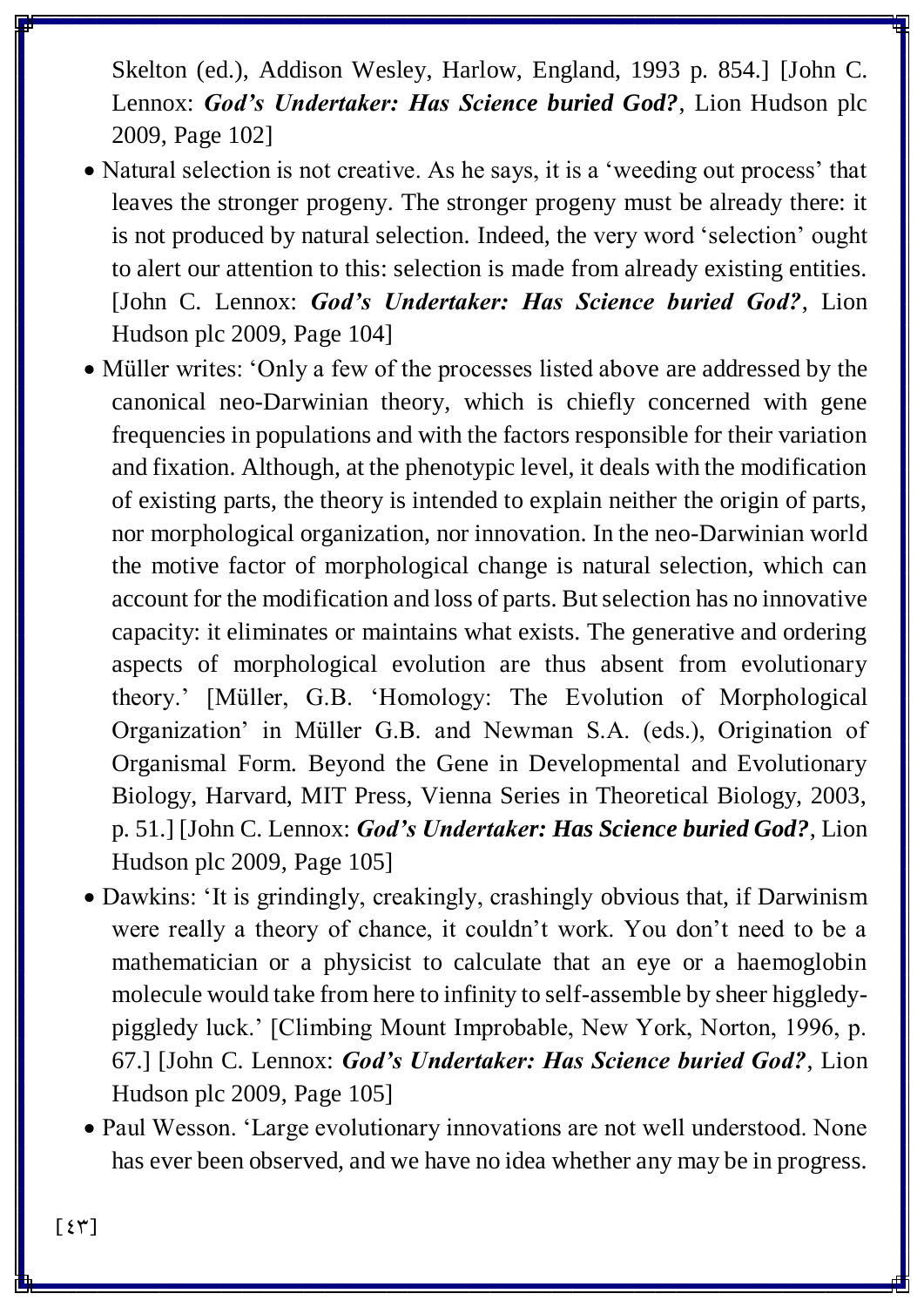There is no good fossil record of any.' [Beyond Natural Selection, Cambridge, MIT Press, 1991 p. 206.] [John C. Lennox: *God's Undertaker: Has Science buried God?*, Lion Hudson plc 2009, Page 108]

- A.P. Hendry and M.T. Kinnison put it as follows: 'Evolution is often considered in two categories: microevolution and macroevolution. The former obviously implies a small amount of change and the latter a large amount. The difficulty comes in deciding where the boundary between the two should fall, whether or not they represent the same processes (acting over different timescales), and whether or not the dichotomy is even useful or valid… Are macroevolutionary events (large morphological changes or speciation) simply the cumulative outcome of microevolutionary mechanisms (micromutation, selection, gene flow, genetic drift) or does macroevolution require some qualitatively different mechanism? The history of this debate is long, convoluted and sometimes acrimonious.' [A.P. Hendry and M.T. Kinnison, An introduction to microevolution: rate, pattern, process, Genetica 112–113, 2001, 1–8.] [John C. Lennox: *God's Undertaker: Has Science buried God?*, Lion Hudson plc 2009, Page 108, 109]
- As Goodwin (1995) points out, "the origin of species Darwin's problem remains unsolved" [Resynthesizing Evolutionary and Developmental Biology, Developmental Biology, 173, 1996, p. 361.] [John C. Lennox: *God's Undertaker: Has Science buried God?*, Lion Hudson plc 2009, Page 109]
- Richard Goldschmidt: "the facts of microevolution do not suffice for an understanding of macroevolution".' [The Material Basis of Evolution, Yale University Press 1940, p. 8.] [John C. Lennox: *God's Undertaker: Has Science buried God?*, Lion Hudson plc 2009, Page 109]
- John Maynard Smith and E. Szathmary, take a similar line: 'There is no theoretical reason that would permit us to expect that evolutionary lines would increase in complexity with time; there is also no empirical evidence that this happens.' ['The Major Evolutionary Transitions', Nature 374, 1995, p. 227–32.] [John C. Lennox: *God's Undertaker: Has Science buried God?*, Lion Hudson plc 2009, Page 109]
- the view of biologist and philosopher Paul Erbrich: 'The mutation-selection mechanism is an optimization mechanism.' [Zufall, Stuttgart, Kohlhammer,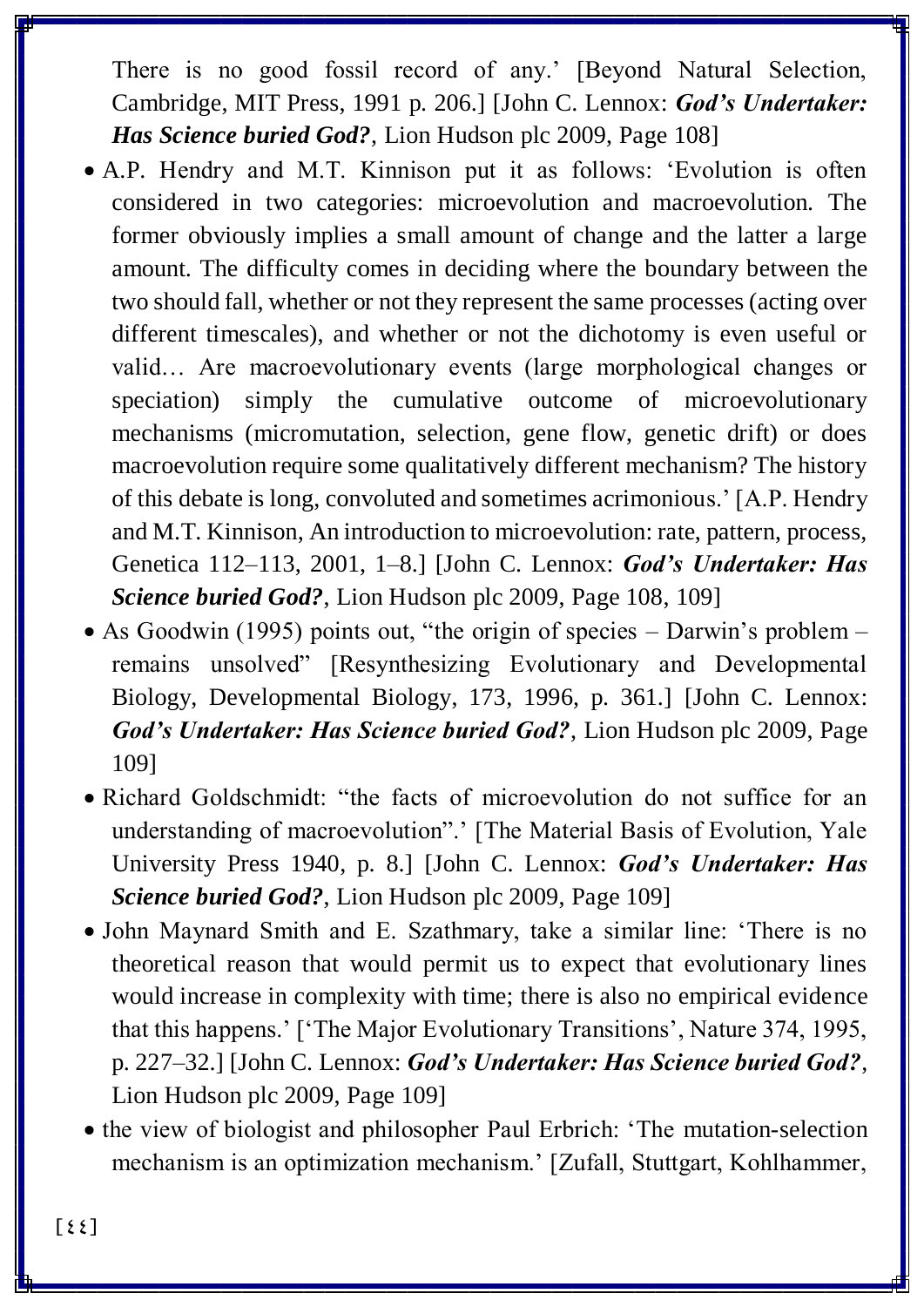1988, p.217, translation mine.] [John C. Lennox: *God's Undertaker: Has Science buried God?*, Lion Hudson plc 2009, Page 109]

- More recent work on the E. coli bacterium backs this up. In this research no real innovative changes were observed through 25,000 generations of E. coli bacteria. [D. Papadopoulos et al., Proceedings of the National Academy of Sciences of the USA, 1999 (96), 3807.] [John C. Lennox: *God's Undertaker: Has Science buried God?*, Lion Hudson plc 2009, Page 110]
- Biochemist Michael Behe points out that now more than 30,000 generations of E. coli have been studied, equivalent to about a million human years, and the net result is that evolution has produced: 'Mostly devolution. Although some marginal details of some systems have changed during that thirty thousand generations, the bacterium has repeatedly thrown away chunks of its genetic patrimony, including the ability to make some of the building blocks of RNA. Apparently throwing away sophisticated but costly molecular machinery saves the bacterium energy. Nothing of remotely similar elegance has been built. The lesson of E. coli is that it's easier for evolution to break things than to make things.' [The Edge of Evolution: the search for the limits of Darwinism, New York, Free Press, 2007, p. 16.] [John C. Lennox: *God's Undertaker: Has Science buried God?*, Lion Hudson plc 2009, Page 110]
- the evidence also shows that there are 'radical limits on the efficacy of random mutation'. [The Edge of Evolution: the search for the limits of Darwinism, New York, Free Press, 2007, p. 13.] [John C. Lennox: *God's Undertaker: Has Science buried God?*, Lion Hudson plc 2009, Page 110]
- These studies have yielded unexpected results: '1) Darwinian processes are incoherent and highly constrained. 2) The battle of predator and prey (or parasite and host), which has often been portrayed by Darwinist writers as a productive arms-race cycle of improvements on each side, is in fact a destructive cycle, more like trench-warfare, where conditions deteriorate… 3) Like a staggering, blindfolded drunk who falls after a step or two, when more than a single tiny step is needed for an evolutionary improvement, blind random mutation is very unlikely to find it. And 4) extrapolating from the data on an enormous number of malaria parasites allows us to roughly but confidently estimate the limits of Darwinian evolution for all of life on earth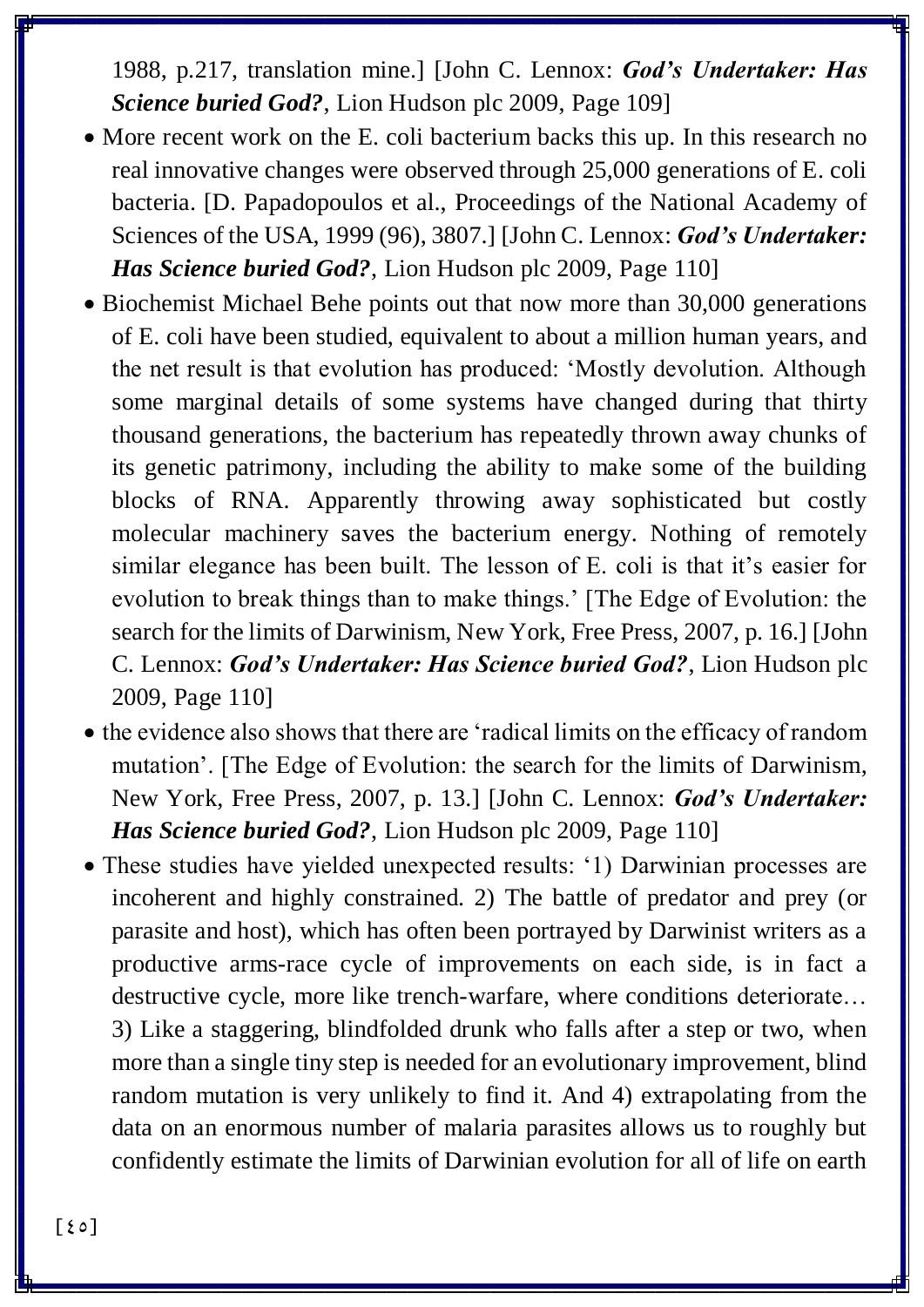over the past several billion years.' [The Edge of Evolution: the search for the limits of Darwinism, New York, Free Press, 2007, p. 19.] [John C. Lennox: *God's Undertaker: Has Science buried God?*, Lion Hudson plc 2009, Page 110, 111]

- Ulam argued on the basis of his mathematical calculations that it was highly improbable that the eye could have evolved by numerous small mutational changes since the available time was simply not available. Sir Peter Medawar replied: 'I think the way that you have treated this is a curious inversion of what would normally be a scientific process of reasoning. It is, indeed, a fact that the eye has evolved; and that, as Waddington says, shows that this [i.e. Ulam's] formulation is, I think, a mistaken one.' Biologist Ernst Mayr later commented: 'So all I am saying is that we have so much variation in all of these things that somehow or other by adjusting these figures we will come out all right. We are comforted by knowing that evolution has occurred.' [Mathematical Challenges to the Neo-Darwinian Interpretation of Evolution, eds. P.S. Moorhead and M.M. Kaplan, Philadelphia, Wistar Institute Press, 1967 pp. 29, 30] [John C. Lennox: *God's Undertaker: Has Science buried God?*, Lion Hudson plc 2009, Page 112]
- He objected to what he considered to be the too easy acceptance of evolution on the part of the biologists and was challenged by Waddington: 'Your argument is simply that life must have come about by special creation' – to which Schützenberger, along with a number of others, cried 'No.' Two things are clear from this interchange: firstly that the mathematicians were insisting that their thinking was not motivated by anything other than science; and secondly that the arguments they used were consistent with the view that there was a Creator – at least their biologist colleagues thought so. [John C. Lennox: *God's Undertaker: Has Science buried God?*, Lion Hudson plc 2009, Page 112]
- Astrophysicist and mathematician Sir Fred Hoyle did some calculations that led him also to doubt the validity of extrapolating from micro to macroevolution: 'As it became clear that the Darwinian theory could not be broadly correct a question still remained, however, for I found it difficult to accept that the theory would be wholly incorrect. When ideas are based on observations, as the Darwinian theory certainly was, it is usual for them to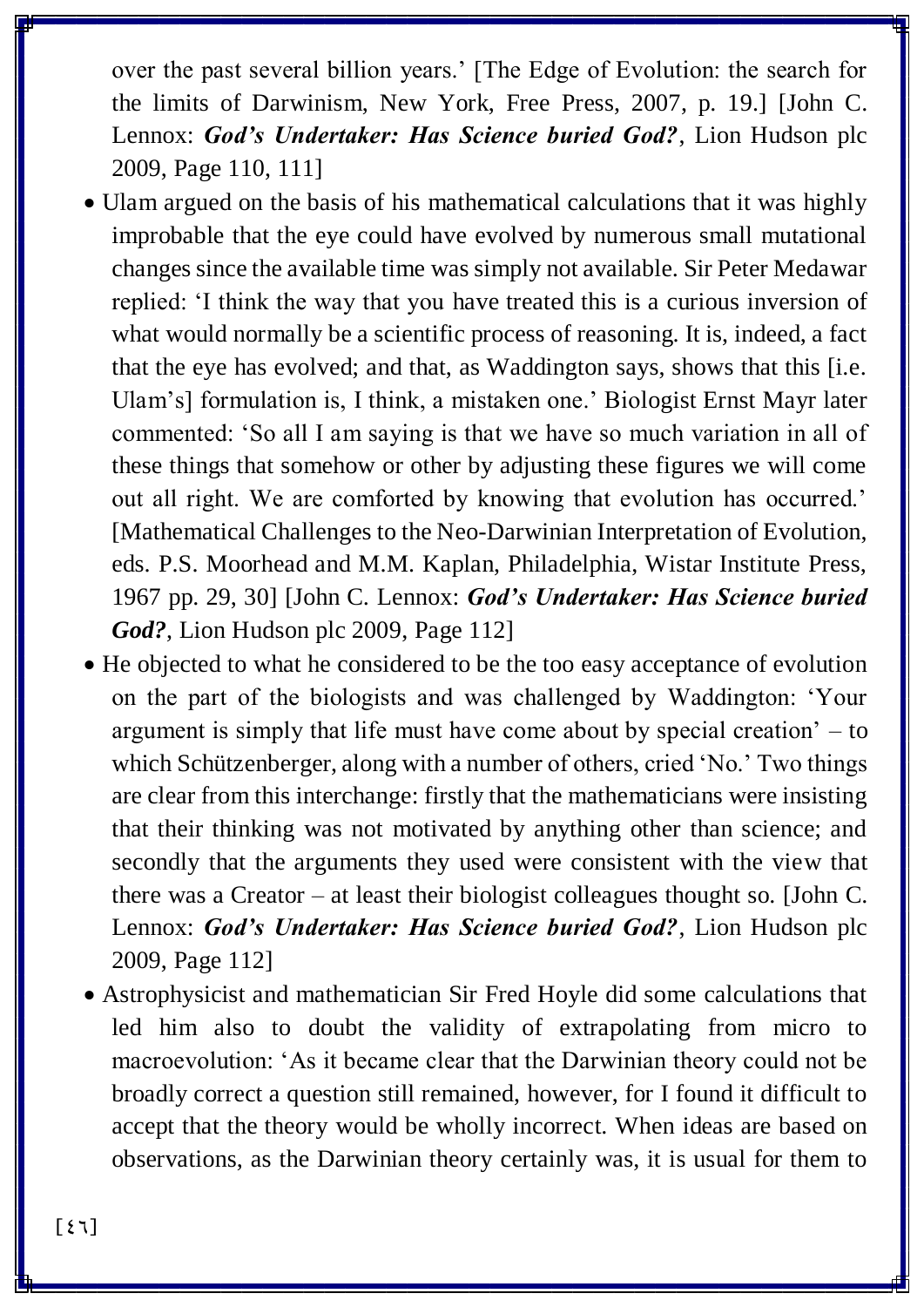be valid at least within the range of the observations. It is when extrapolations are made outside the range of observations that troubles may arise. So the issue that presented itself was to determine just how far the theory was valid and exactly why beyond a certain point it became invalid.' [The Mathematics of Evolution, Weston Publications, Cardiff, University College Cardiff Press, 1987 p. 7] [John C. Lennox: *God's Undertaker: Has Science buried God?*, Lion Hudson plc 2009, Page 112, 113]

- Fred Hoyle's conclusion to his mathematical arguments is characteristically blunt: 'Well, as common sense would suggest, the Darwinian theory is correct in the small, but not in the large. Rabbits come from other slightly different rabbits, not from either [primeval] soup or potatoes. Where they come from in the first place is a problem yet to be solved, like much else of a cosmic scale.' [The Mathematics of Evolution, Weston Publications, Cardiff, University College Cardiff Press, 1987 p. 9] [John C. Lennox: *God's Undertaker: Has Science buried God?*, Lion Hudson plc 2009, Page 113]
- Darwin wrote in The Origin of Species: 'The number of intermediate varieties, which have formerly existed on the earth, [should] be truly enormous. Why then is not every geological formation and every stratum full of such intermediate links? Geology assuredly does not reveal any such graduated organic chain; and this, perhaps is the most obvious and gravest objection which can be urged against my theory.' [World's Classics Edition, Oxford, Oxford University Press, 1996, p. 227.] [John C. Lennox: *God's Undertaker: Has Science buried God?*, Lion Hudson plc 2009, Page 113]
- Zoologist Mark Ridley comments on the situation: 'The fossil record of evolutionary change within single evolutionary lineages is very poor. If evolution is true, species originate through changes of ancestral species: one might expect to be able to see this in the fossil record. In fact it can rarely be seen. In 1859 Darwin could not cite a single example.' [The Problems of Evolution, Oxford, Oxford University Press, 1985, p. 11.] [John C. Lennox: *God's Undertaker: Has Science buried God?*, Lion Hudson plc 2009, Page 113]
- Palaeontologist David Raup of the Field Museum of Natural History, which houses one of the largest fossil collections in the world, said: 'We are now about 120 years after Darwin and the knowledge of the fossil record has been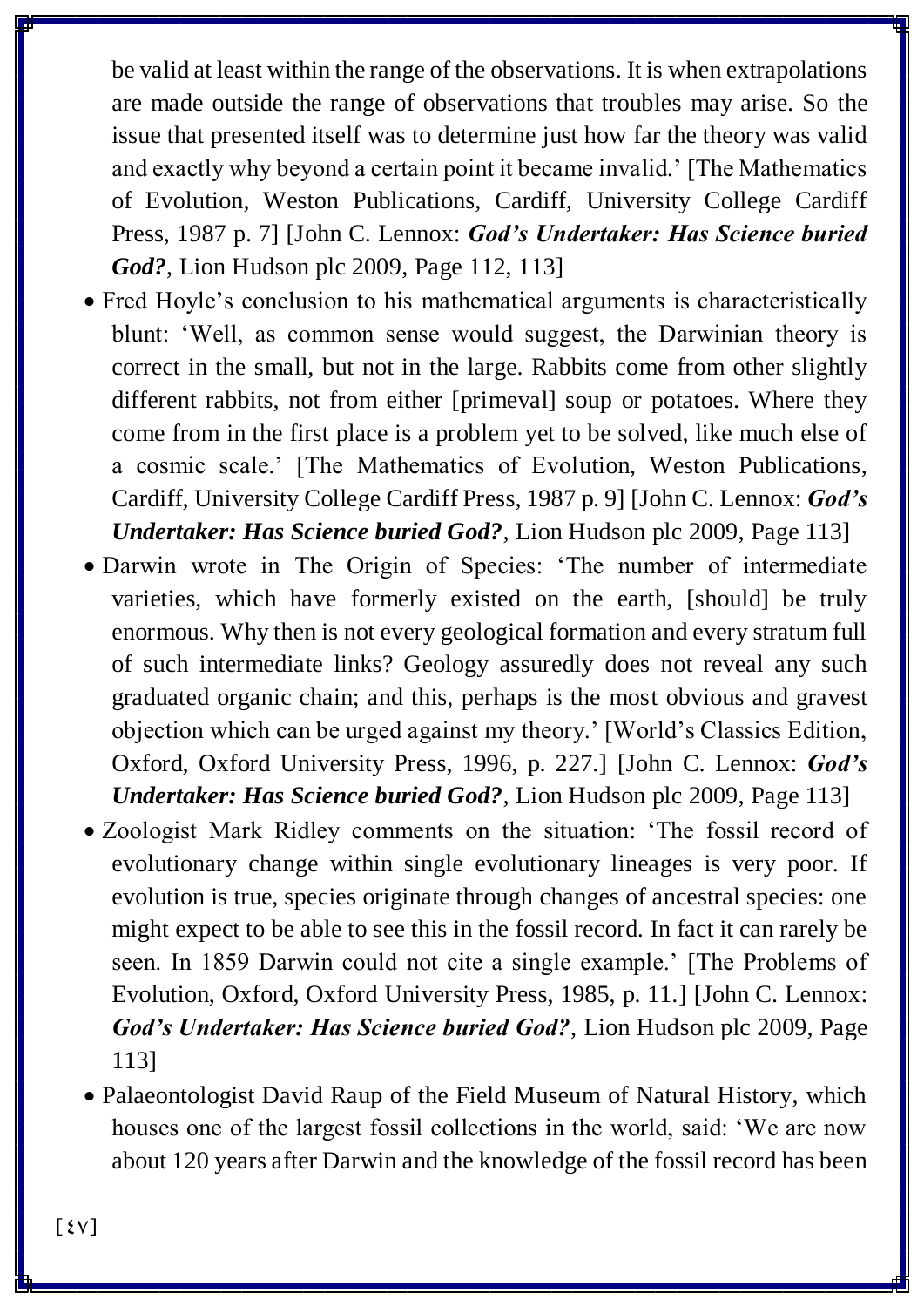greatly expanded. We now have a quarter of a million fossil species, but the situation hasn't changed much. The record of evolution is still surprisingly jerky and, ironically, we have even fewer examples of evolutionary transition than we had in Darwin's time.' [Conflicts Between Darwin and Palaeontology, Field Museum of Natural History Bulletin, January 1979, p. 25.] [John C. Lennox: *God's Undertaker: Has Science buried God?*, Lion Hudson plc 2009, Page 113, 114]

- Stephen Jay Gould said, 'The extreme rarity of transitional forms in the fossil record persists as the trade secret of palaeontology.' [Evolution's Erratic Pace, Natural History 86, 1977.] [John C. Lennox: *God's Undertaker: Has Science buried God?*, Lion Hudson plc 2009, Page 114]
- Niles Eldredge of the American Museum of Natural History, adds: 'When we do see the introduction of evolutionary novelty, it usually shows up with a bang, and often with no firm evidence that the fossils did not evolve elsewhere. Evolution cannot forever be going on somewhere else. Yet that's how the fossil record has struck many a forlorn palaeontologist looking to learn something about evolution.' [Time Frames: The Evolution of Punctuated Equilibria, Princeton, Princeton University Press, 1985, pp. 144– 45.] [John C. Lennox: *God's Undertaker: Has Science buried God?*, Lion Hudson plc 2009, Page 114]
- Eldredge makes an astonishing admission. 'We palaeontologists have said that the history of life supports [the story of gradual adaptive change] knowing all the while it does not.' [Time Frames: The Evolution of Punctuated Equilibria, Princeton, Princeton University Press, 1985, pp. 144– 45.] [John C. Lennox: *God's Undertaker: Has Science buried God?*, Lion Hudson plc 2009, Page 114]
- Gould wrote: 'The history of most fossil species includes two features particularly inconsistent with the idea that they gradually evolved: 1. Stasis. Most species exhibit no directional change during their tenure on earth. They appear in the fossil record looking pretty much the same as when they disappear; morphological change is usually limited and directionless. 2. Sudden appearance. In any local area a species does not arise gradually by the steady transformation of its ancestors; it appears all at once and "fully formed".' [See The Episodic Nature of Evolutionary Change in The Panda's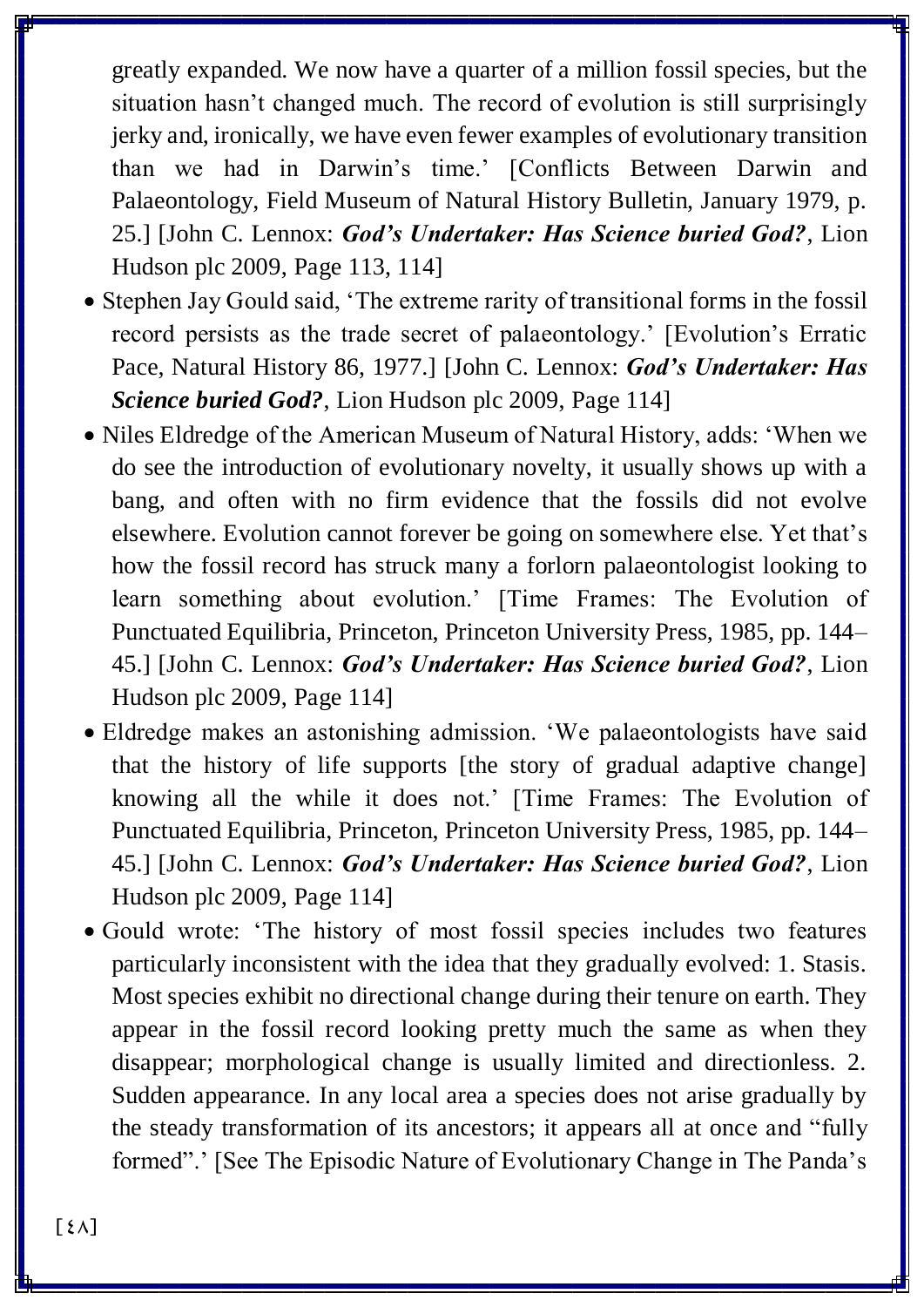Thumb, New York, W.W. Norton, 1985.] [John C. Lennox: *God's Undertaker: Has Science buried God?*, Lion Hudson plc 2009, Page 114]

- Simon Conway Morris, FRS, of Cambridge University, is more tempered in his approach to the Cambrian Explosion than Gould, but nonetheless thinks that such an explosion took place: 'Forms transitional between species can be observed today, and can be inferred to have existed in the past. Nevertheless, the net result is very far from a seamless tapestry of form that would allow an investigator to read the Tree of Life simply by finding the intermediates – living and extinct – that in principle connect all species. On the contrary, biologists are much more impressed by the discreteness of organic form, and the general absence of intermediates.' [The Crucible of Creation, Oxford, Oxford University Press, 1998, p. 4.] [John C. Lennox: *God's Undertaker: Has Science buried God?*, Lion Hudson plc 2009, Page 115]
- Niles Eldredge accuses them of being weak on palaeontology. His argument is that the gradualists are concerned to understand how genetic information comes to be modified over the course of time, and then they simply assert that 'evolutionary history is the outcome of natural selection working on available genetic variation'. In other words, they simply extrapolate from what they observe in the present, backwards through geological time. 'And that,' Eldredge continues, 'to my palaeontological eyes is just not good enough. Simple extrapolation does not work. I found that out back in the 60s as I tried in vain to document examples of the kind of slow directional change we all thought ought to be there ever since Darwin told us that natural selection should leave precisely such a tell-tale signal… I found instead that once species appear in the fossil record they tend not to change very much at all. Species remain imperturbably, implacably resistant to change as a matter of course – often for millions of years.' [Reinventing Darwin, New York, Phoenix, 1996, p. 3.] [John C. Lennox: *God's Undertaker: Has Science buried God?*, Lion Hudson plc 2009, Page 115]
- Colin Patterson, FRS: 'I will lay it on the line there is not one such fossil [a] fossil which is ancestral or transitional] for which one could make a watertight argument.' [Cited by Pervical Davis and Dean H. Kenyon in Of Pandas and People, Dallas, Haughton Publishing Co., 1989, p. 106.] [John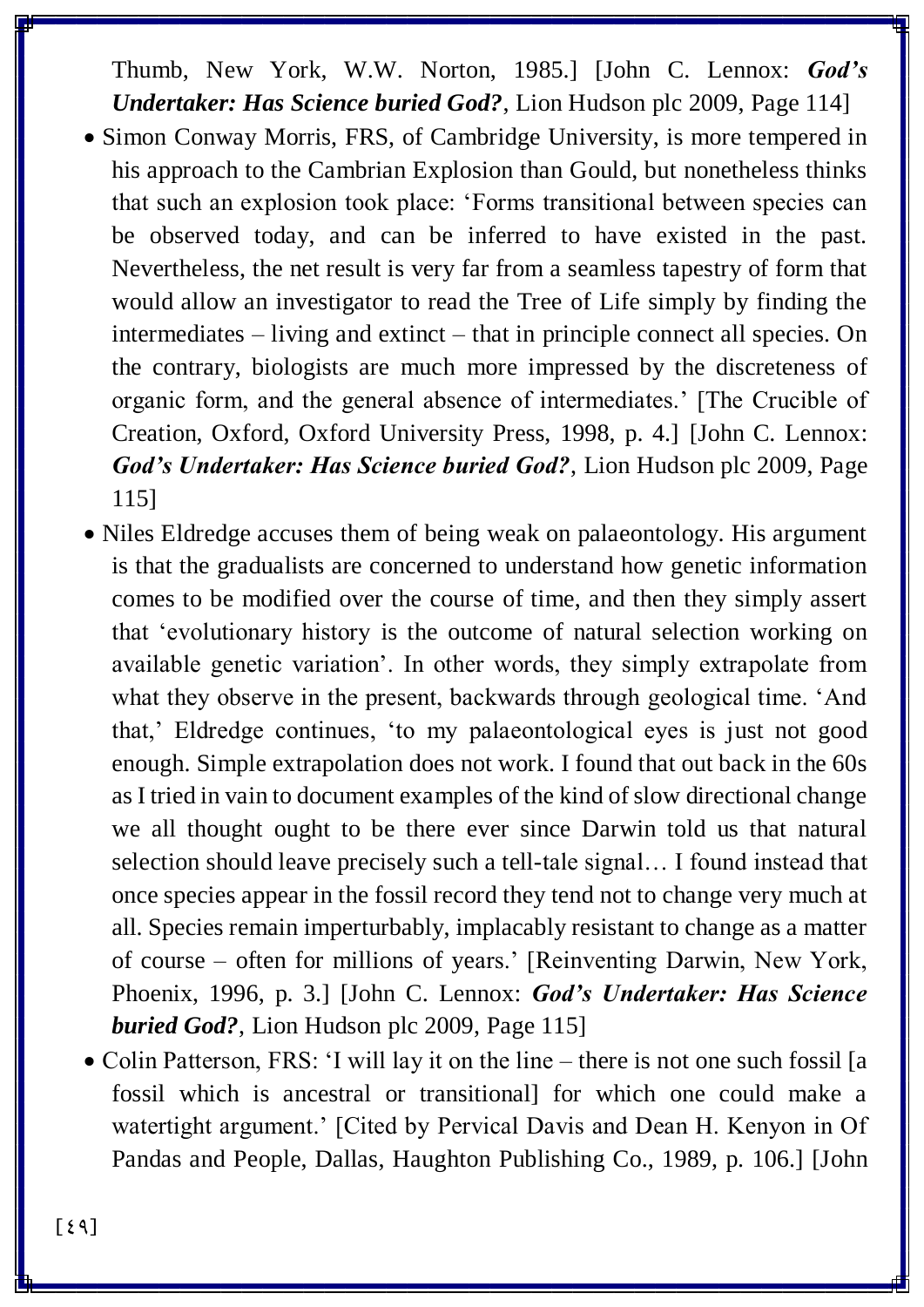C. Lennox: *God's Undertaker: Has Science buried God?*, Lion Hudson plc 2009, Page 115]

- This is one reason it is important to distinguish conceptually between intermediate forms and transitional forms. An intermediate form is precisely that – a form which could, on the criteria of some given scheme of classification, be placed 'between' two entries A and B of that classification, without any necessary implication of whether it had descended from A and was an ancestor of B. An intermediate form would only be transitional if it could be shown to have descended from A and was an ancestor of B. [John C. Lennox: *God's Undertaker: Has Science buried God?*, Lion Hudson plc 2009, Page 116]
- James Valentine in a major study On the Origin of Phyla writes: 'Many of the branches [of the Tree of Life], large as well as small, are cryptogenic (cannot be traced into ancestors). Some of these gaps are surely caused by the incompleteness of the fossil record (chapter 5), but that cannot be the sole reason for the cryptogenic nature of some families, many invertebrate orders, all invertebrate classes, and all metazoan phyla.' [On the Origin of Phyla, Chicago, University of Chicago Press 2004, p. 35.] [John C. Lennox: *God's Undertaker: Has Science buried God?*, Lion Hudson plc 2009, Page 116]
- Paul Chien, J.Y. Chen, C.W. Li and Frederick Leung, 'SEM Observation of Precambrian Sponge Embryos from Southern China Revealing Ultrastructures including Yolk Granules, Secretion Granules, Cytoskeleton and Nuclei', Paper presented to North American Paleontological Convention, University of California, Berkeley, June 26–July 1, 2001. [John C. Lennox: *God's Undertaker: Has Science buried God?*, Lion Hudson plc 2009, Page 216, 217]
- Simon Conway Morris, that once animals that have a sufficiently high degree of complexity are in existence, then relatively small genetic changes may trigger fairly large morphological changes. But even here he advises caution: 'While few doubt that the development of form is underwritten by the genes, at the moment we have almost no idea how form actually emerges from the genetic code.' [The Crucible of Creation, Oxford, Oxford University Press, 1998, p. 8.] [John C. Lennox: *God's Undertaker: Has Science buried God?*, Lion Hudson plc 2009, Page 116]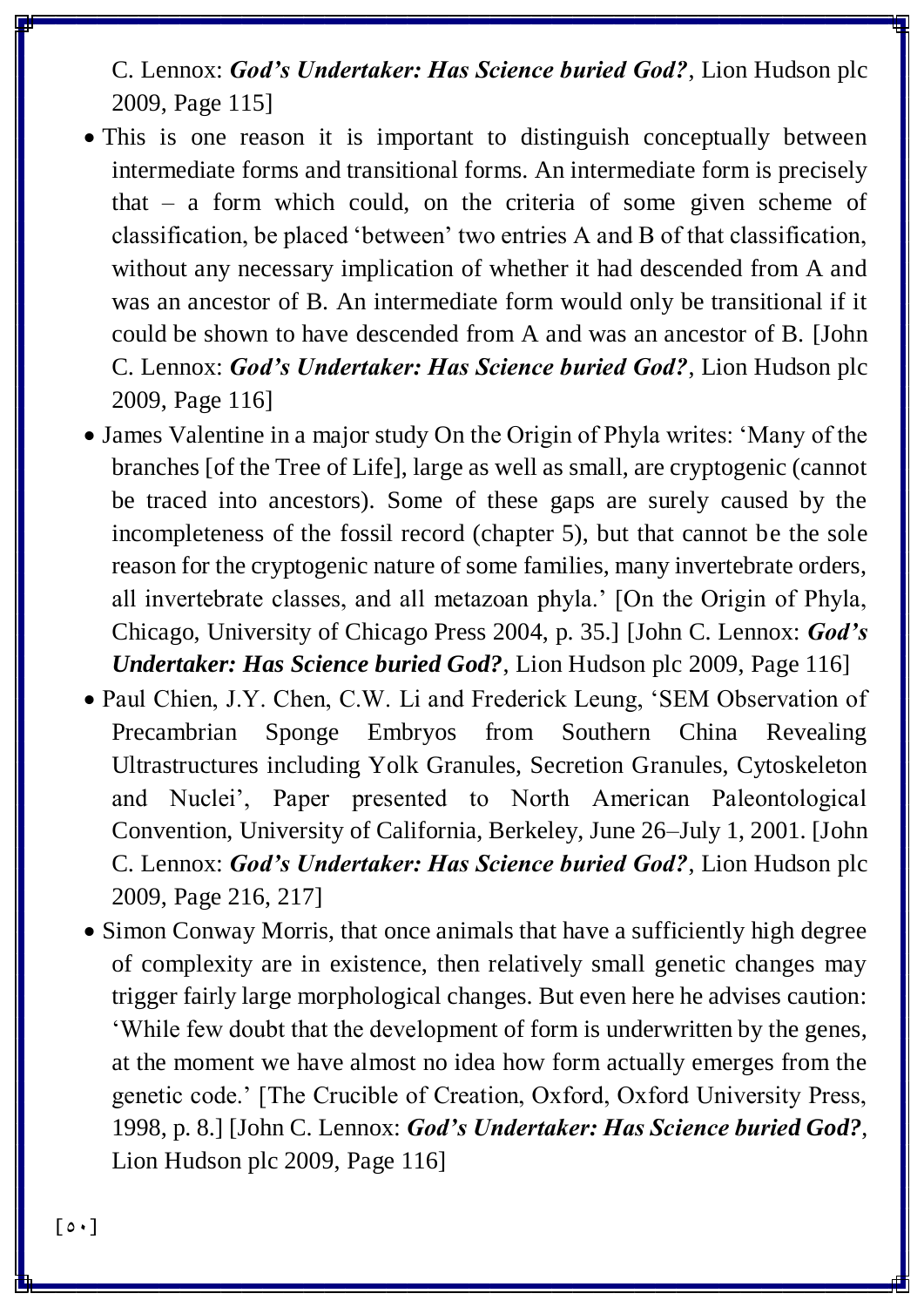- Firstly, the claim that the earth orbits the sun is a matter established by observation. That is manifestly not the case for Lewontin's claim that 'birds arose out of "non-birds"' (whatever the latter might have been). That process has never been observed. Secondly, the fact that the earth orbits the sun is not only a matter of observation, it is also a matter of repeated observation. Lewontin's claim about the origin of birds concerns an unrepeatable, unobserved, past event. [John C. Lennox: *God's Undertaker: Has Science buried God?*, Lion Hudson plc 2009, Page 117]
- It is one thing to say that there is genetic relatedness; it is entirely another to claim that mutation and natural selection are the only mechanisms involved in the production of that relatedness. [John C. Lennox: *God's Undertaker: Has Science buried God?*, Lion Hudson plc 2009, Page 117, 118]
- zoologist Mark Ridley makes an important observation that will be familiar to mathematicians: 'the simple fact that species can be classified hierarchically into genera, families, and so on, is not an argument for evolution. It is possible to classify any set of objects into a hierarchy, whether their variation is evolutionary or not.' [New Scientist, 90, 1981, pp. 830–32.] [John C. Lennox: *God's Undertaker: Has Science buried God?*, Lion Hudson plc 2009, Page 118]
- Conway Morris concludes that 'Not only is the universe strangely fit to purpose, but so, too, as I have argued throughout this book, is life's ability to navigate to its solutions.' [The Crucible of Creation, Oxford, Oxford University Press, 1998, p. 327.] [John C. Lennox: *God's Undertaker: Has Science buried God?*, Lion Hudson plc 2009, Page 118]
- Conway Morris says as much about the phenomenon of evolutionary convergence: 'Indeed, as our knowledge, especially of biochemistry and protein function, continues to expand, so at least my sense of amazement can only grow. If the watchmaker is blind, he has an unerring way of finding his way around the immense labyrinths of biological space. And even if he doesn't know where he is going, does He still know? ... Invariably the words tend towards adjectives of stupefaction: astonishing, astounding, remarkable, striking, even uncanny and stunning, are all stock-in-trade responses. As I have pointed out elsewhere, although pronounced by loyal Darwinians, these exclamations seem to reveal a sense of unease. This, I conjecture, is at the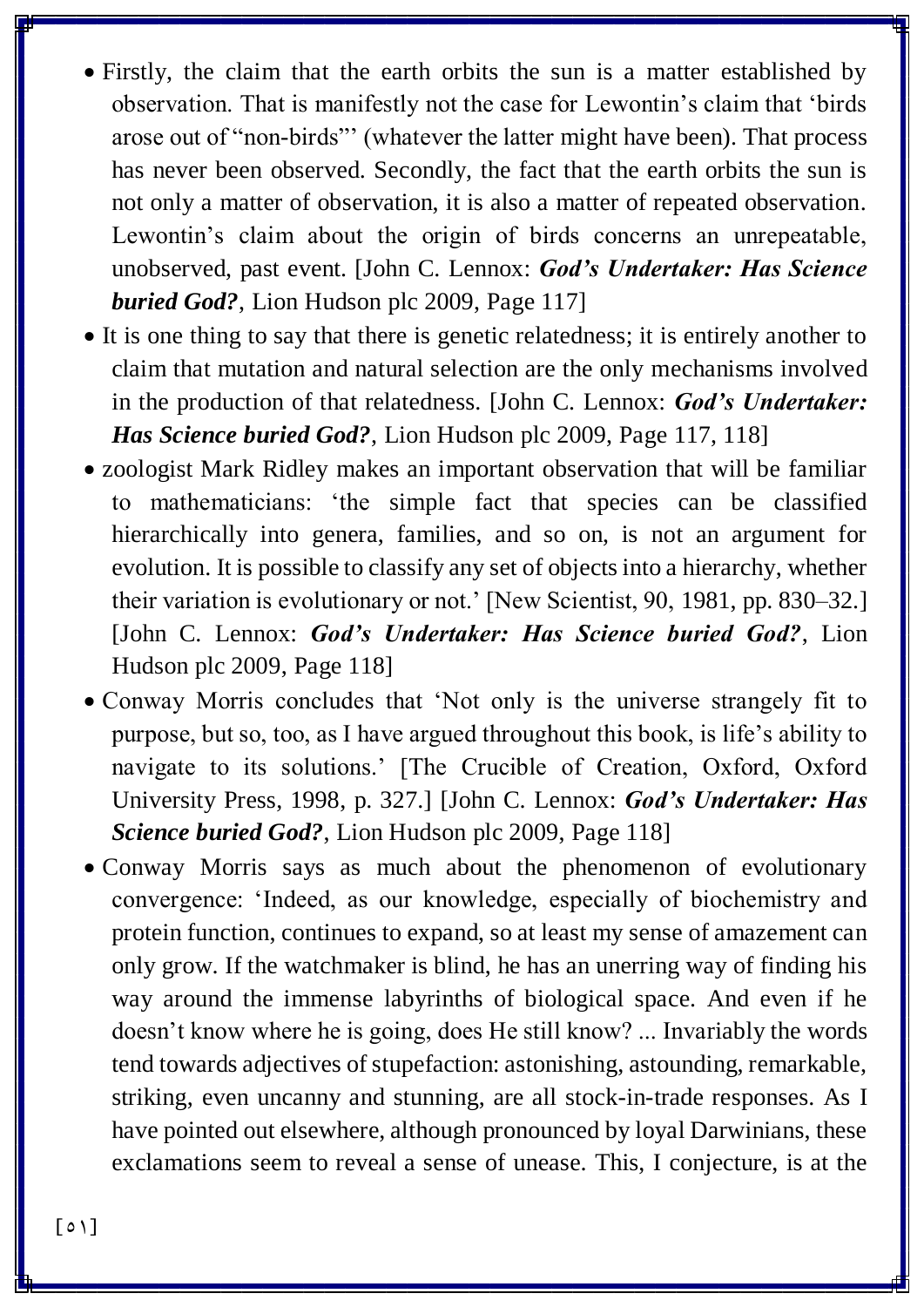least reflecting a hesitancy as to evolution's having a degree of directionality and, perhaps in the more alert investigator, their worst fears of the reemergence of a telos.' [The Deep Structure of Biology, Simon Conway Morris Ed., West Conshohocken, Templeton Foundation Press, 2008, p. 46.] [John C. Lennox: *God's Undertaker: Has Science buried God?*, Lion Hudson plc 2009, Page 118, 119]

• It is interesting that prominent atheist Thomas Nagel is impressed by such arguments. He notes that evolutionary biologists regularly say that they are confident that random mutations are sufficient to account for the complex chemical systems we observe in living things, yet he feels that there is a great deal of pure rhetoric in their arguments and judges that the evidence is not sufficient to rule out the input of intelligence. [Philosophy & Public Affairs, Wiley Inter Science, Vol. 36, (2), 20, 2008, p. 199.] [John C. Lennox: *God's Undertaker: Has Science buried God?*, Lion Hudson plc 2009, Page 120]

# **7 The Origin of Life**

- According to geneticist Michael Denton, the break between the nonliving and the living world 'represents the most dramatic and fundamental of all the discontinuities of nature. Between a living cell and the most highly ordered non-biological systems, such as a crystal or a snowflake, there is a chasm as vast and absolute as it is possible to conceive.' [Evolution  $-$  a Theory in Crisis, Bethesda Maryland, Adler & Adler, 1986, p. 249–50.] [John C. Lennox: *God's Undertaker: Has Science buried God?*, Lion Hudson plc 2009, Page 122]
- Even the tiniest of bacterial cells, weighing less than a trillionth of a gram, is 'a veritable microminiaturized factory containing thousands of exquisitely designed pieces of intricate molecular machinery, made up altogether of 100 thousand million atoms, far more complicated than any machine built by man and absolutely without parallel in the non-living world'. [Evolution  $-$  a Theory in Crisis, Bethesda Maryland, Adler & Adler, 1986, p. 250.] [John C. Lennox: *God's Undertaker: Has Science buried God?*, Lion Hudson plc 2009, Page 122]
- according to Denton, there seems to be little evidence of evolution among cells: 'Molecular biology has also shown us that the basic design of the cell system is essentially the same in all living systems on earth from bacteria to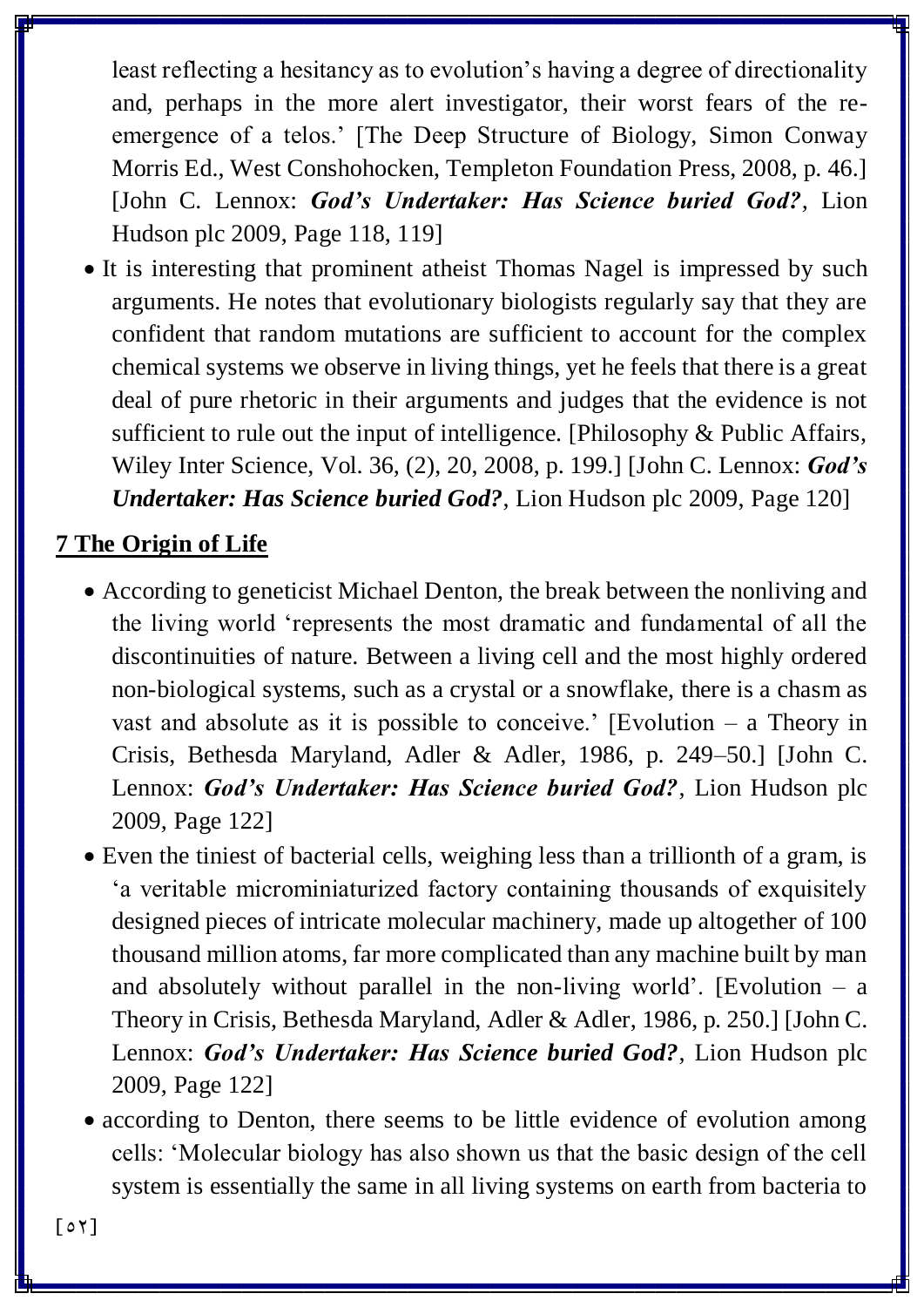mammals. In all organisms the roles of DNA, mRNA and protein are identical. The meaning of the genetic code is also virtually identical in all cells. The size, structure and component design of the protein synthetic machinery is practically the same in all cells. In terms of their basic biochemical design, therefore, no living system can be thought of as being primitive or ancestral with respect to any other system, nor is there the slightest empirical hint of an evolutionary sequence among all the incredibly diverse cells on earth.' [Evolution – a Theory in Crisis, Bethesda Maryland, Adler & Adler, 1986, p. 250.] [John C. Lennox: *God's Undertaker: Has Science buried God?*, Lion Hudson plc 2009, Page 122, 123]

- Nobel Prize-winner Jacques Monod, whom Denton cites. 'We have no idea what the structure of a primitive cell might have been. The simplest living system known to us, the bacterial cell… in its overall chemical plan is the same as that of all other living beings. It employs the same genetic code and the same mechanism of translation as do, for example, human cells. Thus the simplest cells available to us for study have nothing "primitive" about them… no vestiges of truly primitive structures are discernible.' [Chance and Necessity, London, Collins, 1972, p. 134.] [John C. Lennox: *God's Undertaker: Has Science buried God?*, Lion Hudson plc 2009, Page 123]
- Bruce Alberts, President of The National Academy of Sciences of the USA: 'We have always underestimated cells. The entire cell can be viewed as a factory that contains an elaborate network of interlocking assembly lines, each of which is composed of a set of large protein machines… Why do we call the large protein assemblies that underlie cell function, protein machines? Precisely because, like machines invented by humans to deal efficiently with the macroscopic world, these protein assemblies contain highly co-ordinated moving parts.' ['The Cell as a Collection of Protein Machines', Cell 92, 1998, p. 291.] [John C. Lennox: *God's Undertaker: Has Science buried God?*, Lion Hudson plc 2009, Page 123]
- The point is repeated by Dawkins in The Blind Watchmaker, who says that if such an organism is found he will 'cease to believe in Darwinism'. [The Blind Watchmaker p. 91.] [John C. Lennox: *God's Undertaker: Has Science buried God?*, Lion Hudson plc 2009, Page 124]

• Behe: 'molecular evolution is not based on scientific authority. There is no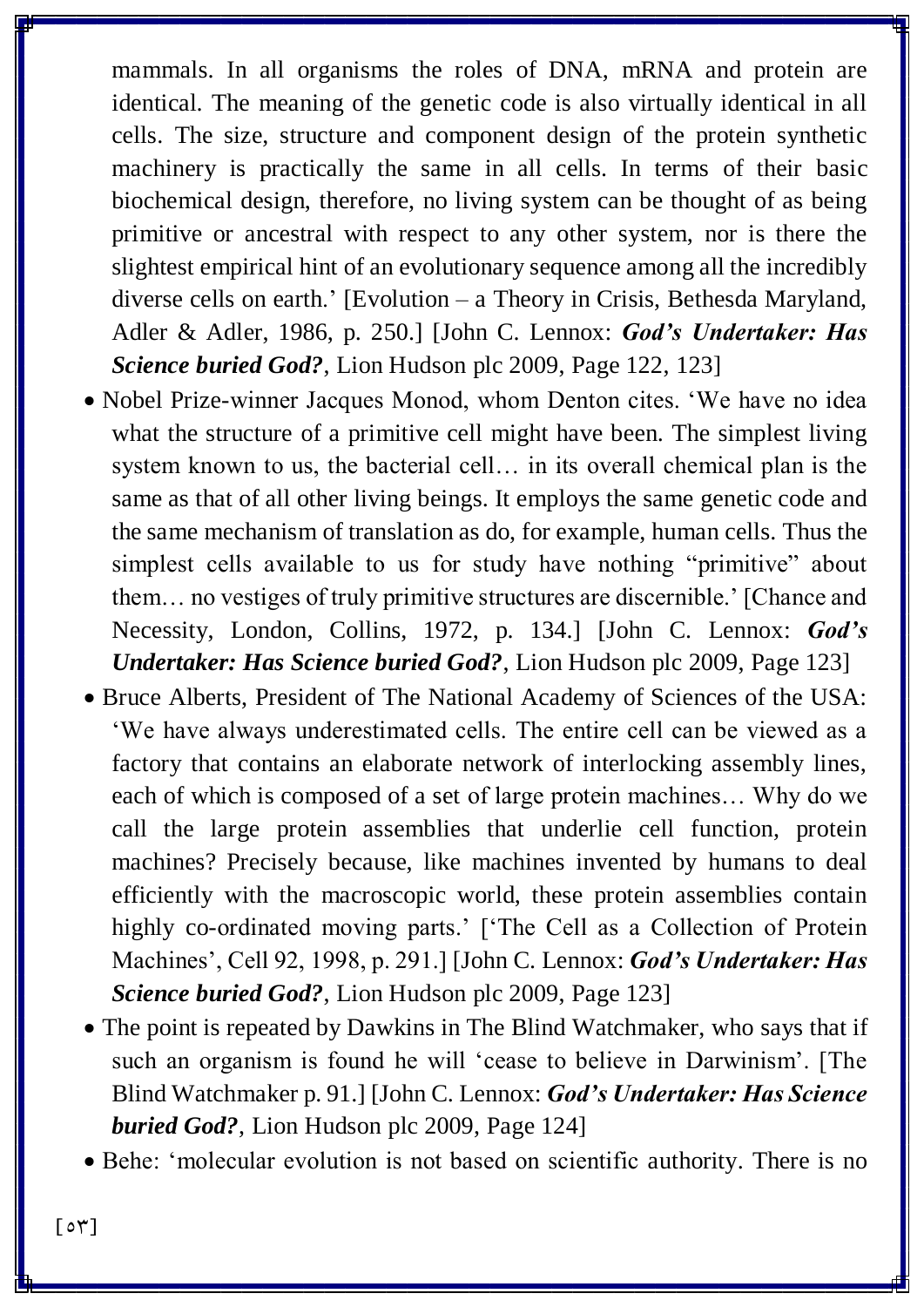publication in the scientific literature – in prestigious journals, specialty journals, or books – that describes how molecular evolution of any real, complex, biochemical system either did occur, or even might have occurred. There are assertions that such evolution occurred, but absolutely none is supported by pertinent experiments or calculations… despite comparing sequences and mathematical modelling, molecular evolution has never addressed the question of how complex structures came to be. In effect, the theory of Darwinian molecular evolution has not published, and so it should perish.' [Darwin's Black Box, New York, Simon and Schuster, 1996, p. 186.] [John C. Lennox: *God's Undertaker: Has Science buried God?*, Lion Hudson plc 2009, Page 124]

- Stephen Jay Gould, who had no known sympathy with Behe's argument, nonetheless recognized the importance of the concept of irreducible complexity: 'Classical science, with its preferences for reduction to a few controlling factors of causality, was triumphantly successful for relatively simple systems like planetary motion and the periodic table of the elements. But irreducibly complex systems – that is, most of the interesting phenomena of biology, human society and history – cannot be so explained. We need new philosophies and models, and these must come from a union of the humanities and the sciences as traditionally defined.' [Review of 'The Moment of Complexity: Emerging Network Culture', by Mark C. Taylor in The London Review of Books, vol. 24 no. 4, Feb 22, 2002, p. 5.] [John C. Lennox: *God's Undertaker: Has Science buried God?*, Lion Hudson plc 2009, Page 125]
- He argues that the existence of irreducible complexity at the molecular machine level points unmistakably to intelligent design: 'To a person who does not feel obliged to restrict his search to unintelligent causes, the straightforward conclusion is that many biochemical systems were designed. They were designed not by the laws of nature, not by chance and necessity; rather, they were planned. The designer knew what the systems would look like when they were completed, then took steps to bring the systems about. Life on earth at its most fundamental level, in its most critical components, is the product of intelligent activity.' [Darwin's Black Box, New York, Simon and Schuster, 1996, p. 193.] [John C. Lennox: *God's Undertaker: Has Science buried God?*, Lion Hudson plc 2009, Page 125]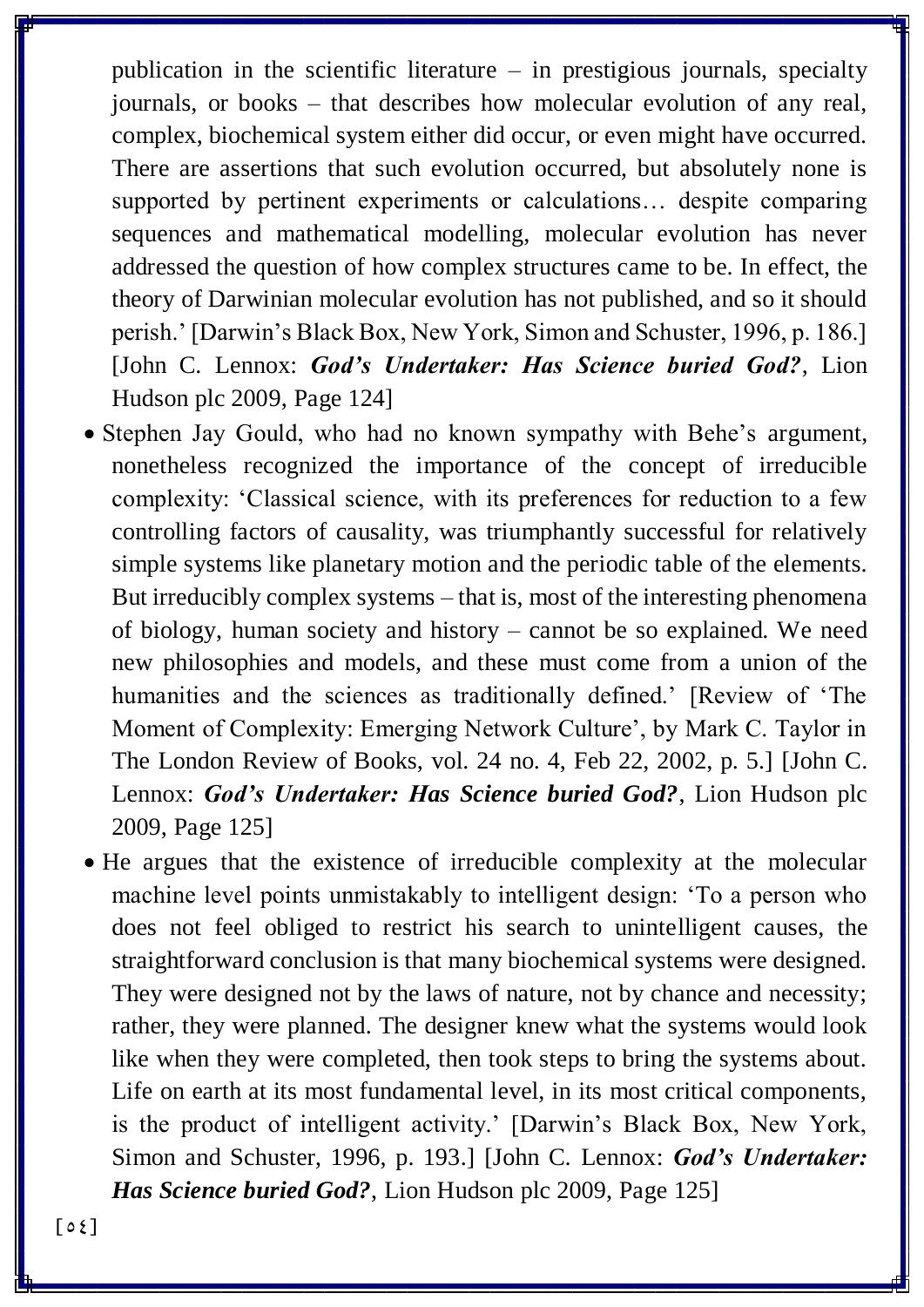- For a full list of the amino acids that can be obtained in such experiments, and a detailed discussion of the whole Origin of Life question, see The Mystery of Life's Origin, Charles B. Thaxton, Walter L. Bradley and Roger L. Olsen, Lewis and Stanley, Dallas, 1992, p. 38, 73–94 [John C. Lennox: *God's Undertaker: Has Science buried God?*, Lion Hudson plc 2009, Page 2017]
- Davies says, 'It has been estimated that, left to its own devices, a concentrated solution of amino acids would need a volume of fluid the size of the observable universe, to go against the thermodynamic tide, and create a single small polypeptide spontaneously. Clearly, random molecular shuffling is of little use when the arrow of directionality points the wrong way.' [The Fifth Miracle, London, Allen Lane, Penguin Press, 1998, p. 60.] [John C. Lennox: *God's Undertaker: Has Science buried God?*, Lion Hudson plc 2009, Page 127, 128]
- Paul Davies puts it more graphically: 'Making a protein simply by injecting energy is rather like exploding a stick of dynamite under a pile of bricks and expecting it to form a house. You may liberate enough energy to raise the bricks, but without coupling the energy to the bricks in a controlled and ordered way, there is little hope of producing anything other than a chaotic mess.' [The Fifth Miracle, London, Allen Lane, Penguin Press, 1998, p. 61] [John C. Lennox: *God's Undertaker: Has Science buried God?*, Lion Hudson plc 2009, Page 128]
- Organic chemist and molecular biologist A.G. Cairns-Smith puts it this way: 'Blind chance… is very limited… he can produce exceedingly easily the equivalent of letters and small words, but he becomes very quickly incompetent as the amount of organization increases. Very soon indeed long waiting periods and massive material resources become irrelevant.' [The Life Puzzle, Edinburgh, Oliver and Boyd, 1971, p. 95.] [John C. Lennox: *God's Undertaker: Has Science buried God?*, Lion Hudson plc 2009, Page 128]
- This is but an updated version of an observation made by Cicero around 46 bc where he cites the Stoic Balbus who saw the immense difficulties associated with the chance-origin of something language-like very clearly: 'If a countless number of copies of the one-and-twenty letters of the alphabet, made of gold or what you will, were thrown together into some receptacle and then shaken out on to the ground, [would it] be possible that they should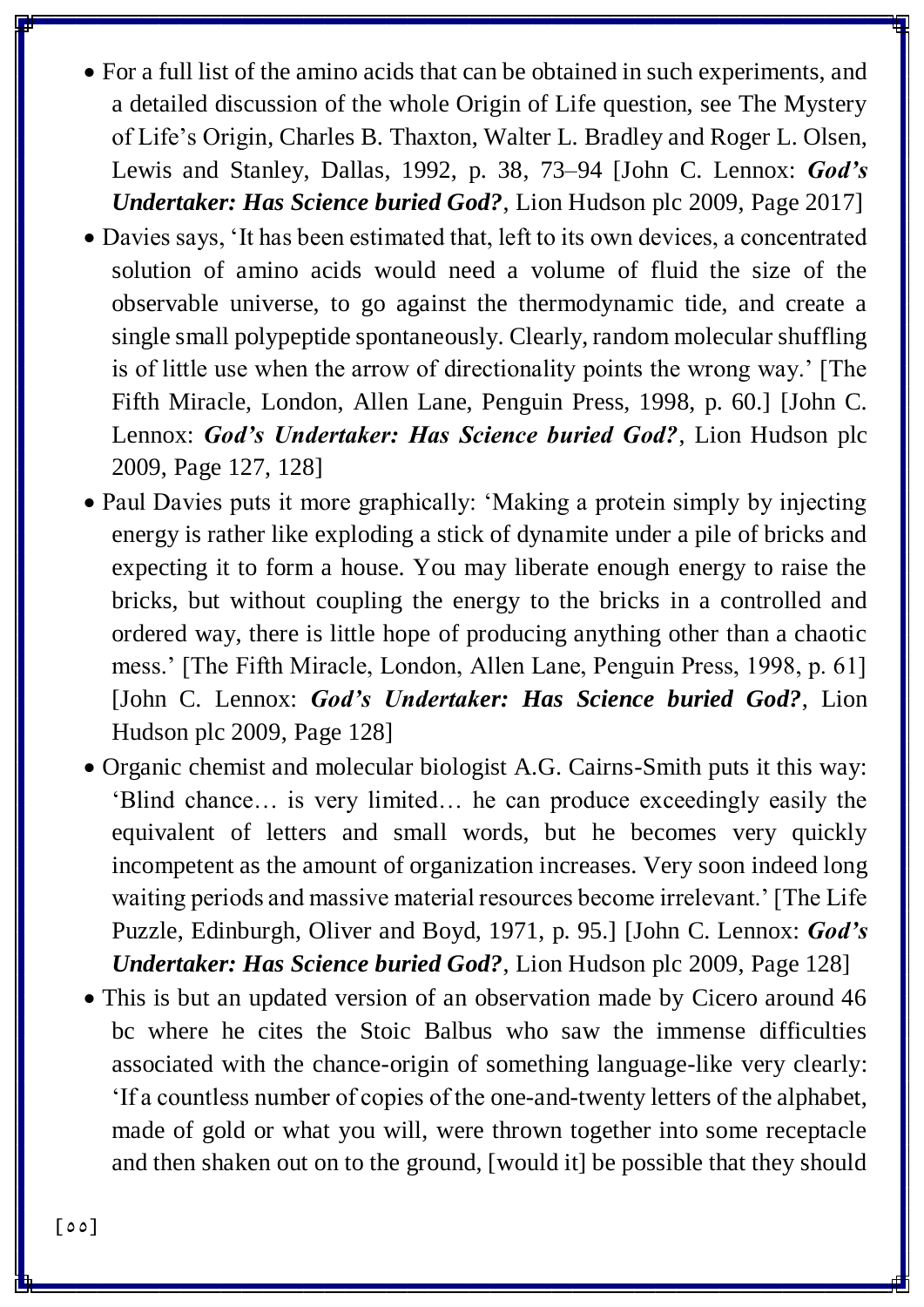produce the Annals of Ennius? I doubt whether chance could possibly succeed in producing a single verse.' [De Natura Deorum, trans. H. Rackham, Cambridge, MA, Harvard University Press, 1933.] [John C. Lennox: *God's Undertaker: Has Science buried God?*, Lion Hudson plc 2009, Page 129]

- Robert Shapiro's conclusion is that: 'the prebiotic syntheses that have been investigated experimentally almost always lead to the formation of complex mixtures. Proposed polymer replication schemes are unlikely to succeed except with reasonably pure input monomers. No solution of the origin-oflife problem will be possible until the gap between the two kinds of chemistry is closed. Simplification of product mixtures through the self-organization of organic reaction sequences, whether cyclic or not, would help enormously, as would the discovery of very simple replicating polymers. However, solutions offered by supporters of geneticist or metabolist scenarios that are dependent on "if pigs could fly" hypothetical chemistry are unlikely to help.' ['The implausibility of metabolic cycles on the prebiotic earth', PLoS Biology, January 2008, 6 1 e18.] [John C. Lennox: *God's Undertaker: Has Science buried God?*, Lion Hudson plc 2009, Page 132]
- Paul Davies puts the difference very clearly: 'Life is actually not an example of self-organization. Life is in fact specified, i.e. genetically directed, organization. Living things are instructed by the genetic software encoded in their DNA (or RNA). Convection cells form spontaneously by selforganization. There is no gene for a convection cell. The source of order is not encoded in software, it can instead be traced to the boundary conditions in the fluid… In other words, a convection cell's order is imposed externally, from the system's environment. By contrast, the order of a living cell derives from internal control… The theory of self-organization as yet gives no clue how the transition is to be made between spontaneous, or self-induced organization – which in even the most elaborate non-biological examples still involves relatively simple structures – and the highly complex, informationbased, genetic organization of living things.' [The Fifth Miracle, op. cit. p. 122.] [John C. Lennox: *God's Undertaker: Has Science buried God?*, Lion Hudson plc 2009, Page 132, 133]

Stephen Meyer puts the issue this way: 'Self-organizational theorists explain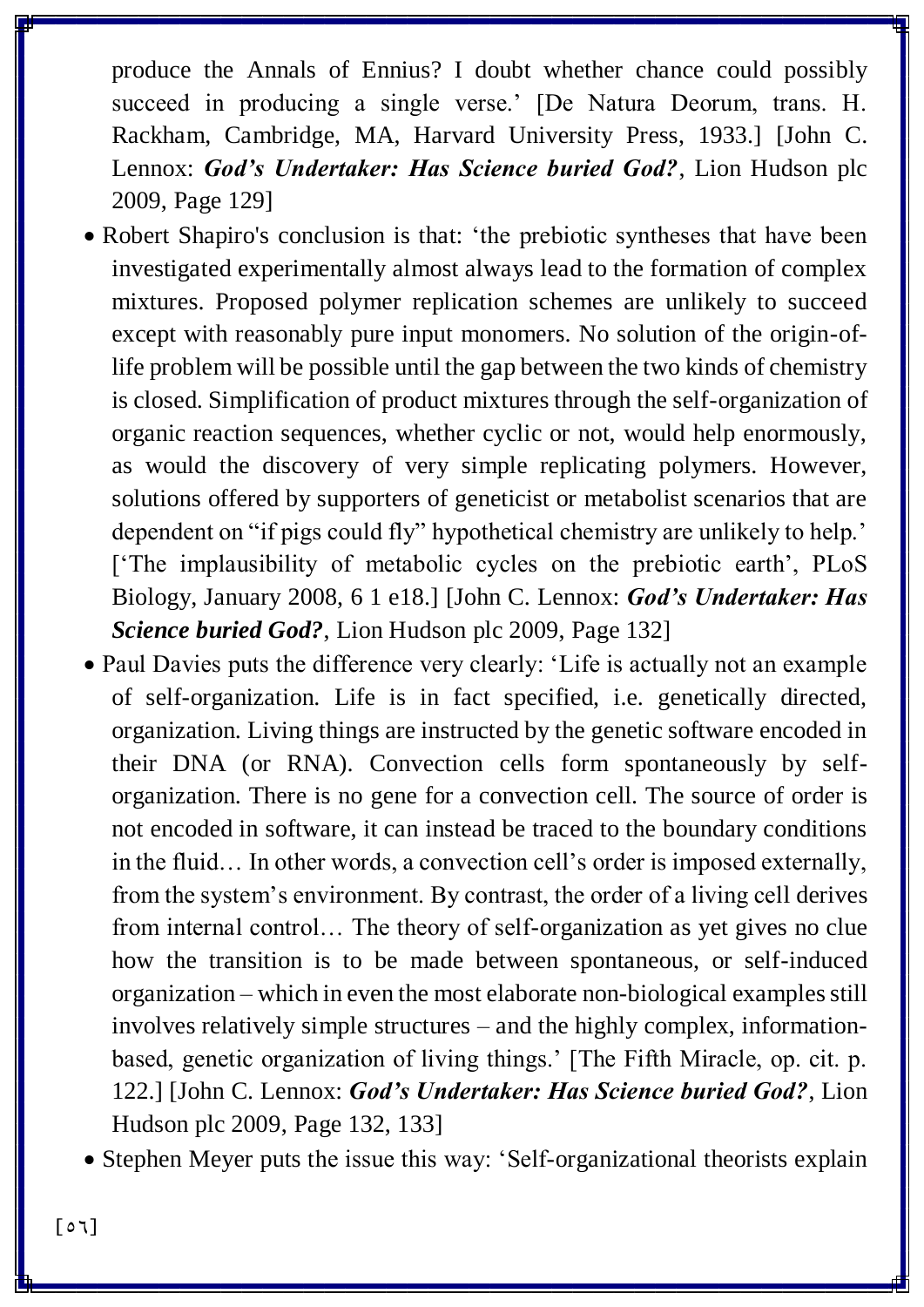well what does not need to be explained. What needs explaining is not the origin of order… but the origin of information.' [The Return of the God Hypothesis, Seattle, Discovery Institute Center for the Renewal of Science and Culture, 1998, p. 37.] [John C. Lennox: *God's Undertaker: Has Science buried God?*, Lion Hudson plc 2009, Page 133]

- Leslie Orgel, summed up the position as follows: 'There are several tenable theories about the origin of organic material on the primitive earth, but in no case is the supporting evidence compelling. Similarly, several alternative scenarios might account for the self-organization of a self-replicating entity from prebiotic organic material, but all of those that are well formulated are based on hypothetical chemical syntheses that are problematic.' ['The Origin of Life: A Review of Facts and Speculations', Trends in Biochemical Sciences, 23 1998, p. 491–500.] [John C. Lennox: *God's Undertaker: Has Science buried God?*, Lion Hudson plc 2009, Page 133]
- Orgel therefore echoes the view of Klaus Dose, also a prominent worker in origin of life research, who ten years earlier made the following assessment: 'More than thirty years of experimentation on the origin of life in the fields of chemical and molecular evolution have led to a better perception of the immensity of the problem of the origin of life on earth rather than to its solution. At present all discussions on principal theories and experiments in the field either end in stalemate or in a confession of ignorance.' ['The Origin of life: More Questions than Answers', Interdisciplinary Science Reviews, 1988, 13, p. 348.] [John C. Lennox: *God's Undertaker: Has Science buried God?*, Lion Hudson plc 2009, Page 133]
- Sir Francis Crick, not known to be sympathetic to the miraculous, nevertheless wrote: 'The origin of life seems almost to be a miracle, so many are the conditions which would have had to have been satisfied to get it going.' [Life Itself, New York, Simon and Schuster, 1981, p. 88.] [John C. Lennox: *God's Undertaker: Has Science buried God?*, Lion Hudson plc 2009, Page 133]
- Stuart Kauffman of the Santa Fe Institute is valid: 'Anyone who tells you that he or she knows how life started on the earth some 3.45 billion years ago is a fool or a knave. Nobody knows.' [At Home in the Universe, London, Viking, 1995 p. 31.] [John C. Lennox: *God's Undertaker: Has Science buried God?*, Lion Hudson plc 2009, Page 133]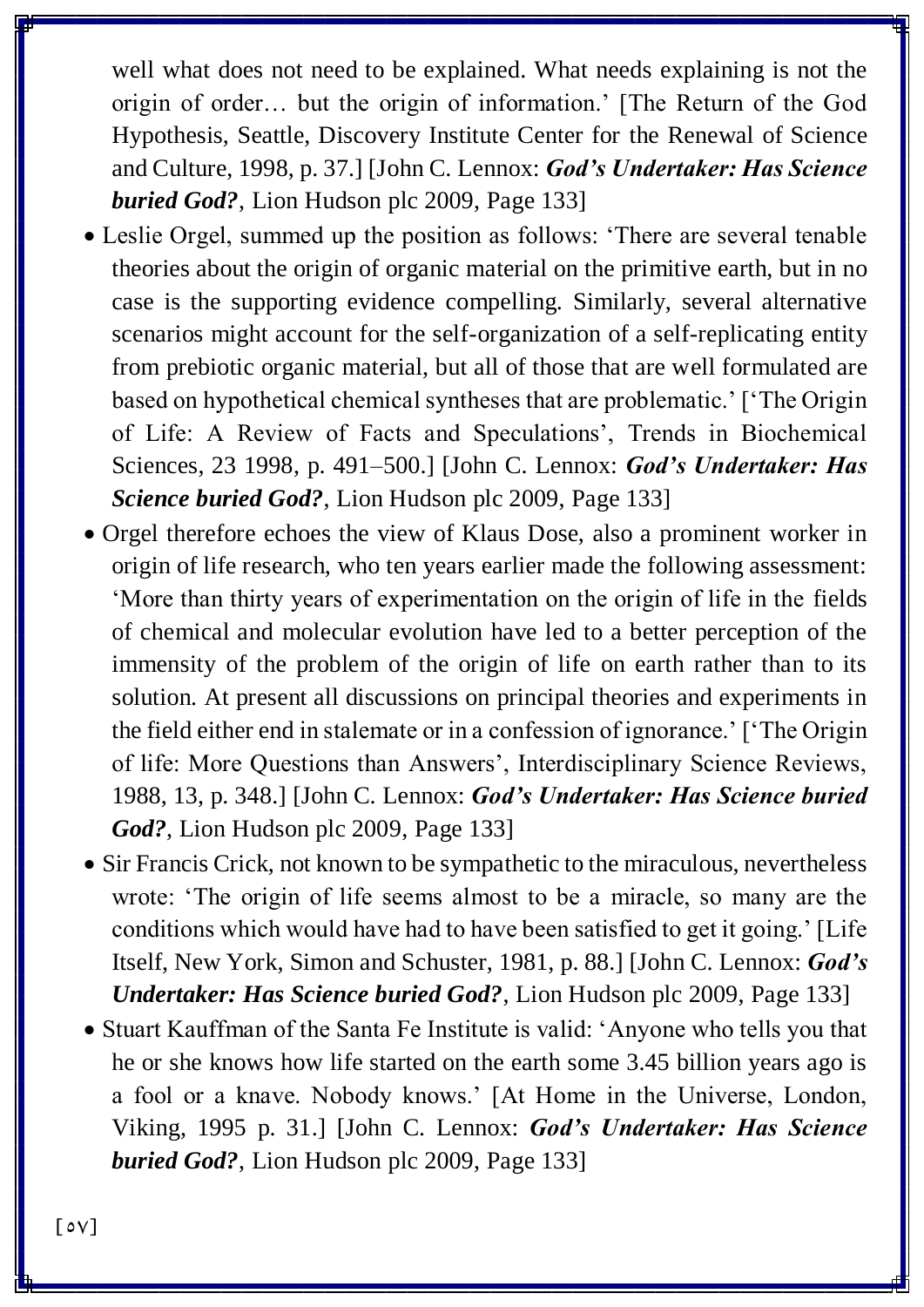Francis Collins has said the same: 'But how did self-replicating organisms arise in the first place? It is fair to say that at the present time we simply do not know. No current hypothesis comes close to explaining how in the space of a mere 150 million years, the prebiotic environment that existed on planet earth gave rise to life. That is not to say that reasonable hypotheses have not been put forward, but their statistical probability of accounting for the development of life still seems remote.' [The Language of God, op. cit. p. 90.] [John C. Lennox: *God's Undertaker: Has Science buried God?*, Lion Hudson plc 2009, Page 133, 134]

# **8 The Genetic Code and its Origin**

- According to Richard Dawkins, 'What lies at the heart of every living thing is not a fire, warm breath, nor a "spark of life". It is information, words, instructions… Think of a billion discrete digital characters… If you want to understand life think about digital technology.' [The Blind Watchmaker, op. cit. p. 112.] [John C. Lennox: *God's Undertaker: Has Science buried God?*, Lion Hudson plc 2009, Page 135]
- The nature of their complexity is such that even convinced evolutionary biologists such as John Maynard Smith and Eörs Szathmary confess that: 'The existing translational machinery is at the same time so complex, so universal, and so essential, that it is hard to see how it could have come into existence, or how life could have existed without it.' [The Major Transitions in Evolution, Oxford and New York, Freeman, 1995, p.81; see also Nature 374, 227–32, 1995.] [John C. Lennox: *God's Undertaker: Has Science buried God?*, Lion Hudson plc 2009, Page 139]
- Nearly ten years later we find microbiologist Carl Woese lamenting that even humans with all their intelligence cannot construct such mechanisms: 'We don't understand how to create novelty from scratch – that's a question for biologists of the future.' [Cited from Whitfield, 'Born in a watery commune', Nature, 427, 674–76.] [John C. Lennox: *God's Undertaker: Has Science buried God?*, Lion Hudson plc 2009, Page 139]
- Robert Shapiro, acknowledged expert on DNA chemistry, reminds us that proteins, though they are built following instructions encoded in DNA, are large molecules that chemically are very different from DNA: 'The above account brings to mind the old riddle: Which came first, the chicken or the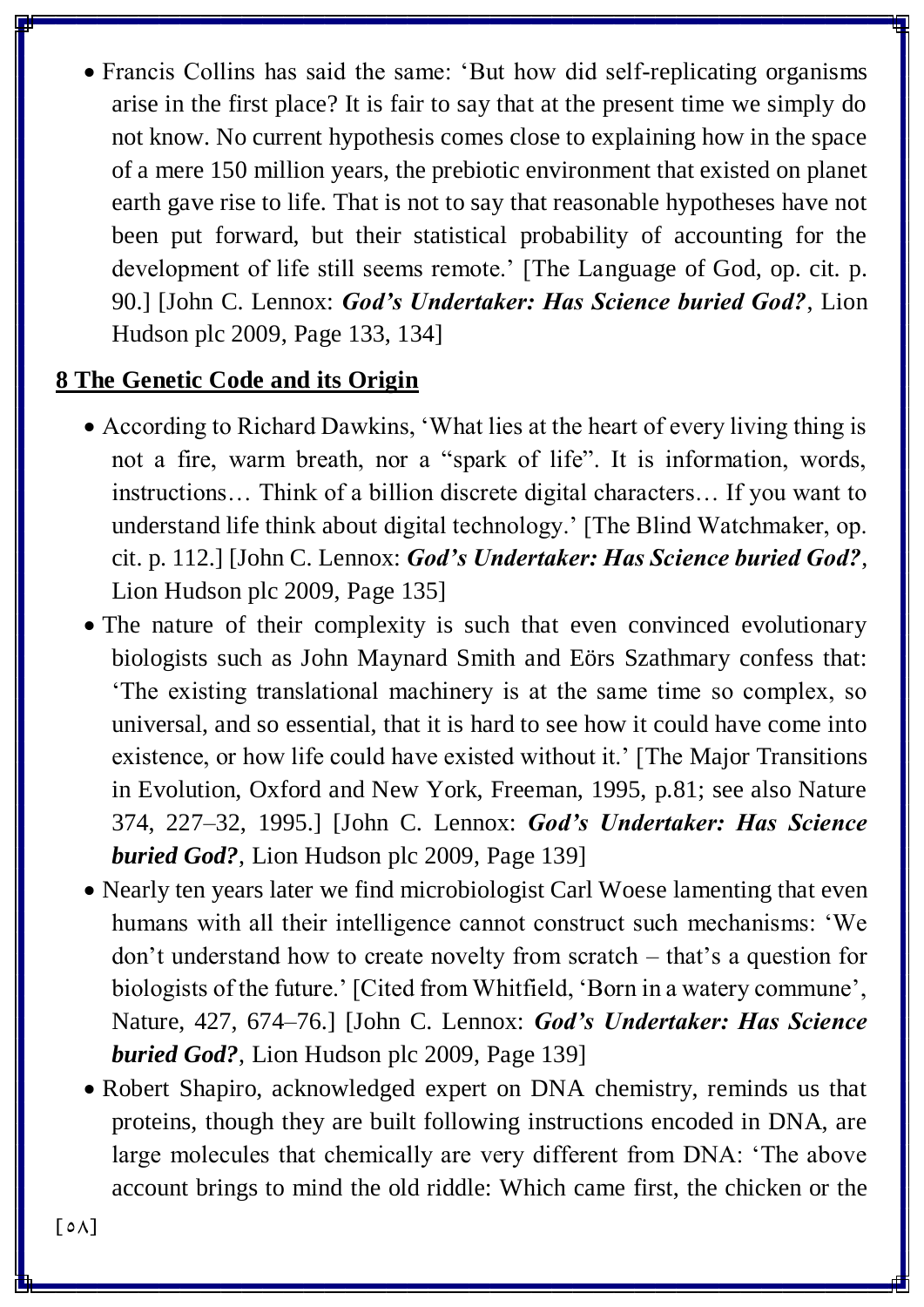egg? DNA holds the recipe for protein construction. Yet that information cannot be retrieved or copied without the assistance of proteins. Which large molecule appeared first – proteins (the chicken) or DNA (the egg)?'  $\lceil A \rceil$ simpler origin for life', Scientific American, 25 June 2007, p. 26ff.] [John C. Lennox: *God's Undertaker: Has Science buried God?*, Lion Hudson plc 2009, Page 139]

- For this reason geneticist Steve Jones sounds a strong cautionary note: 'A chimp may share 98 per cent of its DNA with ourselves but it is not 98 per cent human: it is not human at all  $-$  it is a chimp. And does the fact that we have genes in common with a mouse, or a banana say anything about human nature? Some claim that genes will tell us what we really are. The idea is absurd.' [The Language of the Genes, Revised Edition, London, Harper Collins, 2000, p. 35.] [John C. Lennox: *God's Undertaker: Has Science buried God?*, Lion Hudson plc 2009, Page 141]
- Barry Commoner, Senior Scientist and Director of the Critical Genetics Project at the Center for the Biology of Natural Systems at Queens College, City University of New York, in his article 'Unravelling the DNA Myth' [Harper's Magazine, February 2002.] lists three discoveries that support the contention that there is more to life than DNA. [John C. Lennox: *God's Undertaker: Has Science buried God?*, Lion Hudson plc 2009, Page 142]
- James Shapiro, who writes: 'It has been a surprise to learn how thoroughly cells protect themselves against precisely the kinds of accidental genetic change that, according to conventional theory, are the sources of evolutionary variability. By virtue of their proofreading and repair systems, living cells are not the passive victims of the random forces of chemistry and physics. They devote large resources to suppressing random genetic variation and have the capacity to set the level of background localized mutability by adjusting the activity of their repair systems.' [A Third Way, op. cit. p. 33.] [John C. Lennox: *God's Undertaker: Has Science buried God?*, Lion Hudson plc 2009, Page 143]
- Miller and Levine expand on this: 'The largest stumbling block in bridging the gap between non-living and living still remains. All living cells are controlled by information stored in DNA, which is transcribed in RNA and then made into protein. This is a very complicated system and each of these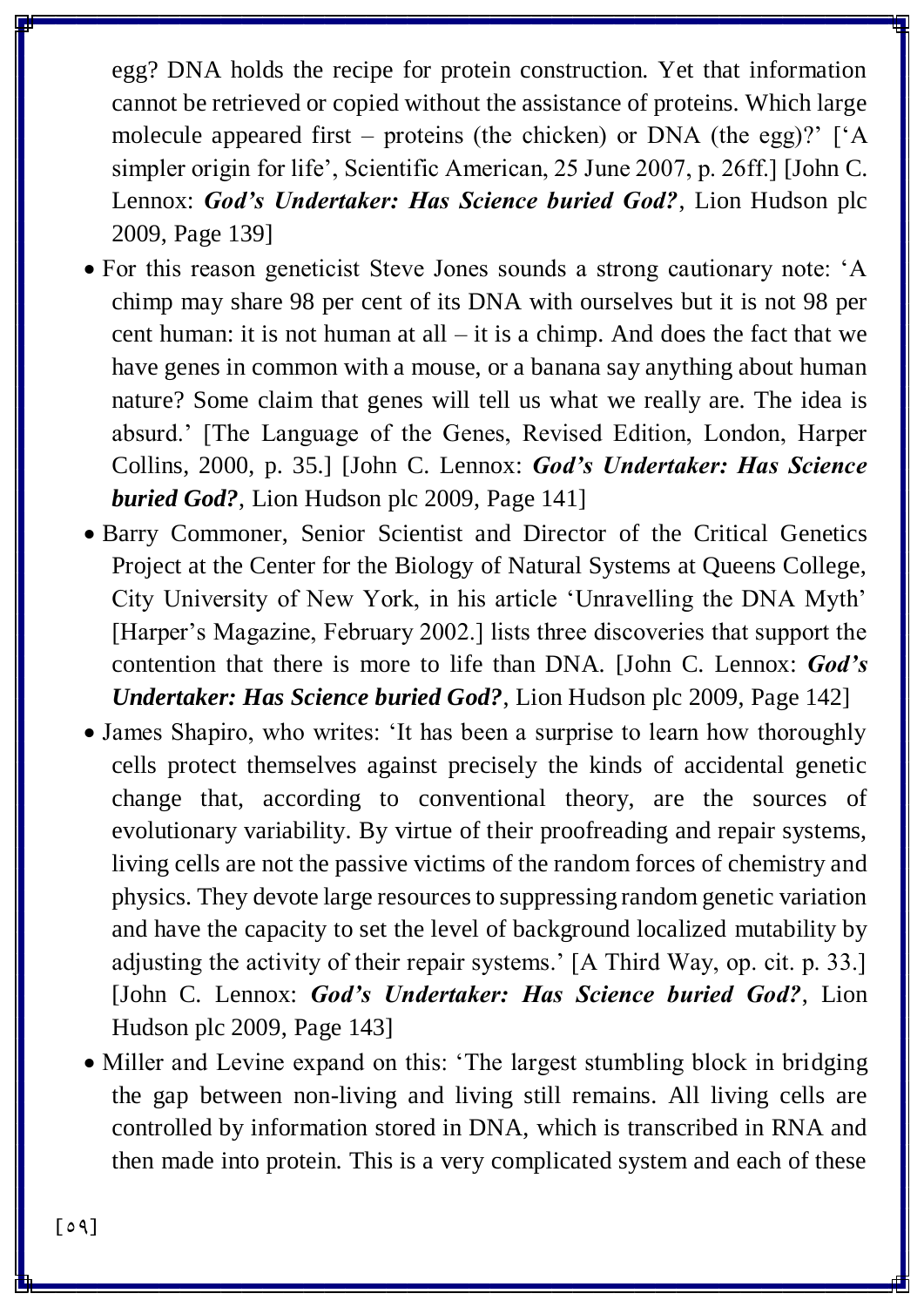three molecules requires the other two – either to put it together or to help it work. DNA, for example, carries information but cannot put that information to use, or even copy itself without the help of RNA and protein.' [Kenneth R Miller and Joseph Levine, Biology: The Living Science, Upper Saddle River NJ, Prentice Hall, 1998 p. 406–407.] [John C. Lennox: *God's Undertaker: Has Science buried God?*, Lion Hudson plc 2009, Page 143, 144]

- Leslie Orgel of the Salk Institute for Biological Studies: 'There is no agreement on the extent to which metabolism could develop independently of a genetic material. In my opinion, there is no basis in known chemistry for the belief that long sequences of reactions can organize spontaneously – and every reason to believe they cannot. The problem of achieving sufficient specificity, whether in aqueous solution or on the surface of a mineral, is so severe that the chance of closing a cycle of reactions as complex as the reverse citric acid cycle, for example, is negligible.' ['The origin of life – a review of facts and speculations', Trends in Biochemical Sciences, 23, 1998, 491–95.] [John C. Lennox: *God's Undertaker: Has Science buried God?*, Lion Hudson plc 2009, Page 144]
- In his book Gödel, Escher, Bach an Eternal Golden Braid mathematician Douglas Hofstadter writes: 'A natural and fundamental question to ask on learning of these incredibly, intricately interlocking pieces of software and hardware is: "How did they ever get started in the first place?"… from simple molecules to entire cells, is almost beyond one's power to imagine. There are various theories on the origin of life. They all run aground on this most central of central questions: "How did the Genetic Code, along with the mechanisms for its translation, originate?" ' [an Eternal Golden Braid, London, Penguin, 1979, p. 548.] [John C. Lennox: *God's Undertaker: Has Science buried God?*, Lion Hudson plc 2009, Page 145]
- Werner Loewenstein, who has won world renown for his discoveries in cell communication and biological information transfer, says: 'This genetic lexicon goes back a long, long way. Not an iota seems to have changed over two billion years; all living beings on earth, from bacteria to humans, use the same sixty-four word code.' [The Touchstone of Life, London, Penguin Books, 2000 p. 64.] [John C. Lennox: *God's Undertaker: Has Science buried God?*, Lion Hudson plc 2009, Page 145, 146]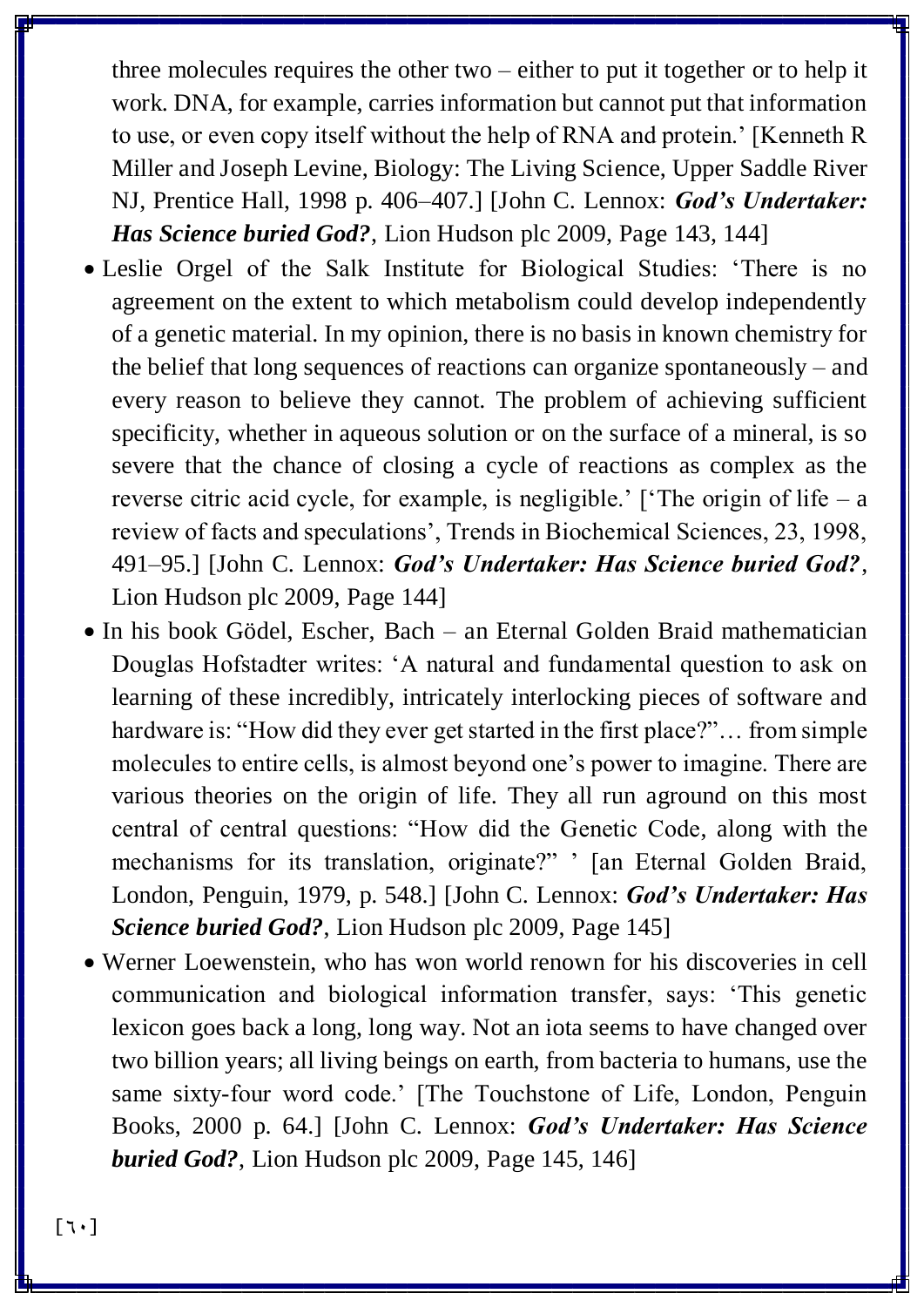- Michael Polanyi explains the implication of this: 'Suppose that the actual structure of the DNA molecule were due to the fact that the bindings of its bases were much stronger than the bindings would be for any other distribution of bases, then such a DNA molecule would have no information content. Its code-like character would be effaced by an overwhelming redundancy… Whatever may be the origin of a DNA configuration, it can function as a code only if its order is not due to the forces of potential energy. It must be as physically indeterminate as the sequence of words is on a printed page.' ['Life's Irreducible Structure', Science, 160, 1968, p. 1309.] [John C. Lennox: *God's Undertaker: Has Science buried God?*, Lion Hudson plc 2009, Page 146]
- Hubert Yockey, author of the influential text Information Theory and Biology, confirms this judgement: 'Attempts to relate the idea of order… with biological organization or specificity must be regarded as a play on words which cannot stand careful scrutiny. Informational macromolecules can code genetic messages and therefore carry information because the sequence of bases or residues is affected very little, if at all, by physicochemical factors.' [H. Yockey, 'A Calculation of the Probability of Spontaneous Biogenesis by Information Theory', J. Theor, Biology 67, 1977, 377–98.] [John C. Lennox: *God's Undertaker: Has Science buried God?*, Lion Hudson plc 2009, Page 146]

## **9 Matters of Information**

- So measuring syntactic information is very important and the theory associated with it is called the Shannon Theory of Information, after Claude Shannon who developed it and proved certain mathematical results about the capacity of a noisy channel that are the foundation of the theory of communication upon which our society depends today. [John C. Lennox: *God's Undertaker: Has Science buried God?*, Lion Hudson plc 2009, Page 151]
- The word 'algorithm' derives from the name of the mathematician Mohammed Ibn-Musa Al-Khwarizmi, who worked in the famous House of Wisdom in Baghdad in the ninth century. An algorithm is an effective procedure, a way of getting something done in a finite number of steps. [John C. Lennox: *God's Undertaker: Has Science buried God?*, Lion Hudson plc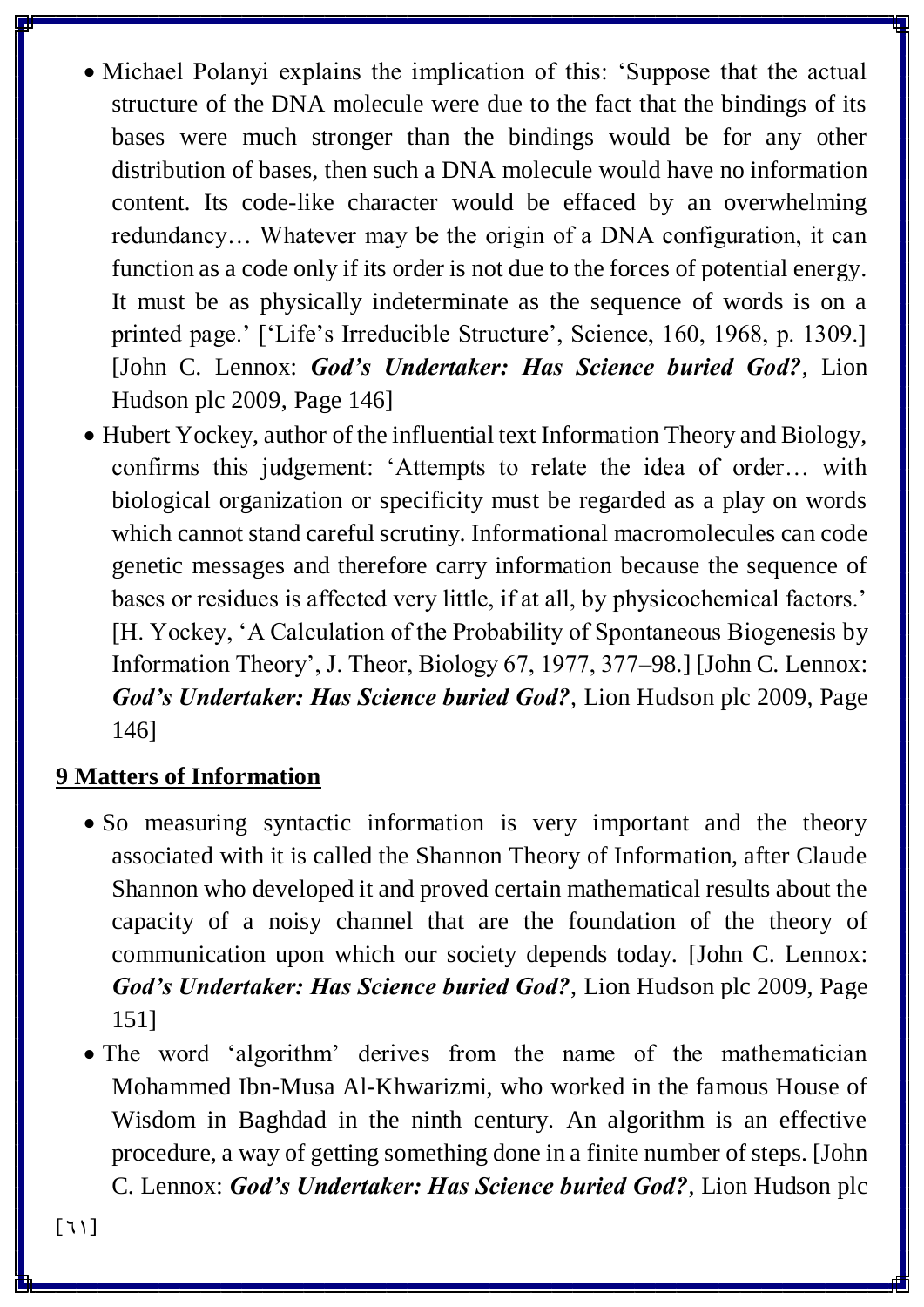2009, Page 153]

- This term specified complexity was first used by Leslie Orgel in his book The Origins of Life and also by Paul Davies in The Fifth Miracle, but in neither place is it made precise. It has been investigated in a thoroughgoing fashion by mathematician William Dembski in The Design Inference: Eliminating Chance through Small Probabilities. [John C. Lennox: *God's Undertaker: Has Science buried God?*, Lion Hudson plc 2009, Page 154]
- Davies appears to contradict what he has just said by adding: 'The problem as far as biogenesis is concerned is that Darwinism can only operate when life (of some sort) is already going. It cannot explain how life starts in the first place' [The Fifth Miracle, pp. 21–22.] [John C. Lennox: *God's Undertaker: Has Science buried God?*, Lion Hudson plc 2009, Page 157]
- we record a warning by an expert on the origin of life, Nobel Laureate physicist Robert Laughlin, whose research is on those properties of matter that make life possible (and who is not an advocate of intelligent design): 'Much of present day biological knowledge is ideological. A key symptom of ideological thinking is the explanation that has no implications and cannot be tested. I call such logical dead ends anti-theories because they have exactly the opposite effect of real theories: they stop thinking rather than stimulate it. Evolution by natural selection, for instance, which Darwin conceived as a great theory has lately come to function as an anti-theory called upon to cover up embarrassing experimental shortcomings and legitimize findings that are at best questionable and at worst not even wrong. Your protein defies the laws of mass action – evolution did it! Your complicated mess of chemical reactions turns into a chicken – evolution! The human brain works on logical principles no computer can emulate? Evolution is the cause!' [A Different Universe: Reinventing Physics from the Bottom Down, New York, Basic Books, 2005 p. 168–69.] [John C. Lennox: *God's Undertaker: Has Science buried God?*, Lion Hudson plc 2009, Page 158]
- After all, if we went to Mars and discovered a long sequence of piles of titanium cubes receding towards the Martian horizon where the piles each consisted of a prime number of cubes and the piles were in the correct ascending order 1,2,3,5,7,11,13,17,19, … then we would surely immediately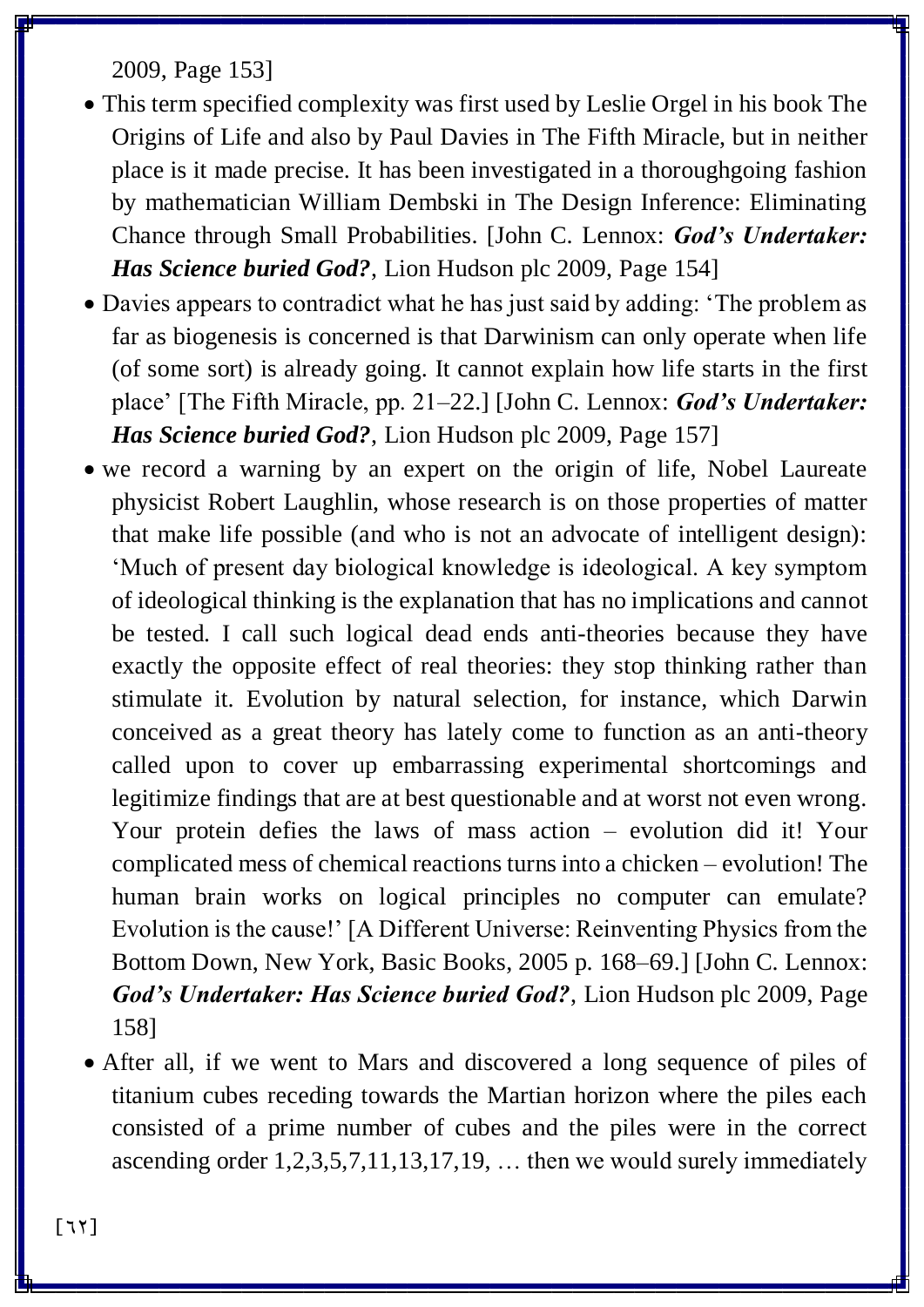conclude that this arrangement involved an intelligent input even if we had no idea whatsoever of the nature of the intelligence behind it. But if we discovered something much more complex – say a DNA molecule – then naturalistic scientists would presumably conclude that it was a result of chance and necessity! [John C. Lennox: *God's Undertaker: Has Science buried God?*, Lion Hudson plc 2009, Page 159]

- Leonard Brillouin, in his classic work on information theory, has no doubt where the answer lies. He says that 'A machine does not create any new information, but it performs a very valuable transformation of known information.' [Science and Information Theory, 2nd Ed. New York, Academic Press, 1962.] [John C. Lennox: *God's Undertaker: Has Science buried God?*, Lion Hudson plc 2009, Page 160]
- Twenty years later, no less a scientist than Nobel Laureate Peter Medawar wrote: 'No process of logical reasoning – no mere act of mind or computerprogrammable operation – can enlarge the information content of the axioms and premises or observation statements from which it proceeds.' ['Limits of Science', op. cit. p. 79.] [John C. Lennox: *God's Undertaker: Has Science buried God?*, Lion Hudson plc 2009, Page 160]
- Gödel's own formulation (in the third person) runs as follows: 'More generally, Gödel believes that mechanism in biology is a prejudice of our time which will be disproved. In this case, one disproval, in Gödel's opinion, will consist in a mathematical theorem to the effect that the formation within geological times of a human body by the laws of physics (or any other laws of a similar nature), starting from a random distribution of the elementary particles and the field, is as unlikely as the separation by chance of the atmosphere into its components.' [See Hao Wang's article in Nature's Imagination – The Frontiers of Scientific Vision, Ed. John Cornwell, Oxford, Oxford University Press, 1995, p. 173.] [John C. Lennox: *God's Undertaker: Has Science buried God?*, Lion Hudson plc 2009, Page 161]
- Leading origin of life researcher Bernd-Olaf Küppers deduces from it the following interesting consequence: 'In sequences that carry semantic information the information is clearly coded irreducibly in the sense that it is not further compressible. Therefore there do not exist any algorithms that generate meaningful sequences where those algorithms are shorter than the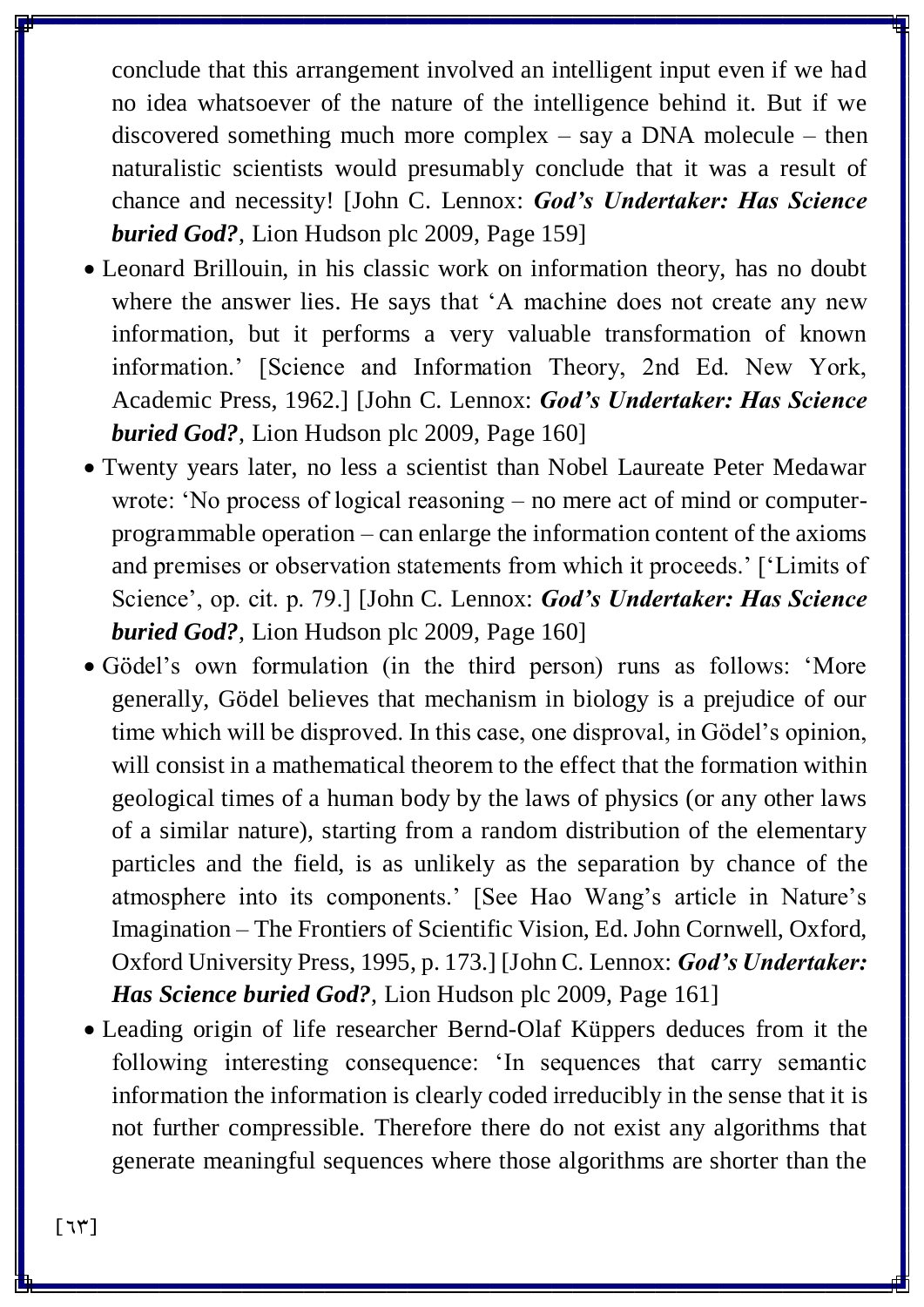sequences they generate.' ['Der Semantische Aspekt von Information und seine Evolutions biologische Bedeutung', Nova Acta Leopoldina, NF 72, Nr. 294, 195–219, 1996.] [John C. Lennox: *God's Undertaker: Has Science buried God?*, Lion Hudson plc 2009, Page 161]

### **10 The Monkey Machine**

- Russell Grigg, in his article 'Could Monkeys Type the 23rd Psalm?', calculates that if a monkey types one key at random per second, the average time to produce the word 'the' is 34.72 hours. To produce something as long as the 23rd Psalm (a short Hebrew poem made up of 603 letters, verse numbers and spaces) would take on average around  $10^{1017}$  years. The current estimate of the age of the universe lies somewhere between four and fifteen times 10<sup>9</sup> years. [Interchange 50, 1993, pp. 25–31.] [John C. Lennox: *God's Undertaker: Has Science buried God?*, Lion Hudson plc 2009, Page 164]
- Sir Fred Hoyle and astrophysicist Chandra Wickramasinghe share Dawkins' view – on the capabilities of pure chance processes, that is. 'No matter how large the environment one considers, life cannot have had a random beginning. Troops of monkeys thundering away at random on typewriters could not produce the works of Shakespeare, for the practical reason that the whole observable universe is not large enough to contain the necessary monkey hordes, the necessary typewriters and certainly not the waste paper baskets required for the deposition of wrong attempts. The same is true for living material. The likelihood of the spontaneous formation of life from inanimate matter is one to a number with 40,000 noughts after it… It is big enough to bury Darwin and the whole theory of evolution. There was no primeval soup, neither on this planet nor on any other, and if the beginnings of life were not random, they must therefore have been the product of purposeful intelligence.' [Evolution From Space, Simon and Schuster, New York, 1984, p. 176. See also the last chapter of their book, Cosmic Life Force, Dent, London, 1988.] [John C. Lennox: *God's Undertaker: Has Science buried God?*, Lion Hudson plc 2009, Page 164, 165]
- Nobel Prize-winning physicist, Brian Josephson of Cambridge, points out another hidden assumption in Dawkins' attempt to climb his mountain: 'In such books as The Blind Watchmaker, a crucial part of the argument concerns whether there exists a continuous path, leading from the origins of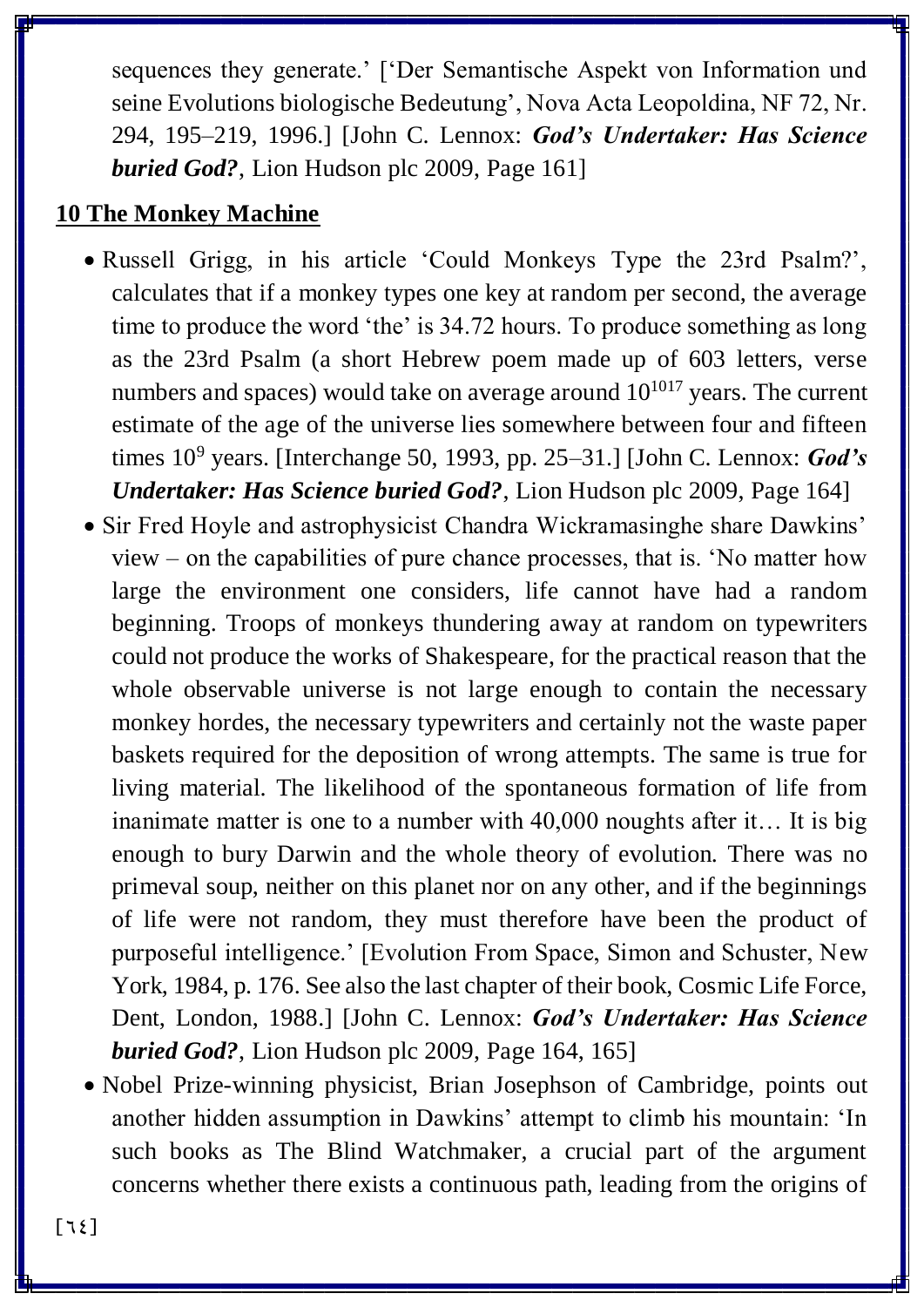life to man, each step of which is both favoured by natural selection, and small enough to have happened by chance. It appears to be presented as a matter of logical necessity that such a path exists, but actually there is no such logical necessity; rather, commonly made assumptions in evolution require the existence of such a path.' ['Letter to the Editor', The Independent, London, January 12, 1997.] [John C. Lennox: *God's Undertaker: Has Science buried God?*, Lion Hudson plc 2009, Page 165]

- mathematician David Berlinski in a much-discussed article rather trenchantly comments: 'The entire exercise is… an achievement in self-deception. A target phrase? Iterations which resemble the target? A computer or Head monkey that measures the distance between failure and success? If things are sightless how is the target represented, and how is the distance between randomly generated phrases and the targets assessed? And by whom? And the Head Monkey? What of him? The mechanism of deliberate design, purged by Darwinian theory on the level of the organism, has reappeared in the description of natural selection itself, a vivid example of what Freud meant by the return of the repressed.' ['The Deniable Darwin', Commentary, June, 1996, pp. 19–29.] [John C. Lennox: *God's Undertaker: Has Science buried God?*, Lion Hudson plc 2009, Page 168]
- To quote Berlinski again: 'The Darwinian mechanism neither anticipates nor remembers. It gives no directions and makes no choices. What is unacceptable in evolutionary theory, what is strictly forbidden, is the appearance of a force with the power to survey time, a force that conserves a point or a property because it will be useful [like the ratchet in the watch]. Such a force is no longer Darwinian. How would a blind force know such a thing? And by what means could future usefulness be transmitted to the present?' ['The Deniable Darwin', Commentary, June, 1996, pp. 19–29.] [John C. Lennox: *God's Undertaker: Has Science buried God?*, Lion Hudson plc 2009, Page 169]
- Philosopher Keith Ward's comment is highly apposite: 'Dawkins' strategy for reducing amazement and incredibility just does not work. It just shifts the surprise from the spontaneous generation of a complex and highly desired result to the spontaneous existence of an efficient rule which is bound to produce the desired result in time.' [God, Chance and Necessity, Oxford, One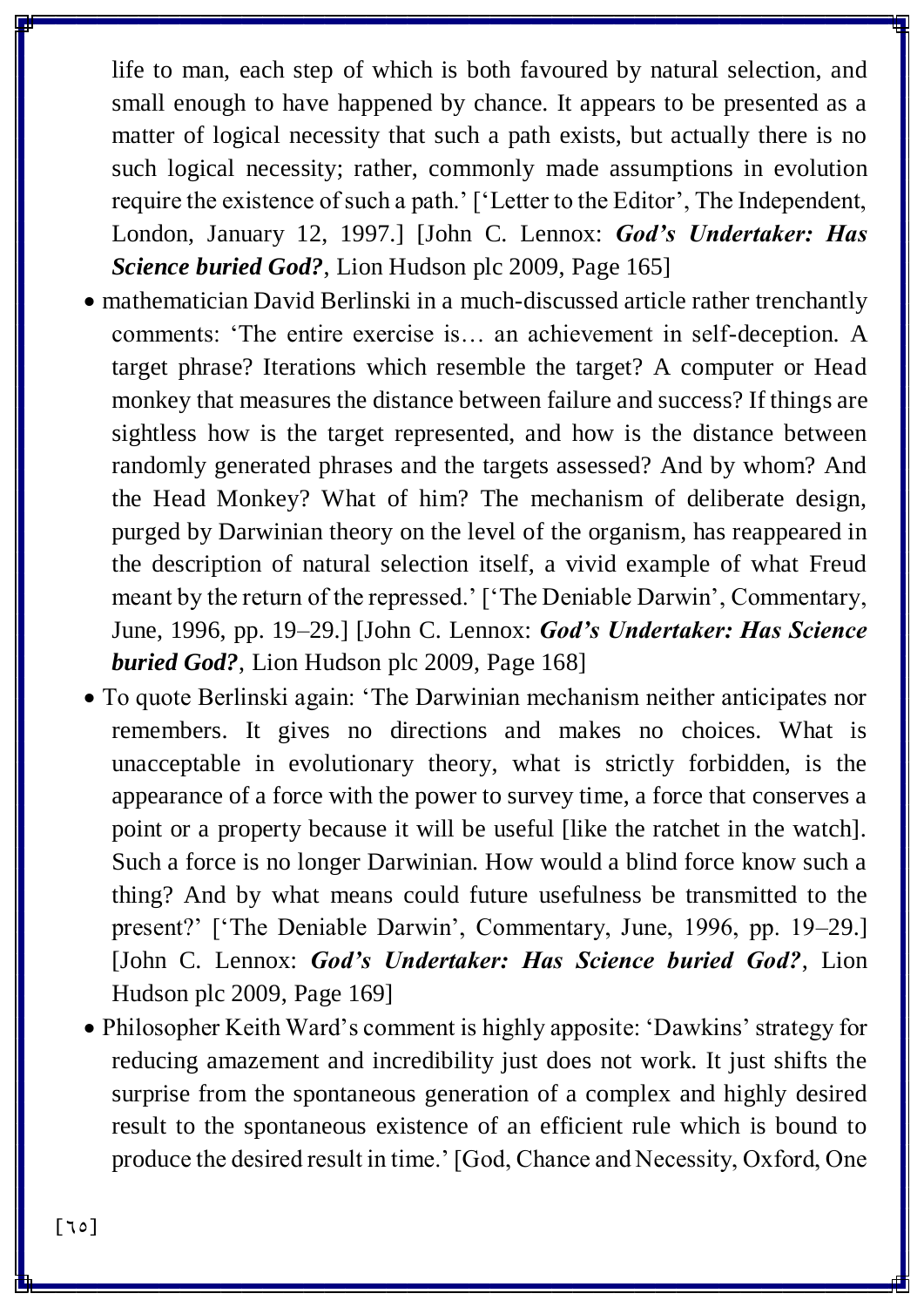World Publications, 1996, p 108.] [John C. Lennox: *God's Undertaker: Has Science buried God?*, Lion Hudson plc 2009, Page 171, 172]

- Computer scientist Robert Berwick comments that 'all our experience with simulated evolution – from Dawkins' biomorph programmes where he offered prizes to those who could figure out ways to actively select for interesting organism shapes, all the way to the sorry experiences with artificial life that Berlinski notes – demonstrates how hard it is to get anywhere without doing artificial selection or building in the solutions we want'. [Robert Berwick, 'Respond', The Boston Review, Feb/March 1995, p. 37.] [John C. Lennox: *God's Undertaker: Has Science buried God?*, Lion Hudson plc 2009, Page 172]
- Phillip Johnson has captured this fundamental problem very neatly: 'It takes more human intelligence to programme the computer to generate 'methinksitislikeaweasel' from a random letter selection programme, than it does just to hit the print key and print the target phrase from the computer's memory where you wrote it in the first place.' [John C. Lennox: *God's Undertaker: Has Science buried God?*, Lion Hudson plc 2009, Page 172]
- Steve Fuller captures the idea very well: 'the very prospect of simulating evolution on a computer to the satisfaction of someone like Kauffman already bolsters the case for a divine creator. After all, any such computer program is, strictly speaking, a product of intelligent design, not literally a self-organizing entity surviving at the edge of chaos. If humans can program a computer that generates an output with such deep selforganizing properties, why couldn't God? In short, the status of intelligent design as an alternative explanation for the emergence of life is likely to become more heated as evolutionists rely increasingly on computers to demonstrate that natural history is not merely complicated but genuinely complex. This is simply because the two positions will become harder to distinguish from each other, and the evolutionists will be playing on the intelligent design theorists' turf. The alternative, of course, would be for evolutionists to demonstrate the existence of a von Neumann machine in the wild that bears no signs of design, human or otherwise.' [Steve Fuller, Science Vs. Religion, Cambridge, Polity, 2007 p.89.] [John C. Lennox: *God's Undertaker: Has Science buried God?*, Lion Hudson plc 2009, Page 173]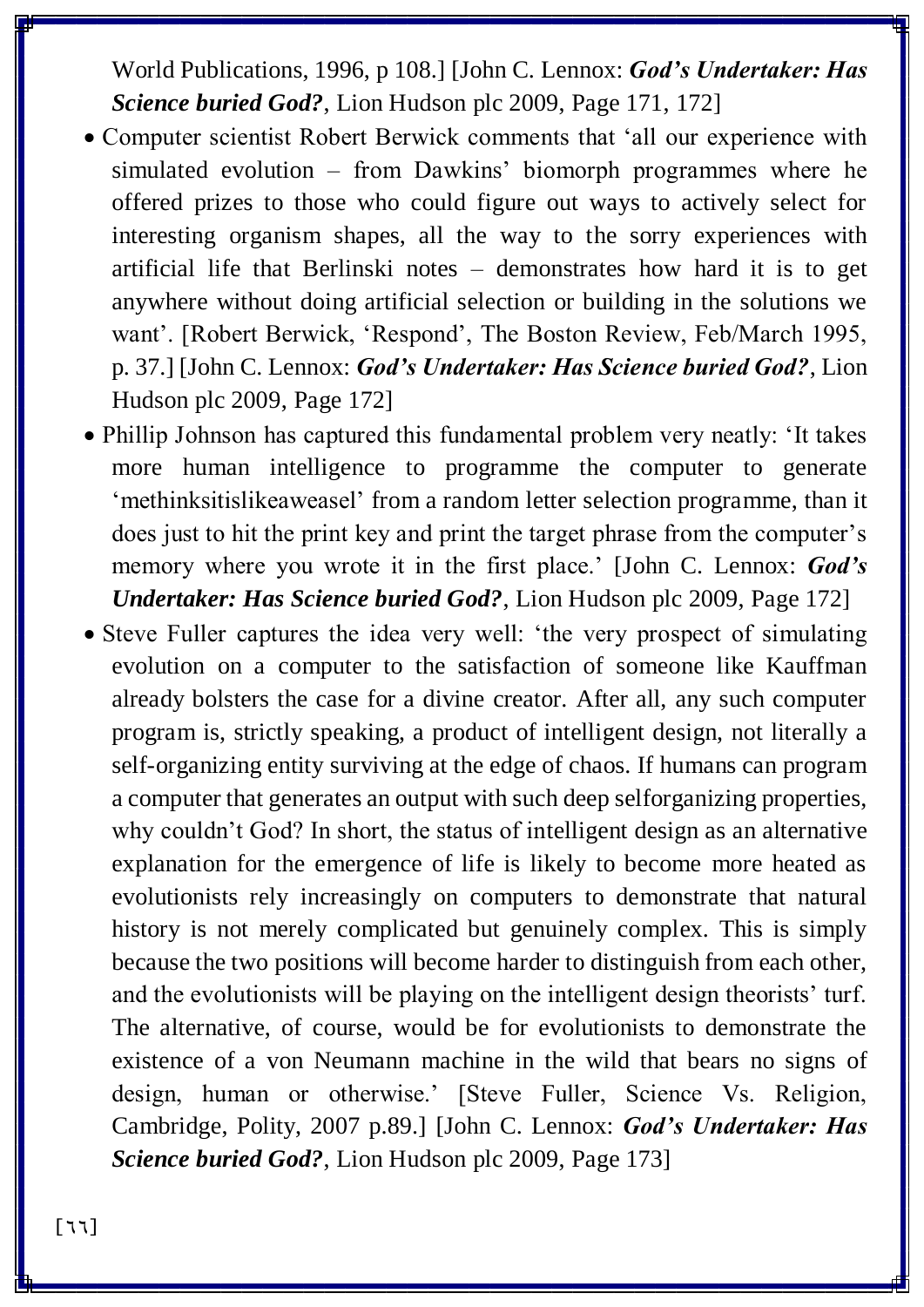### **11 The Origin of Information**

- Stephen Meyer: 'DNA does not imply the need for an intelligent designer because it has some similarities to a software programme or to a human language. It implies the need for an intelligent designer because… it possesses an identical feature (namely, information content) that intelligently designed human texts and computer languages possess.' [The Return of the God Hypothesis, Seattle, Discovery Institute Center for the Renewal of Science and Culture, 1998, p. 23.] [John C. Lennox: *God's Undertaker: Has Science buried God?*, Lion Hudson plc 2009, Page 174]
- Meyer is supported by information theorist Hubert Yockey. 'It is important to understand that we are not reasoning by analogy. The sequence hypothesis (that the genetic code works essentially like a book) applies directly to the protein and the genetic text as well as to written language and therefore the treatment is mathematically identical.' ['Self-Organization, Origin of Life Scenarios and Information Theory', Journal of Theor. Biol. 91, 1981, p. 13– 31.] [John C. Lennox: *God's Undertaker: Has Science buried God?*, Lion Hudson plc 2009, Page 174, 175]
- The astronomer Carl Sagan thought that a single message from space would be enough to convince us that there were intelligences in the universe other than our own. [John C. Lennox: *God's Undertaker: Has Science buried God?*, Lion Hudson plc 2009, Page 175]
- At the public announcement of the completion of the Human Genome Project, its director Francis Collins said: 'It is humbling for me and awe-inspiring to realize that we have caught the first glimpse of our own instruction book, previously known only to God.' [John C. Lennox: *God's Undertaker: Has Science buried God?*, Lion Hudson plc 2009, Page 176]
- Gene Myers, the computer scientist who worked on the genome mapping at the Maryland headquarters of Celera Genomics, said: 'We're deliciously complex at the molecular level… We don't understand ourselves yet, which is cool. There's still a metaphysical, magical element… What really astounds me is the architecture of life… the system is extremely complex. It's like it was designed… There's a huge intelligence there. I don't see that as being unscientific. Others may, but not me.' [John C. Lennox: *God's Undertaker: Has Science buried God?*, Lion Hudson plc 2009, Page 176]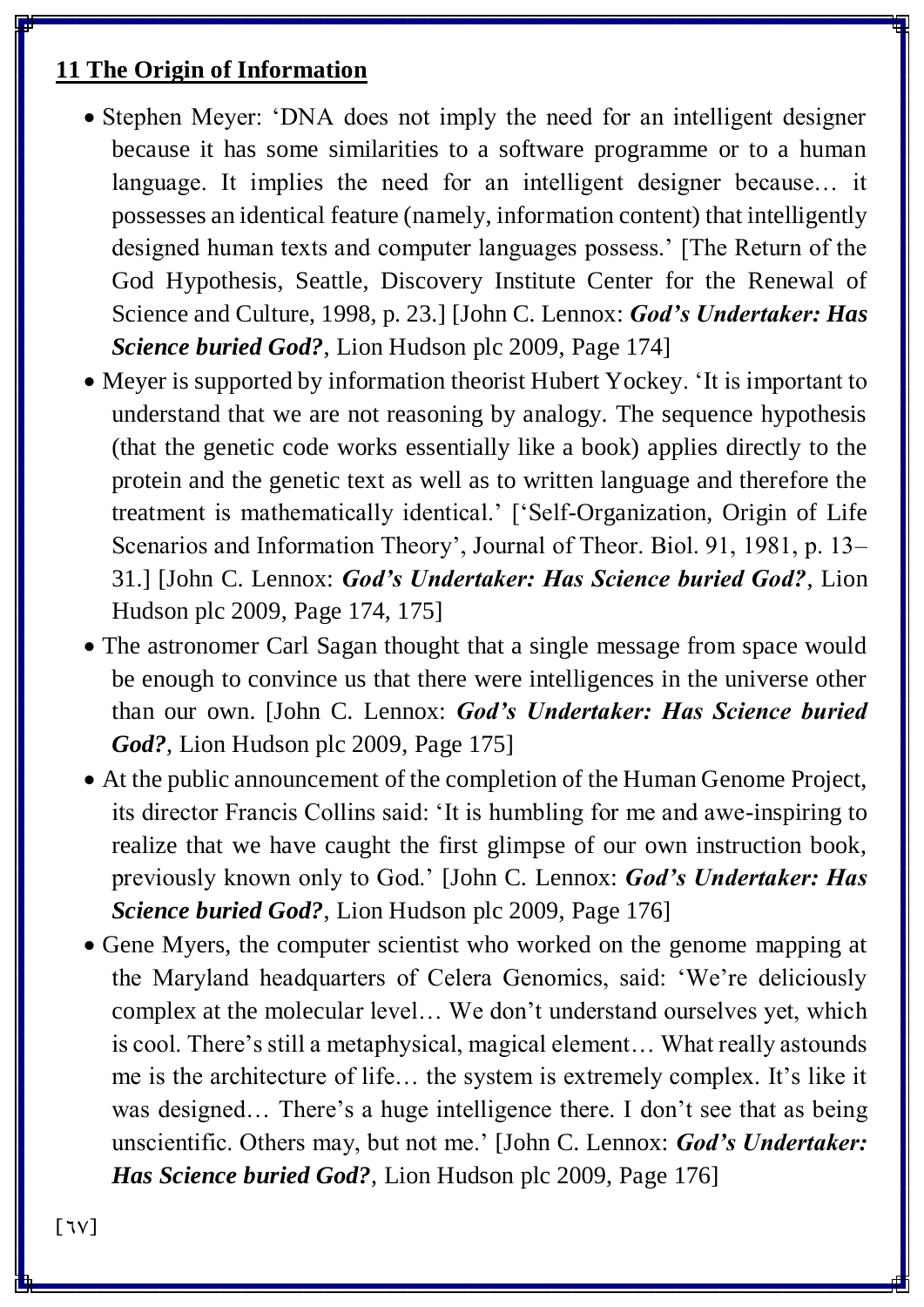- Observational cosmologist Allan Sandage, whom we mentioned earlier, discussing his conversion to Christianity at the age of 50, said: 'The world is too complicated in all its parts and interconnections to be due to chance alone. I am convinced that the existence of life with all its order in each of its organisms is simply too well put together'. ['A Scientist Reflects on Religious Belief', Truth 1, 1985, p. 54.] [John C. Lennox: *God's Undertaker: Has Science buried God?*, Lion Hudson plc 2009, Page 176]
- philosopher Anthony Flew gave as the reason for his conversion to theism after over 50 years of atheism that biologists' investigation of DNA 'has shown, by the almost unbelievable complexity of the arrangements which are needed to produce life, that intelligence must have been involved'. [Associated Press Report, December 9, 2004.] [John C. Lennox: *God's Undertaker: Has Science buried God?*, Lion Hudson plc 2009, Page 176]
- A suggestion along these very lines has been made in an editorial in the New Scientist in which Paul Davies writes: 'The increasing application of the information concept to nature has prompted a curious conjecture. Normally we think of the world as composed of simple, clod-like, material particles, and information as a derived phenomenon attached to special, organized states of matter. But maybe it is the other way around: perhaps the universe is really a frolic of primal information, and material objects a complex secondary manifestation.' [30 January, 1999, p. 3.] [John C. Lennox: *God's Undertaker: Has Science buried God?*, Lion Hudson plc 2009, Page 177]
- Yet information is not only invisible: it is immaterial, is it not? You are reading this book; photons bounce off the book and are received by your eye, converted into electrical impulses and transmitted to your brain. Suppose you pass on some information from this book to a friend by word of mouth. The sound waves carry the information from your mouth to your friend's ear, from where they are converted into electrical impulses and transmitted into his brain. Your friend now has the information that originated in your mind, but nothing material has passed from you to your friend. The carriers of the information have been material, but the information itself is not material. [John C. Lennox: *God's Undertaker: Has Science buried God?*, Lion Hudson plc 2009, Page 178]
- Richard Dawkins: 'To explain the origin of the DNA/protein machine by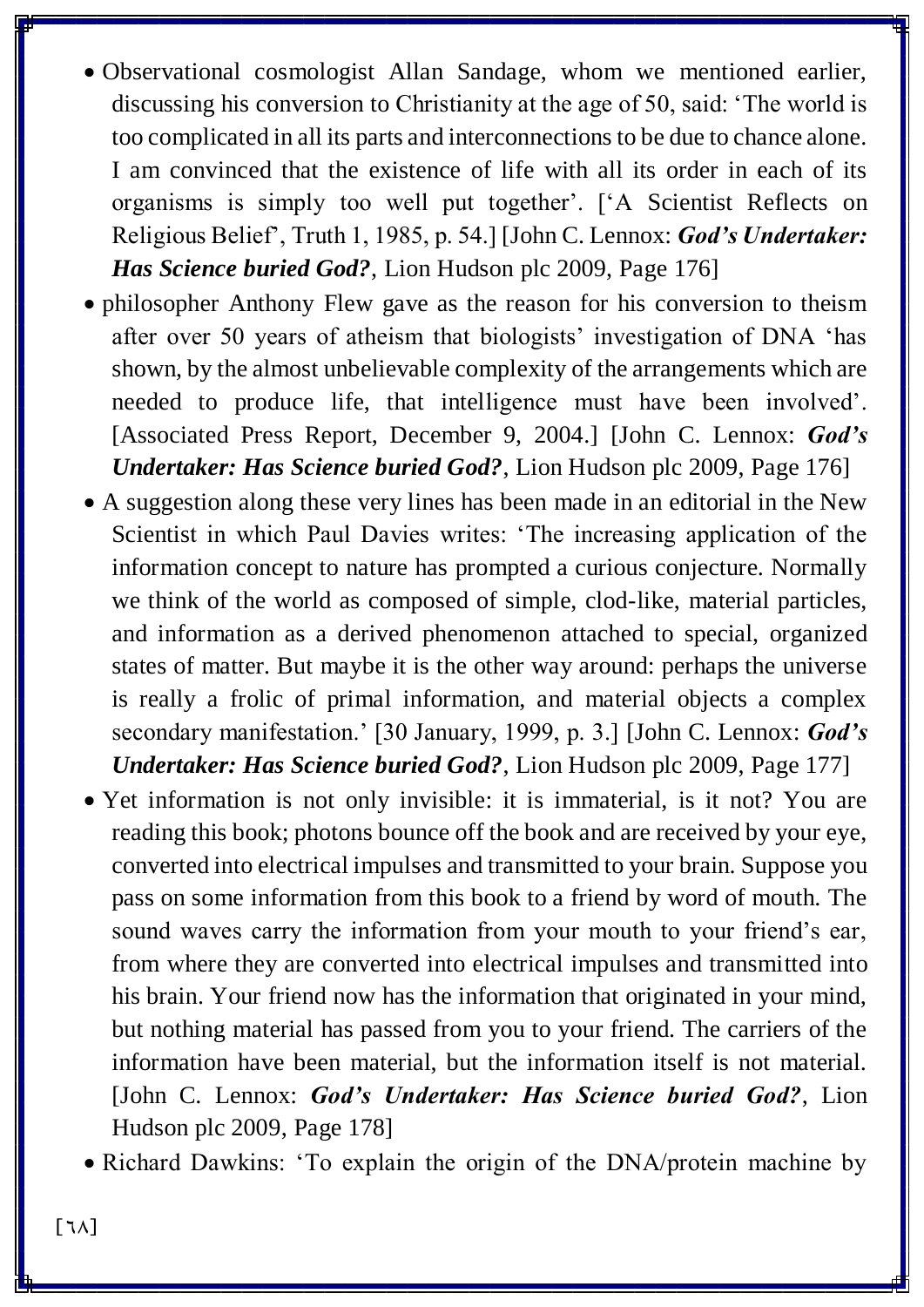invoking a supernatural Designer is to explain precisely nothing, for it leaves unexplained the origin of the Designer. You have to say something like "God was always there" and if you allow yourself that kind of lazy way out, you might as well just say "DNA was always there", or "Life was always there", and be done with it.' [The Blind Watchmaker, op. cit. p. 141.] [John C. Lennox: *God's Undertaker: Has Science buried God?*, Lion Hudson plc 2009, Page 178, 179]

- Dawkins appears to believe that the only kind of explanation that is worthy of the name 'scientific' is an explanation that proceeds from the simple to the complex. His express desire is to explain everything in terms of the 'simple things that physicists understand'. (I am well aware of the view in philosophical theology that God is 'simple' but I do not refer to this view here since, in normal discussion, mind is usually regarded as more 'complex' than matter, although admittedly it is hard to pin down precisely what that means.) [John C. Lennox: *God's Undertaker: Has Science buried God?*, Lion Hudson plc 2009, Page 179]
- Again, atoms are simpler than living creatures since living creatures are complex structures made up of atoms. On the other hand, atoms are far from simple, which is one of the reasons elementary particle physics continues to attract some of the most powerful intellects on earth. The deeper down you probe into the ultimate nature of the structure of the universe, the more complex it becomes. The 'simple things that physicists understand' are not so simple after all. Think of relativity, quantum mechanics or, better still, quantum electrodynamics. They are so far from being simple that only the most intelligent human minds can grasp them and even then there are many mysteries still unresolved. [John C. Lennox: *God's Undertaker: Has Science buried God?*, Lion Hudson plc 2009, Page 179]
- If we were to receive (as featured in Carl Sagan's novel Contact) a signal consisting of a sequence of prime numbers, we would assume it was coming from an intelligent source. [John C. Lennox: *God's Undertaker: Has Science buried God?*, Lion Hudson plc 2009, Page 181]
- As we remarked, even Dawkins appears (in the film Expelled) to have moved his ground towards admitting that design is something that, in principle, could be recognized by science. [John C. Lennox: *God's Undertaker: Has*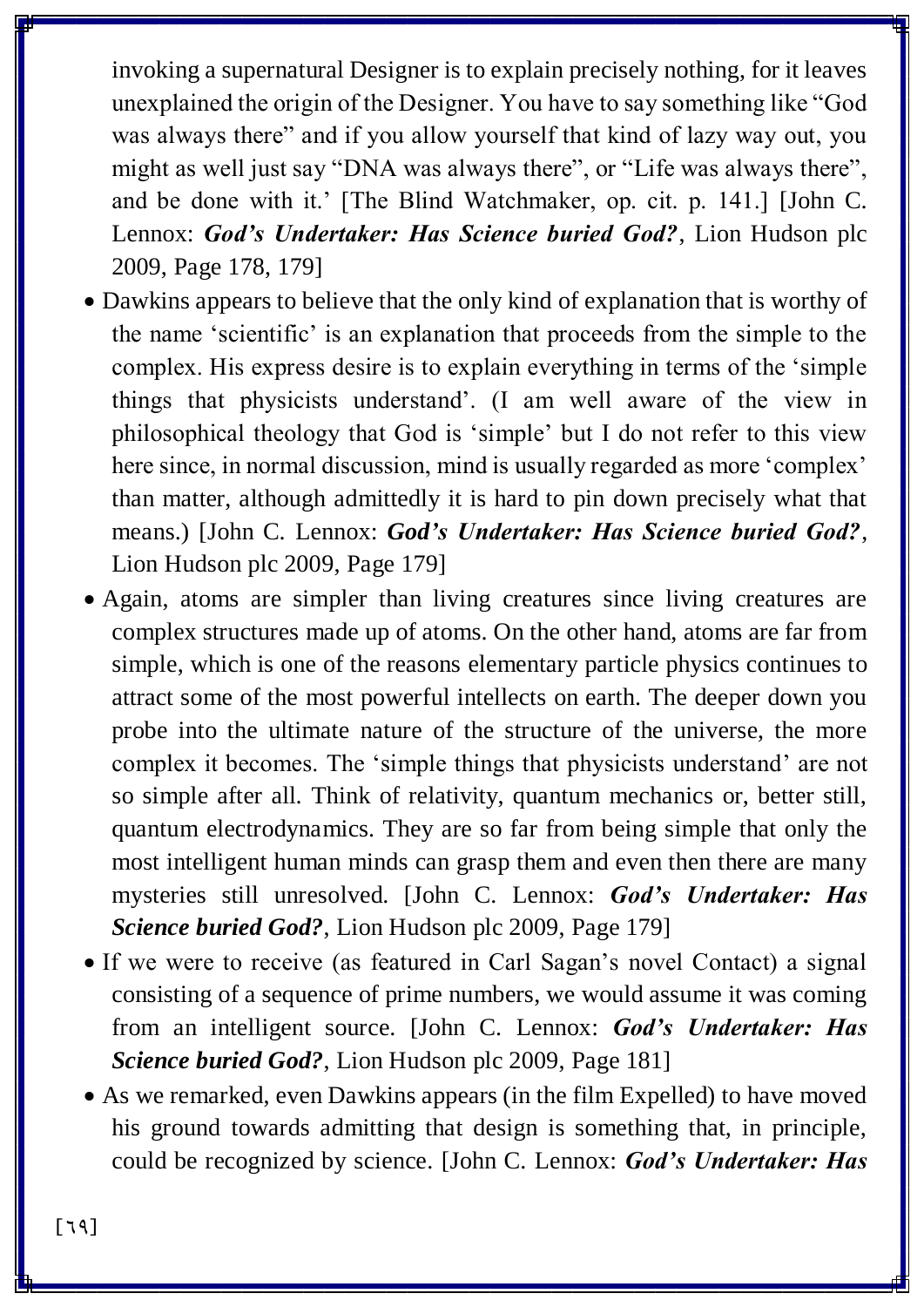#### *Science buried God?*, Lion Hudson plc 2009, Page 181]

- We should also note in this context that Dawkins seems to be impressed by the multiverse hypothesis and yet he realizes there is a problem: 'it is tempting to think (and many have succumbed) that to postulate a plethora of universes is a profligate luxury which should not be allowed. If we are going to permit the extravagance of a multiverse, we might as well be hung for a sheep as a lamb and allow a God.' [The God Delusion, op. cit. p. 169ff.] [John C. Lennox: *God's Undertaker: Has Science buried God?*, Lion Hudson plc 2009, Page 181]
- We are trying to explain one particular example of organized complexity (life) and it is therefore perfectly sensible to do that in terms of something that is more complex, if that is what is demanded by the evidence. The evidence, as we have seen, is that: 1. Life involves a complex DNA database of digital information. 2. The only source we know of such language-like complexity is intelligence. 3. Theoretical-computer science indicates that unguided chance and necessity are incapable of producing semiotic (language-like) complexity. [John C. Lennox: *God's Undertaker: Has Science buried God?*, Lion Hudson plc 2009, Page 182]
- The Greeks taught that: 1. Matter has always existed and always will. It is eternal. In its basic state it was formless, unorganized and boundless – chaos. But then some god or other arose and imposed order on this pre-existent material, and turned it into a well ordered universe – cosmos. This process is what the Greeks meant by creation. 2. The creator is part of an eternal system in which everything in the universe emanates out of God, like sunbeams out of the sun; and so, in some sense, everything is God. God is somehow in the matter of the universe, actively engaged in moving and developing matter to the best effect. [John C. Lennox: *God's Undertaker: Has Science buried God?*, Lion Hudson plc 2009, Page 183, 184]
- The ancient Hebrew tradition, inherited by Christianity and Islam, is very different and, we might note, it had been around for centuries before the time of the Ionian philosophers. It taught that: 1. Matter is not eternal: the universe had a beginning, and there is only one eternal God and Creator of all. 2. God existed before the universe, and is independent of it. The universe is not an emanation out of God. God created it out of nothing, not out of himself,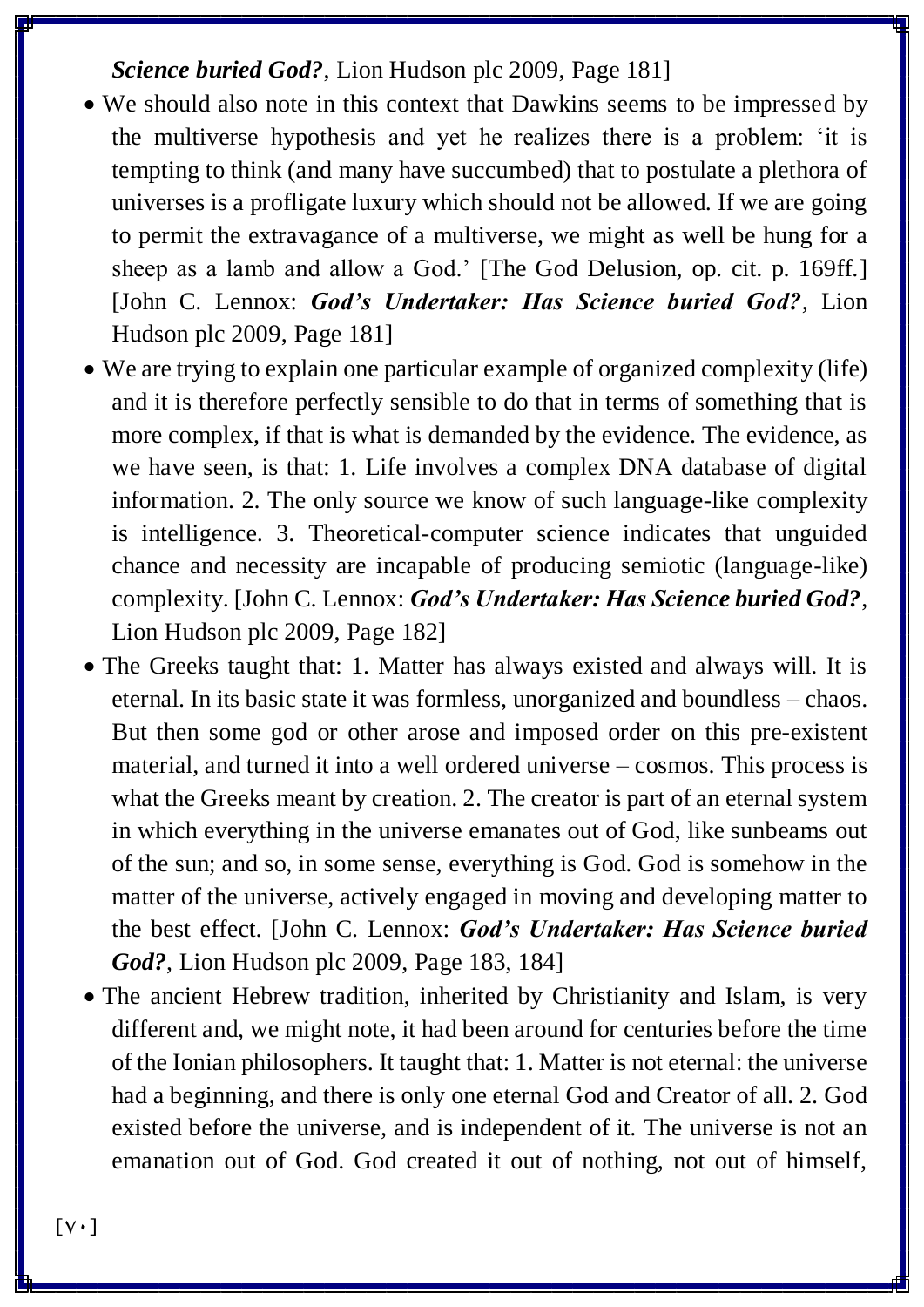though he maintains it and is guiding it to its destined goal. [John C. Lennox: *God's Undertaker: Has Science buried God?*, Lion Hudson plc 2009, Page 184]

- Dawkins expresses the hope that physicists will 'complete Einstein's dream and discover the final theory of everything. I am optimistic that although the theory of everything will bring physics to a convincing closure, the enterprise of physics will continue to flourish, just as biology went on growing after Darwin solved its deep problem. I am optimistic that the two theories together will furnish a totally naturalistic explanation for the existence of the universe and everything that's in it, including ourselves.' [Contribution to online magazine Edge.] [John C. Lennox: *God's Undertaker: Has Science buried God?*, Lion Hudson plc 2009, Page 185]
- Stephen Hawking, who for years also dreamed of such a final theory, admitted in 2004 that Gödel had put paid to them: 'Some people will be very disappointed if there is not an ultimate theory that can be formulated as a finite number of principles. I used to belong to that camp, but I have changed my mind. I'm now glad that our search for understanding will never come to an end, and that we will always have the challenge of new discovery. Without it, we would stagnate. Gödel's theorem ensured there would always be a job for mathematicians. I think M theory will do the same for physicists.' [John C. Lennox: *God's Undertaker: Has Science buried God?*, Lion Hudson plc 2009, Page 186]
- Austin Farrar writes: 'An endless quest for explanation has been praised as a divine discontent. In fact, it is a propensity most characteristic of rudimentary minds. "Why does that man wear that hat?" "Because he is a policeman." "Why is he a policeman?" "Because he wanted to be one when he grew up." "Why did he want to be one?" "Because he wanted to earn his living." "Why did he want to earn his living?" "So as to be able to live – everyone does." "Why does everyone want to live?" "Stop saying 'Why?' darling, and go to sleep." Yes. Some time we must stop saying "Why?" because we have reached the fact that is senseless to question; for example, it is useless to ask why living beings want to live. ... The issue between the atheist and the believer is not whether it makes sense to question ultimate fact, it is rather the question: what fact is ultimate? The atheist's ultimate fact is the universe;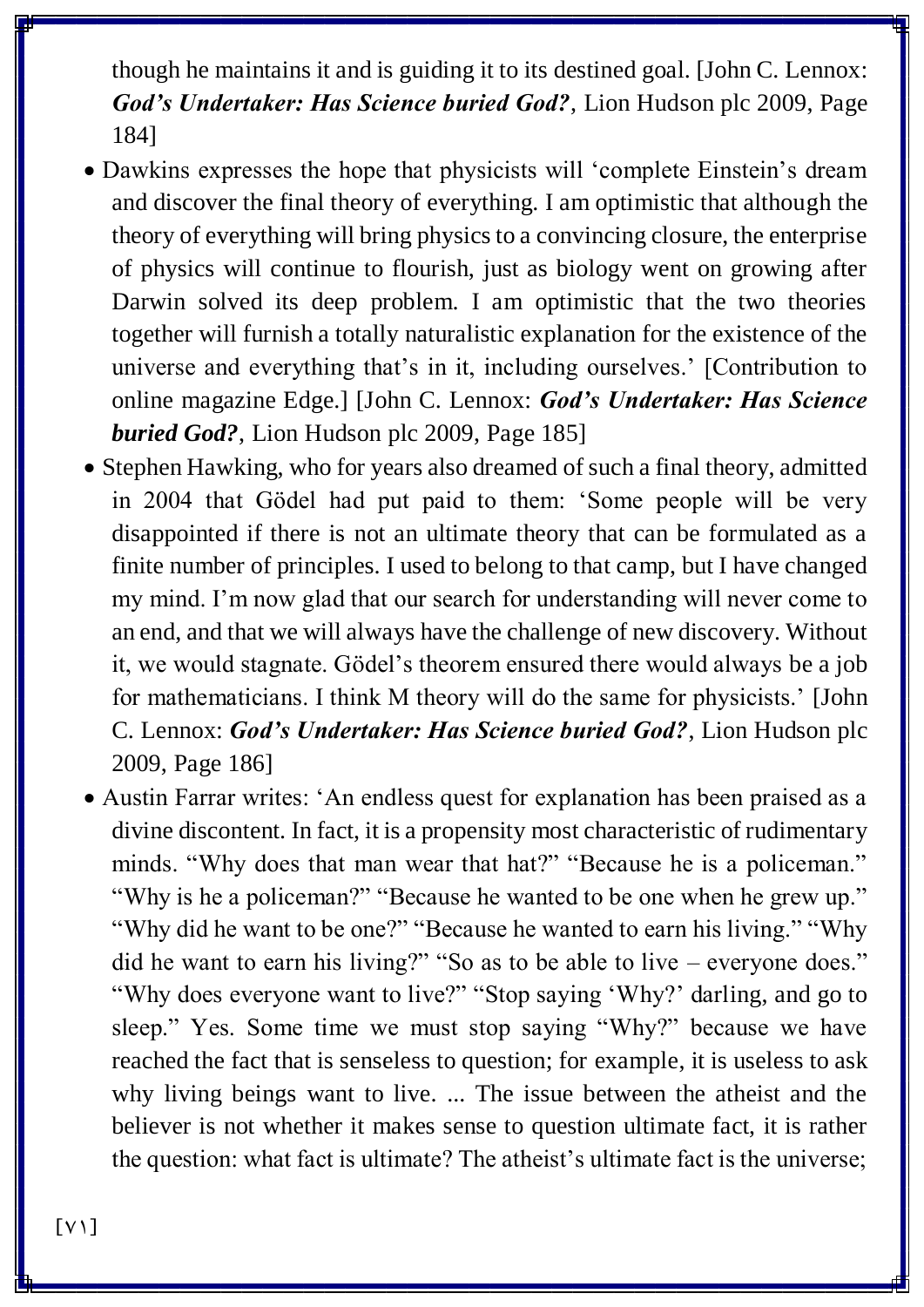the theist's ultimate fact is God.' [Farrer, A Science of God, op. cit. p. 33– 34.] [John C. Lennox: *God's Undertaker: Has Science buried God?*, Lion Hudson plc 2009, Page 186]

- Biologist James Shapiro asks the question: 'What significance does an emerging interface between biology and information science hold for thinking about evolution? It opens up the possibility of addressing scientifically rather than ideologically the central issue so hotly contested by fundamentalists on both sides of the Creationist-Darwinist debate. Is there any guiding intelligence at work in the origin of species displaying exquisite adaptations that range from lambda prophage repression and the Krebs cycle through the mitotic apparatus and the eye to the immune system, mimicry and social organization?' ['A Third Way', Boston Review, Feb/ March 1997 p. 33.] [John C. Lennox: *God's Undertaker: Has Science buried God?*, Lion Hudson plc 2009, Page 187]
- Biophysicist Dean Kenyon, co-author of a definitive textbook on the origin of life, says the more that has been learned in recent years about the chemical details of life, from molecular biology and origin-of-life studies, the less likely does a strictly naturalistic explanation of origins become. Kenyon's studies have led him to the conclusion that biological information has been designed: 'If science is based on experience, then science tells us that the message encoded in DNA must have originated from an intelligent cause. What kind of intelligent agent was it? On its own, science cannot answer this question; it must leave it to religion and philosophy. But that should not prevent science from acknowledging evidences for an intelligent cause origin wherever they may exist.' [Of Pandas and People: The Central Question of Biological Origins, P. Davis and D.H Kenyon, Dallas, Texas, Haughton Publishing Co., 1989, p. 7.] [John C. Lennox: *God's Undertaker: Has Science buried God?*, Lion Hudson plc 2009, Page 187]
- It is therefore surprising to read, from the pen of someone as eminent as E.O. Wilson, the following denial of the existence of such evidence: 'Any researcher who can prove the existence of intelligent design within the accepted framework of science will make history and achieve eternal fame. He will prove at last that science and religious dogma are compatible! Even a combined Nobel Prize and Templeton Prize (the latter designed to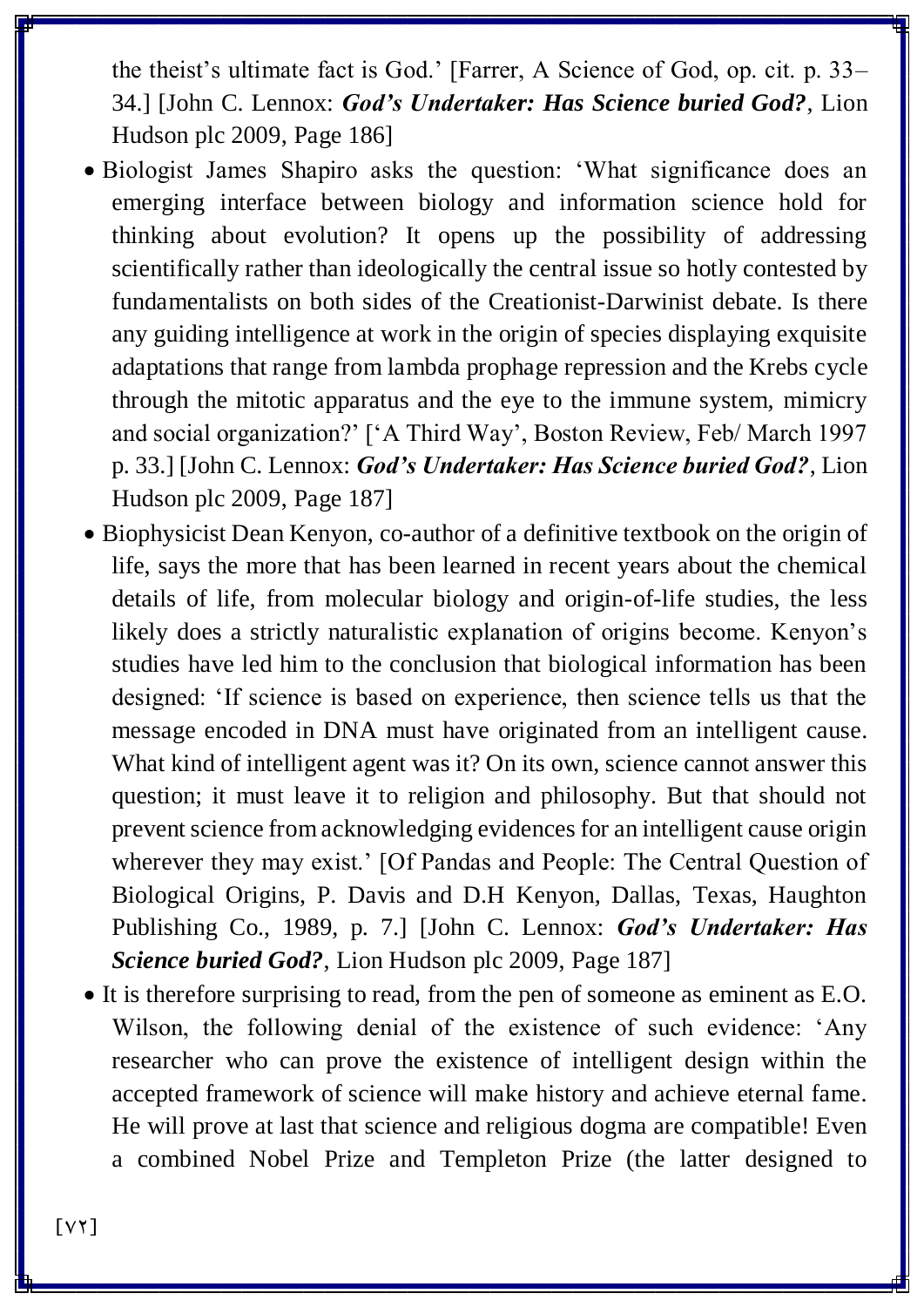encourage search for just such harmony) would fall short of proper recognition. Every scientist would like to accomplish such an epoch-making advance. But no one has even come close, because unfortunately there is no evidence, no theory and no criteria for proof that even marginally might pass for science. There is only the residue of hoped-for default, which steadily shrinks as the science of biology expands.' ['Intelligent Evolution', Harvard Magazine, November 2005.] [John C. Lennox: *God's Undertaker: Has Science buried God?*, Lion Hudson plc 2009, Page 187]

- Allan Sandage, who is widely regarded as the greatest living cosmologist: 'The world is too complicated in all its parts and interconnections to be due to chance alone. I am convinced that the existence of life with all its order in each of its organisms is simply too well put together.' ['A Scientist Reflects on Christian Belief', Truth 1, 1985, p. 54.] [John C. Lennox: *God's Undertaker: Has Science buried God?*, Lion Hudson plc 2009, Page 188]
- Plantinga sums up: 'Could we not sensibly conclude, for example, that God created life, or human life, or something else specially? (I do not say we should conclude that: I only suggest that we could, and should if that is what the evidence most strongly suggests).' ['Should Methodological Naturalism Constrain Science' in Christian Perspectives for the New Millenium, Scott B Luley, Paul Copan and Stan W Wallace, Eds., Addison Texas, CLM/RZIM Publ., 2003] [John C. Lennox: *God's Undertaker: Has Science buried God?*, Lion Hudson plc 2009, Page ]
- But they are of great importance as we can see by listing what we suggest they are: the origin of the universe, its rational intelligibility, its fine-tuning, the origin of life, the origin of consciousness, the origin of rationality and the concept of truth, the origins of morality and spirituality. [John C. Lennox: *God's Undertaker: Has Science buried God?*, Lion Hudson plc 2009, Page 190]

## **12 Violating nature? The legacy of David Hume**

 We conclude that there are two major reasons why Hume's view of miracles is deeply flawed: 1. Since he denies that the uniformity of nature can be established, he cannot turn round and use it to disprove miracle. 2. Since he denies necessary causation, he cannot regard nature as described by laws embodying necessary relationships which would preclude miracle. [John C.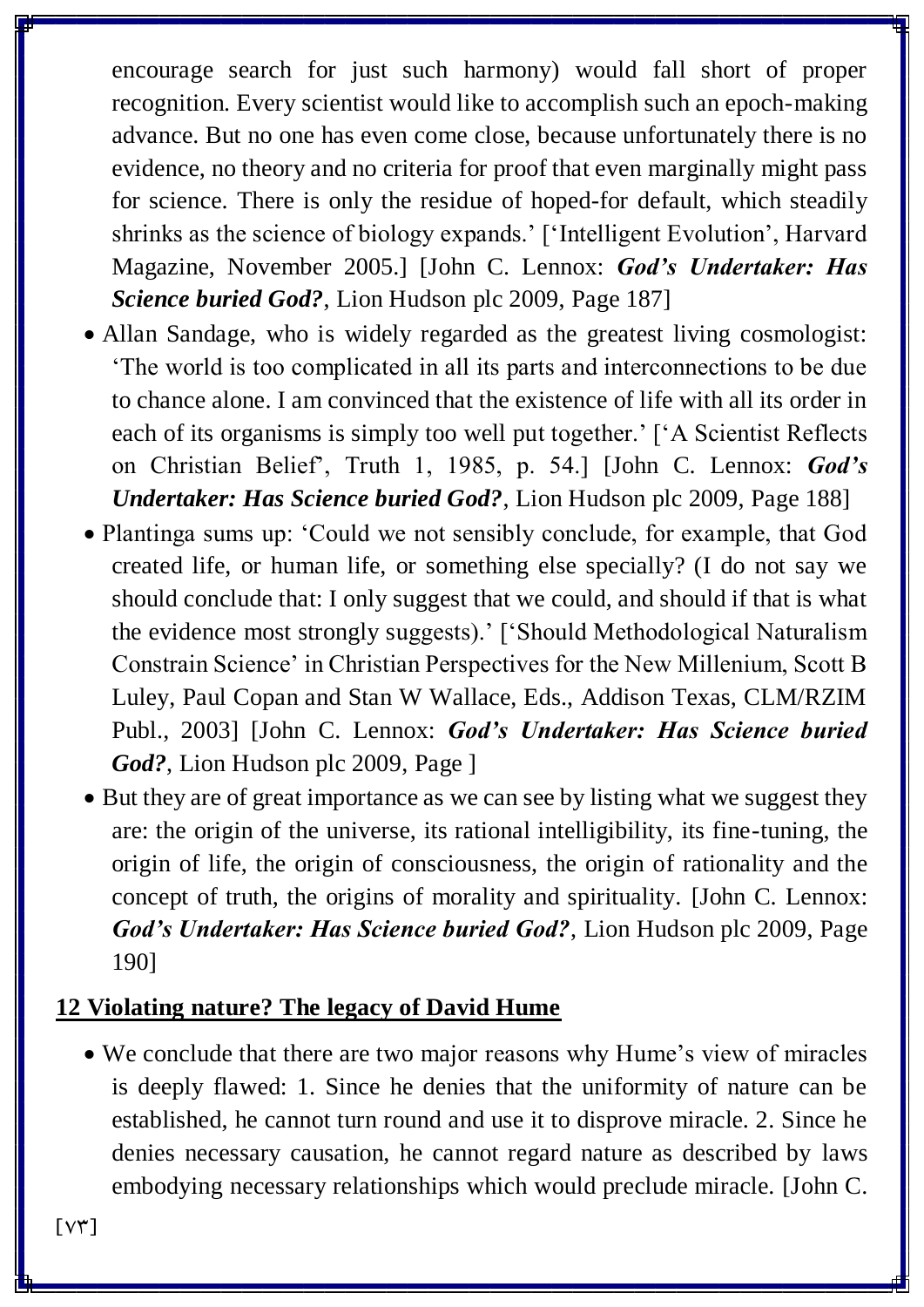Lennox: *God's Undertaker: Has Science buried God?*, Lion Hudson plc 2009, Page 198]

- Newton's Law of Gravitation tells me that if I drop an apple it will fall towards the centre of the earth. But that law does not prevent someone intervening, and catching the apple as it descends. [John C. Lennox: *God's Undertaker: Has Science buried God?*, Lion Hudson plc 2009, Page 200]
- Thus, from the theistic perspective, the laws of nature predict what is bound to happen if God does not intervene; though, of course, it is no act of theft if the Creator intervenes in his own creation. [John C. Lennox: *God's Undertaker: Has Science buried God?*, Lion Hudson plc 2009, Page 201]
- If miracles were normal, they wouldn't be called miracles! What, then, does Hume mean by 'uniform experience'? It is one thing to say, 'Experience shows that such and such normally happens, but there may be exceptions, although none has been observed; that is, the experience we have had, has been uniform.' It is an entirely different thing to say, 'This is what we normally experience, and we must always experience it, for there can be and are no exceptions.' [John C. Lennox: *God's Undertaker: Has Science buried God?*, Lion Hudson plc 2009, Page 201, 202]
- What Hume does is to assume what he wants to prove, namely that there have never been any miracles in the past, and so there is uniform experience against this present instance being a miracle. But here his argument runs into very serious trouble. How does he know? In order to know that experience against miracles is absolutely uniform, he would need to have total access to every event in the universe at all times and places, which is, self-evidently, impossible. It would seem that Hume has forgotten that humans have only ever observed a tiny fraction of the sum total of events that have occurred in the universe. He has also forgotten that, in any case, very few of the total of all human observations have ever been written down. Therefore, Hume cannot know that miracles have never occurred. [John C. Lennox: *God's Undertaker: Has Science buried God?*, Lion Hudson plc 2009, Page 2021
- The only real alternative to Hume's circular argument, of course, is to be open to the possibility that miracles have occurred. That is a historical question, not a philosophical one, and it depends on witness and evidence. [John C. Lennox: *God's Undertaker: Has Science buried God?*, Lion Hudson plc